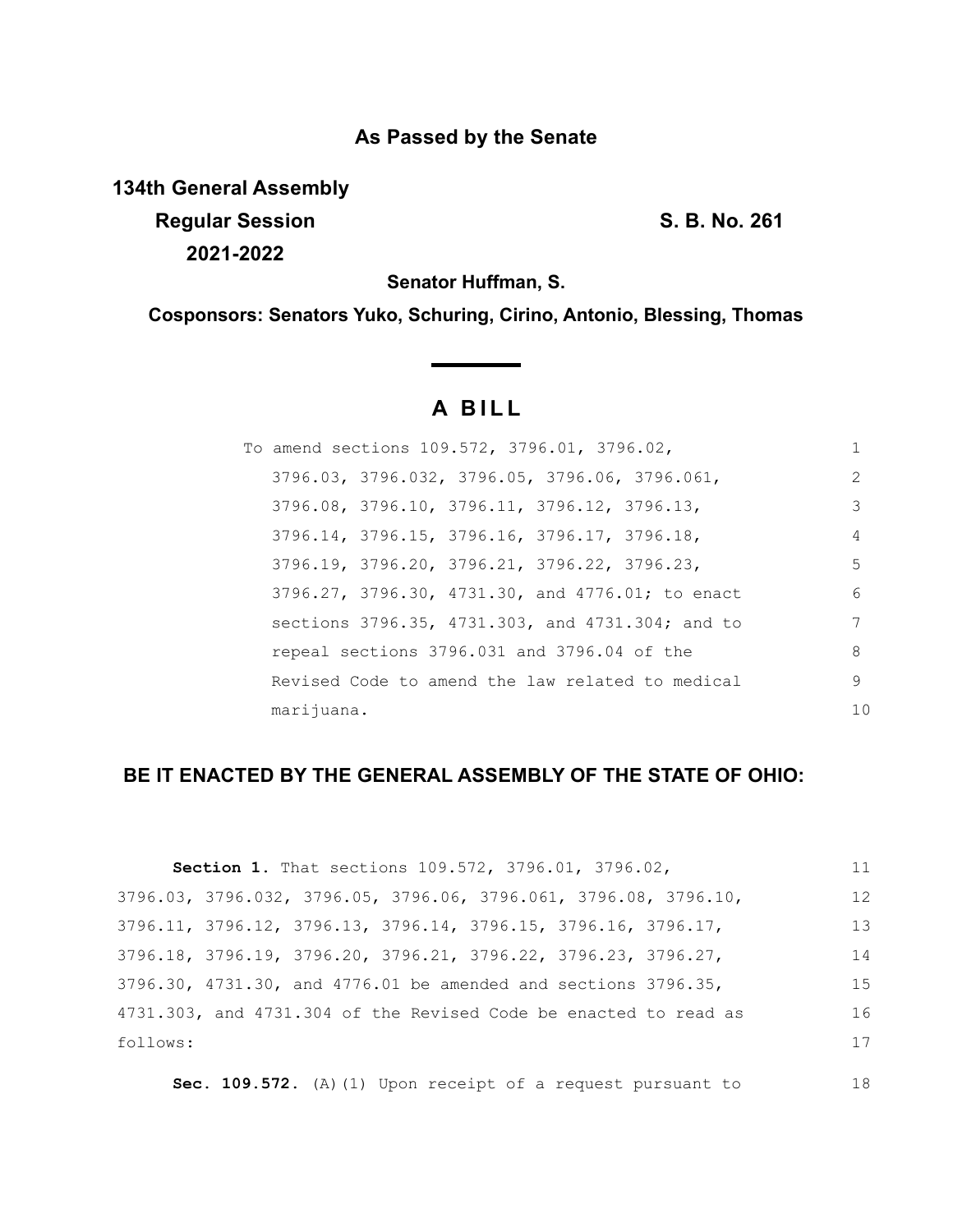#### **S. B. No. 261** Page 2 **As Passed by the Senate**

section 121.08, 3301.32, 3301.541, or 3319.39 of the Revised Code, a completed form prescribed pursuant to division (C)(1) of this section, and a set of fingerprint impressions obtained in the manner described in division (C)(2) of this section, the superintendent of the bureau of criminal identification and investigation shall conduct a criminal records check in the manner described in division (B) of this section to determine whether any information exists that indicates that the person who is the subject of the request previously has been convicted of or pleaded guilty to any of the following: 19 20 21 22 23 24 25 26 27 28

(a) A violation of section 2903.01, 2903.02, 2903.03, 2903.04, 2903.041, 2903.06, 2903.08, 2903.11, 2903.12, 2903.13, 2903.16, 2903.21, 2903.34, 2905.01, 2905.02, 2905.05, 2905.11, 2905.32, 2907.02, 2907.03, 2907.04, 2907.05, 2907.06, 2907.07, 2907.08, 2907.09, 2907.19, 2907.21, 2907.22, 2907.23, 2907.25, 2907.31, 2907.32, 2907.321, 2907.322, 2907.323, 2911.01, 2911.02, 2911.11, 2911.12, 2919.12, 2919.22, 2919.24, 2919.25, 2923.12, 2923.13, 2923.161, 2923.17, 2923.21, 2923.42, 2925.02, 2925.03, 2925.04, 2925.041, 2925.05, 2925.06, 2925.13, 2925.22, 2925.23, 2925.24, 2925.31, 2925.32, 2925.36, 2925.37, or 3716.11 of the Revised Code, felonious sexual penetration in violation of former section 2907.12 of the Revised Code, a violation of section 2905.04 of the Revised Code as it existed prior to July 1, 1996, a violation of section 2919.23 of the Revised Code that would have been a violation of section 2905.04 of the Revised Code as it existed prior to July 1, 1996, had the violation been committed prior to that date, or a violation of section 2925.11 of the Revised Code that is not a minor drug possession offense; 29 30 31 32 33 34 35 36 37 38 39 40 41 42 43 44 45 46

(b) A violation of an existing or former law of this state, any other state, or the United States that is substantially equivalent to any of the offenses listed in 47 48 49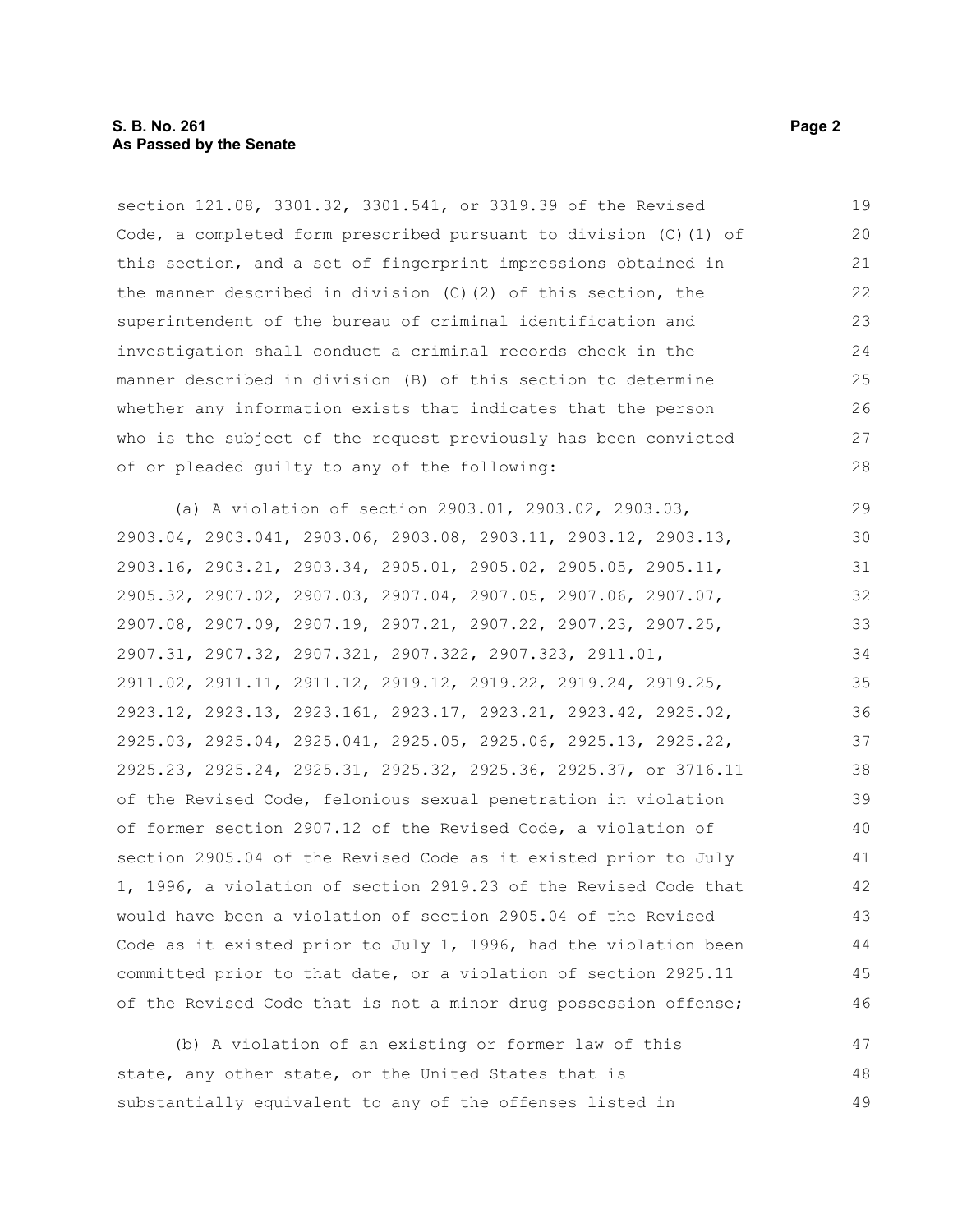division (A)(1)(a) of this section;

(c) If the request is made pursuant to section 3319.39 of the Revised Code for an applicant who is a teacher, any offense specified under section 9.79 of the Revised Code or in section 3319.31 of the Revised Code.

(2) On receipt of a request pursuant to section 3712.09 or 3721.121 of the Revised Code, a completed form prescribed pursuant to division (C)(1) of this section, and a set of fingerprint impressions obtained in the manner described in division  $(C)$  (2) of this section, the superintendent of the bureau of criminal identification and investigation shall conduct a criminal records check with respect to any person who has applied for employment in a position for which a criminal records check is required by those sections. The superintendent shall conduct the criminal records check in the manner described in division (B) of this section to determine whether any information exists that indicates that the person who is the subject of the request previously has been convicted of or pleaded guilty to any of the following: 55 56 57 58 59 60 61 62 63 64 65 66 67 68

(a) A violation of section 2903.01, 2903.02, 2903.03, 2903.04, 2903.11, 2903.12, 2903.13, 2903.16, 2903.21, 2903.34, 2905.01, 2905.02, 2905.11, 2905.12, 2907.02, 2907.03, 2907.05, 2907.06, 2907.07, 2907.08, 2907.09, 2907.12, 2907.25, 2907.31, 2907.32, 2907.321, 2907.322, 2907.323, 2911.01, 2911.02, 2911.11, 2911.12, 2911.13, 2913.02, 2913.03, 2913.04, 2913.11, 2913.21, 2913.31, 2913.40, 2913.43, 2913.47, 2913.51, 2919.25, 2921.36, 2923.12, 2923.13, 2923.161, 2925.02, 2925.03, 2925.11, 2925.13, 2925.22, 2925.23, or 3716.11 of the Revised Code; 69 70 71 72 73 74 75 76 77

(b) An existing or former law of this state, any other state, or the United States that is substantially equivalent to 78 79

50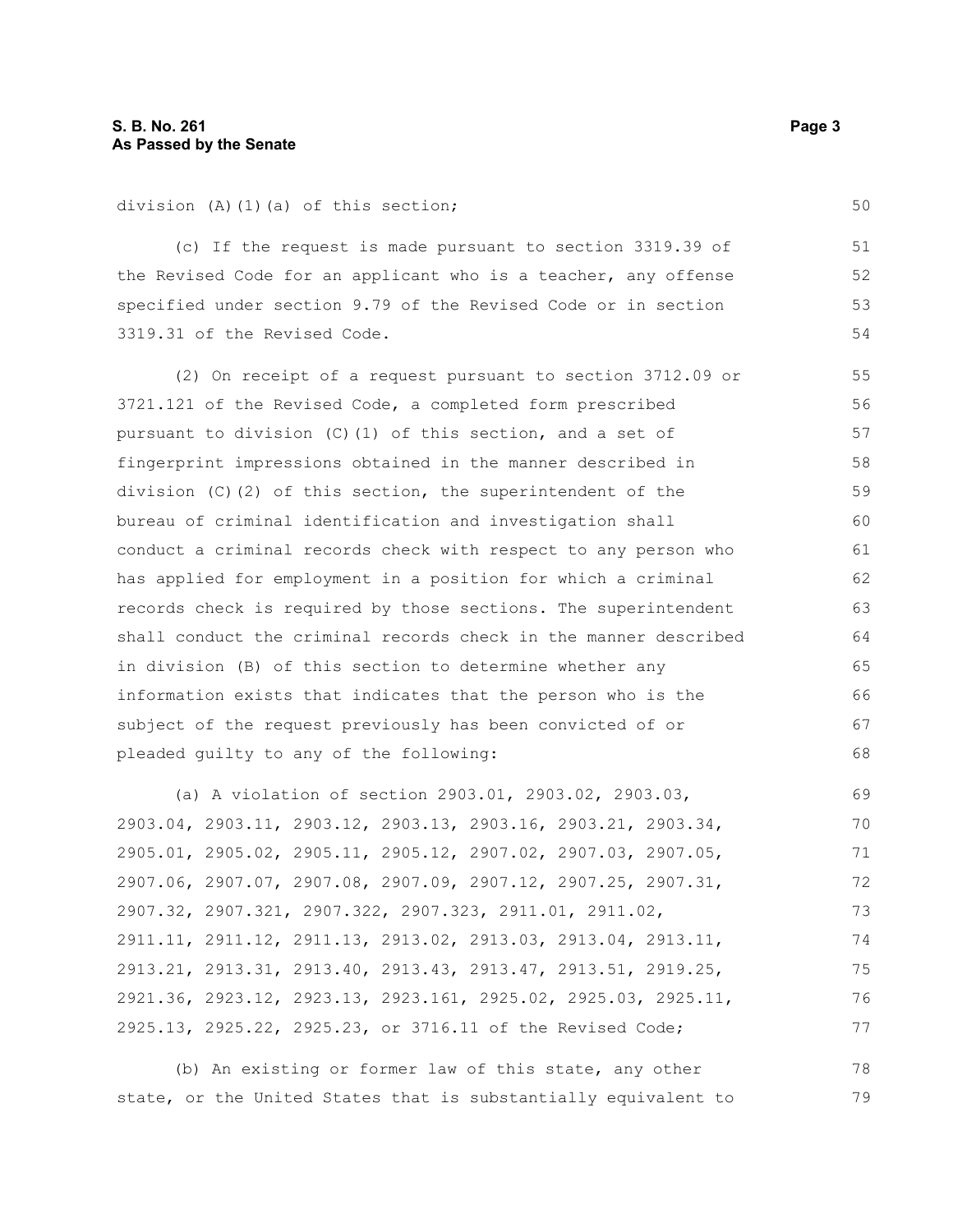any of the offenses listed in division (A)(2)(a) of this section.

(3) On receipt of a request pursuant to section 173.27, 173.38, 173.381, 3740.11, 5119.34, 5164.34, 5164.341, 5164.342, 5123.081, or 5123.169 of the Revised Code, a completed form prescribed pursuant to division (C)(1) of this section, and a set of fingerprint impressions obtained in the manner described in division (C)(2) of this section, the superintendent of the bureau of criminal identification and investigation shall conduct a criminal records check of the person for whom the request is made. The superintendent shall conduct the criminal records check in the manner described in division (B) of this section to determine whether any information exists that indicates that the person who is the subject of the request previously has been convicted of, has pleaded guilty to, or (except in the case of a request pursuant to section 5164.34, 5164.341, or 5164.342 of the Revised Code) has been found eligible for intervention in lieu of conviction for any of the following, regardless of the date of the conviction, the date of entry of the guilty plea, or (except in the case of a request pursuant to section 5164.34, 5164.341, or 5164.342 of the Revised Code) the date the person was found eligible for intervention in lieu of conviction: 82 83 84 85 86 87 88 89 90 91 92 93 94 95 96 97 98 99 100 101 102

(a) A violation of section 959.13, 959.131, 2903.01, 2903.02, 2903.03, 2903.04, 2903.041, 2903.11, 2903.12, 2903.13, 2903.15, 2903.16, 2903.21, 2903.211, 2903.22, 2903.34, 2903.341, 2905.01, 2905.02, 2905.05, 2905.11, 2905.12, 2905.32, 2905.33, 2907.02, 2907.03, 2907.04, 2907.05, 2907.06, 2907.07, 2907.08, 2907.09, 2907.21, 2907.22, 2907.23, 2907.24, 2907.25, 2907.31, 2907.32, 2907.321, 2907.322, 2907.323, 2907.33, 2909.02, 2909.03, 2909.04, 2909.22, 2909.23, 2909.24, 2911.01, 2911.02, 103 104 105 106 107 108 109 110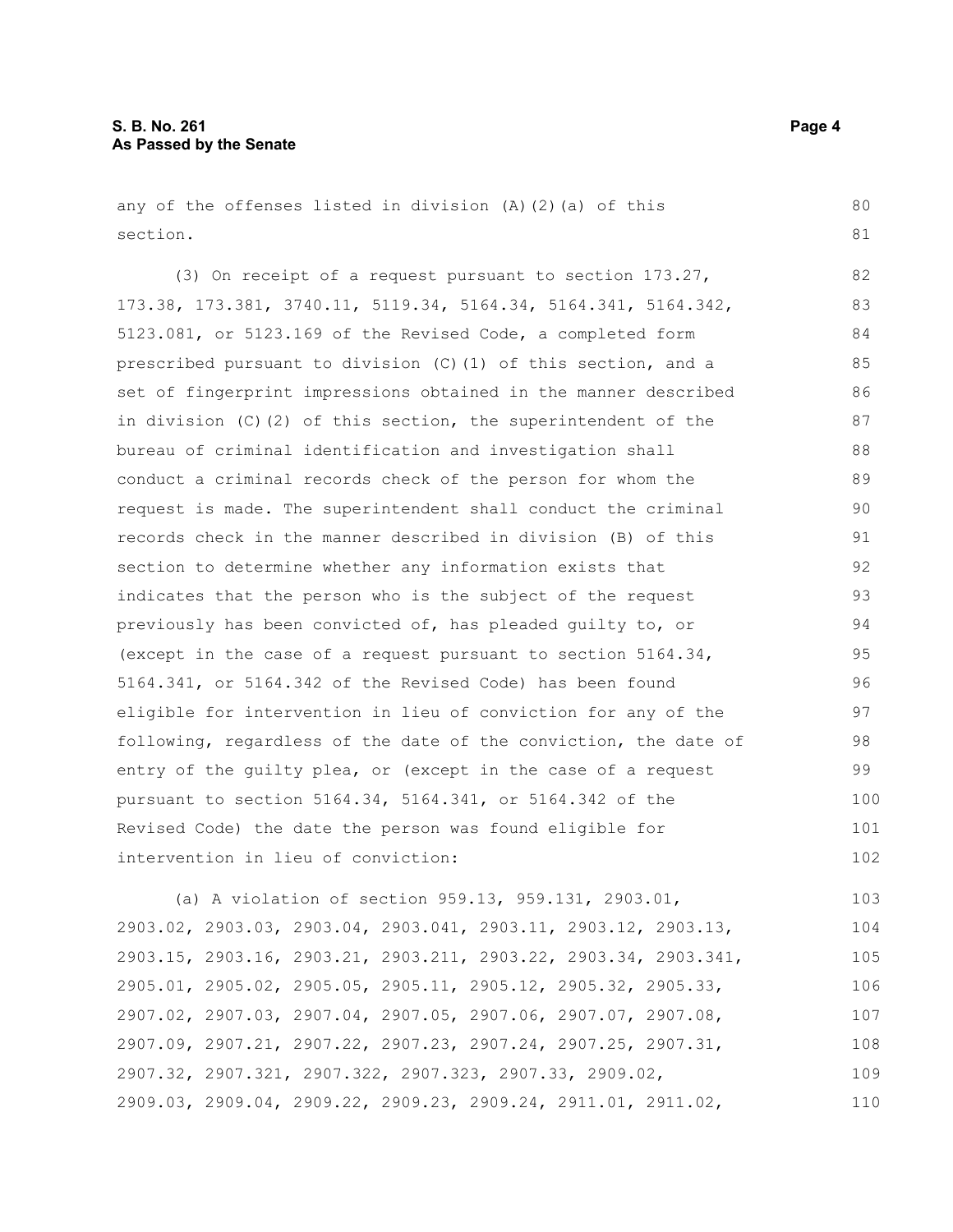2911.11, 2911.12, 2911.13, 2913.02, 2913.03, 2913.04, 2913.05, 2913.11, 2913.21, 2913.31, 2913.32, 2913.40, 2913.41, 2913.42, 2913.43, 2913.44, 2913.441, 2913.45, 2913.46, 2913.47, 2913.48, 2913.49, 2913.51, 2917.01, 2917.02, 2917.03, 2917.31, 2919.12, 2919.121, 2919.123, 2919.124, 2919.22, 2919.23, 2919.24, 2919.25, 2921.03, 2921.11, 2921.12, 2921.13, 2921.21, 2921.24, 2921.32, 2921.321, 2921.34, 2921.35, 2921.36, 2921.51, 2923.12, 2923.122, 2923.123, 2923.13, 2923.161, 2923.162, 2923.21, 2923.32, 2923.42, 2925.02, 2925.03, 2925.04, 2925.041, 2925.05, 2925.06, 2925.09, 2925.11, 2925.13, 2925.14, 2925.141, 2925.22, 2925.23, 2925.24, 2925.36, 2925.55, 2925.56, 2927.12, or 3716.11 of the Revised Code; 111 112 113 114 115 116 117 118 119 120 121 122

(b) Felonious sexual penetration in violation of former section 2907.12 of the Revised Code;

(c) A violation of section 2905.04 of the Revised Code as it existed prior to July 1, 1996;

(d) A violation of section 2923.01, 2923.02, or 2923.03 of the Revised Code when the underlying offense that is the object of the conspiracy, attempt, or complicity is one of the offenses listed in divisions (A)(3)(a) to (c) of this section; 127 128 129 130

(e) A violation of an existing or former municipal ordinance or law of this state, any other state, or the United States that is substantially equivalent to any of the offenses listed in divisions (A)(3)(a) to (d) of this section. 131 132 133 134

(4) On receipt of a request pursuant to section 2151.86 or 2151.904 of the Revised Code, a completed form prescribed pursuant to division (C)(1) of this section, and a set of fingerprint impressions obtained in the manner described in division (C)(2) of this section, the superintendent of the 135 136 137 138 139

123 124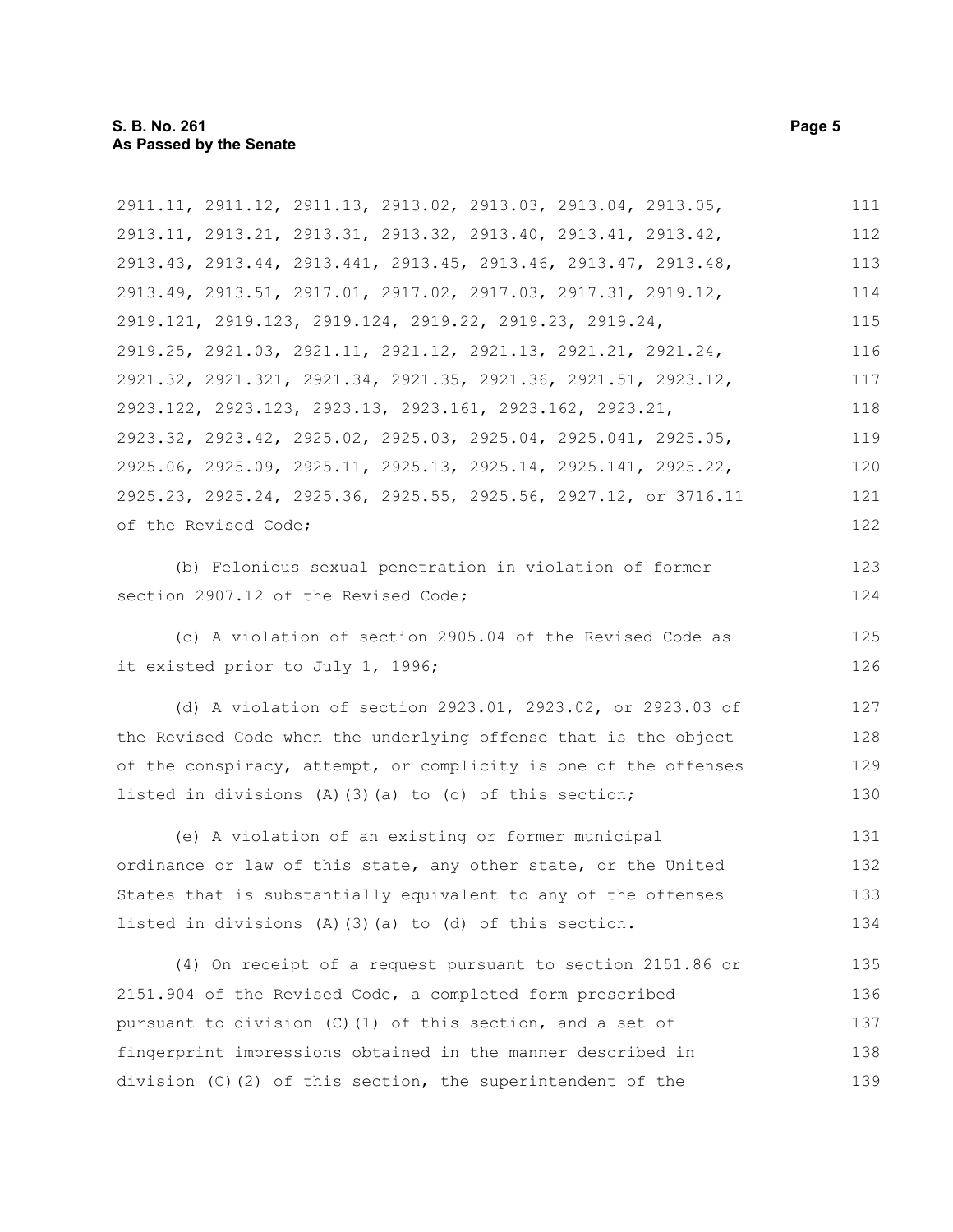#### **S. B. No. 261** Page 6 **As Passed by the Senate**

bureau of criminal identification and investigation shall conduct a criminal records check in the manner described in division (B) of this section to determine whether any information exists that indicates that the person who is the subject of the request previously has been convicted of or pleaded guilty to any of the following: 140 141 142 143 144 145

(a) A violation of section 959.13, 2903.01, 2903.02, 2903.03, 2903.04, 2903.11, 2903.12, 2903.13, 2903.15, 2903.16, 2903.21, 2903.211, 2903.22, 2903.34, 2905.01, 2905.02, 2905.05, 2907.02, 2907.03, 2907.04, 2907.05, 2907.06, 2907.07, 2907.08, 2907.09, 2907.21, 2907.22, 2907.23, 2907.25, 2907.31, 2907.32, 2907.321, 2907.322, 2907.323, 2909.02, 2909.03, 2909.22, 2909.23, 2909.24, 2911.01, 2911.02, 2911.11, 2911.12, 2913.49, 2917.01, 2917.02, 2919.12, 2919.22, 2919.24, 2919.25, 2923.12, 2923.13, 2923.161, 2925.02, 2925.03, 2925.04, 2925.05, 2925.06, 2927.12, or 3716.11 of the Revised Code, a violation of section 2905.04 of the Revised Code as it existed prior to July 1, 1996, a violation of section 2919.23 of the Revised Code that would have been a violation of section 2905.04 of the Revised Code as it existed prior to July 1, 1996, had the violation been committed prior to that date, a violation of section 2925.11 of the Revised Code that is not a minor drug possession offense, two or more OVI or OVUAC violations committed within the three years immediately preceding the submission of the application or petition that is the basis of the request, or felonious sexual penetration in violation of former section 2907.12 of the Revised Code; 146 147 148 149 150 151 152 153 154 155 156 157 158 159 160 161 162 163 164 165 166

(b) A violation of an existing or former law of this state, any other state, or the United States that is substantially equivalent to any of the offenses listed in division (A)(4)(a) of this section. 167 168 169 170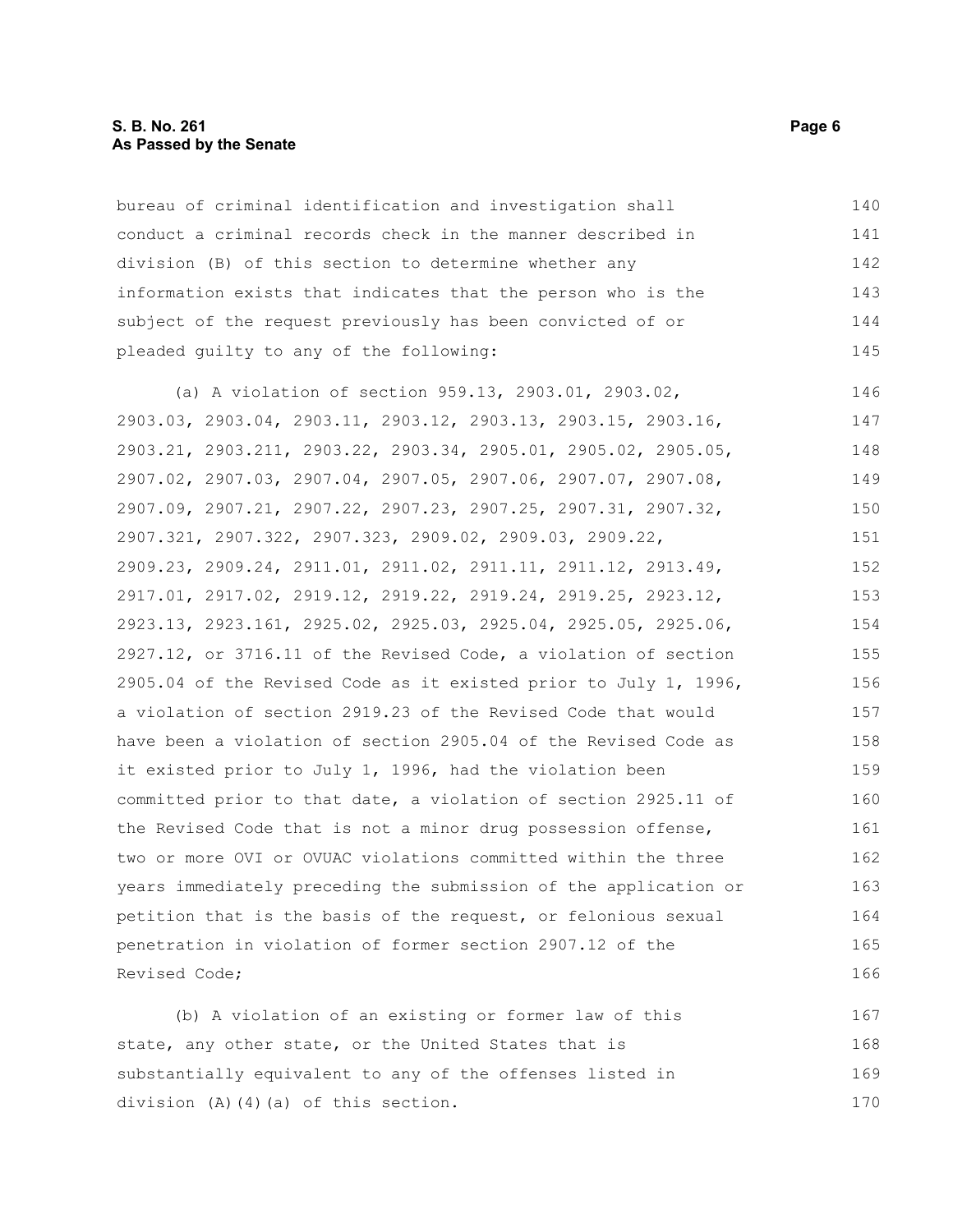#### **S. B. No. 261** Page 7 **As Passed by the Senate**

(5) Upon receipt of a request pursuant to section 5104.013 of the Revised Code, a completed form prescribed pursuant to division (C)(1) of this section, and a set of fingerprint impressions obtained in the manner described in division (C)(2) of this section, the superintendent of the bureau of criminal identification and investigation shall conduct a criminal records check in the manner described in division (B) of this section to determine whether any information exists that indicates that the person who is the subject of the request has been convicted of or pleaded guilty to any of the following: 171 172 173 174 175 176 177 178 179 180

(a) A violation of section 2151.421, 2903.01, 2903.02, 2903.03, 2903.04, 2903.11, 2903.12, 2903.13, 2903.16, 2903.21, 2903.22, 2903.34, 2905.01, 2905.02, 2905.05, 2905.11, 2905.32, 2907.02, 2907.03, 2907.04, 2907.05, 2907.06, 2907.07, 2907.08, 2907.09, 2907.19, 2907.21, 2907.22, 2907.23, 2907.24, 2907.25, 2907.31, 2907.32, 2907.321, 2907.322, 2907.323, 2909.02, 2909.03, 2909.04, 2909.05, 2911.01, 2911.02, 2911.11, 2911.12, 2913.02, 2913.03, 2913.04, 2913.041, 2913.05, 2913.06, 2913.11, 2913.21, 2913.31, 2913.32, 2913.33, 2913.34, 2913.40, 2913.41, 2913.42, 2913.43, 2913.44, 2913.441, 2913.45, 2913.46, 2913.47, 2913.48, 2913.49, 2917.01, 2917.02, 2917.03, 2917.31, 2919.12, 2919.22, 2919.224, 2919.225, 2919.24, 2919.25, 2921.03, 2921.11, 2921.13, 2921.14, 2921.34, 2921.35, 2923.01, 2923.12, 2923.13, 2923.161, 2925.02, 2925.03, 2925.04, 2925.05, 2925.06, or 3716.11 of the Revised Code, felonious sexual penetration in violation of former section 2907.12 of the Revised Code, a violation of section 2905.04 of the Revised Code as it existed prior to July 1, 1996, a violation of section 2919.23 of the Revised Code that would have been a violation of section 2905.04 of the Revised Code as it existed prior to July 1, 1996, had the violation been committed prior to that date, a violation of 181 182 183 184 185 186 187 188 189 190 191 192 193 194 195 196 197 198 199 200 201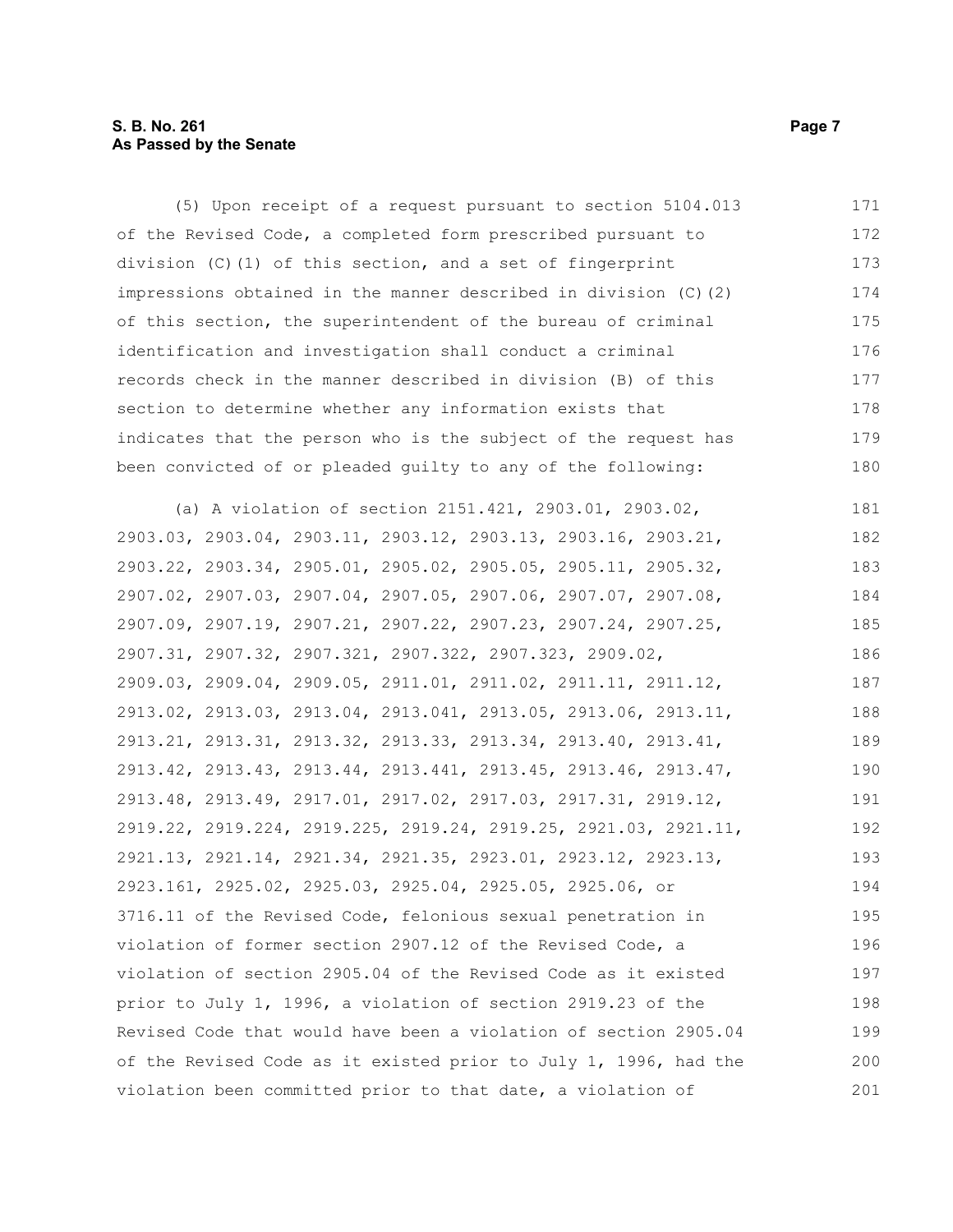#### **S. B. No. 261** Page 8 **As Passed by the Senate**

section 2925.11 of the Revised Code that is not a minor drug possession offense, a violation of section 2923.02 or 2923.03 of the Revised Code that relates to a crime specified in this division, or a second violation of section 4511.19 of the Revised Code within five years of the date of application for licensure or certification. 202 203 204 205 206 207

(b) A violation of an existing or former law of this state, any other state, or the United States that is substantially equivalent to any of the offenses or violations described in division (A)(5)(a) of this section. 208 209 210 211

(6) Upon receipt of a request pursuant to section 5153.111 of the Revised Code, a completed form prescribed pursuant to division (C)(1) of this section, and a set of fingerprint impressions obtained in the manner described in division (C)(2) of this section, the superintendent of the bureau of criminal identification and investigation shall conduct a criminal records check in the manner described in division (B) of this section to determine whether any information exists that indicates that the person who is the subject of the request previously has been convicted of or pleaded guilty to any of the following: 212 213 214 215 216 217 218 219 220 221 222

(a) A violation of section 2903.01, 2903.02, 2903.03, 2903.04, 2903.11, 2903.12, 2903.13, 2903.16, 2903.21, 2903.34, 2905.01, 2905.02, 2905.05, 2907.02, 2907.03, 2907.04, 2907.05, 2907.06, 2907.07, 2907.08, 2907.09, 2907.21, 2907.22, 2907.23, 2907.25, 2907.31, 2907.32, 2907.321, 2907.322, 2907.323, 2909.02, 2909.03, 2911.01, 2911.02, 2911.11, 2911.12, 2919.12, 2919.22, 2919.24, 2919.25, 2923.12, 2923.13, 2923.161, 2925.02, 2925.03, 2925.04, 2925.05, 2925.06, or 3716.11 of the Revised Code, felonious sexual penetration in violation of former 223 224 225 226 227 228 229 230 231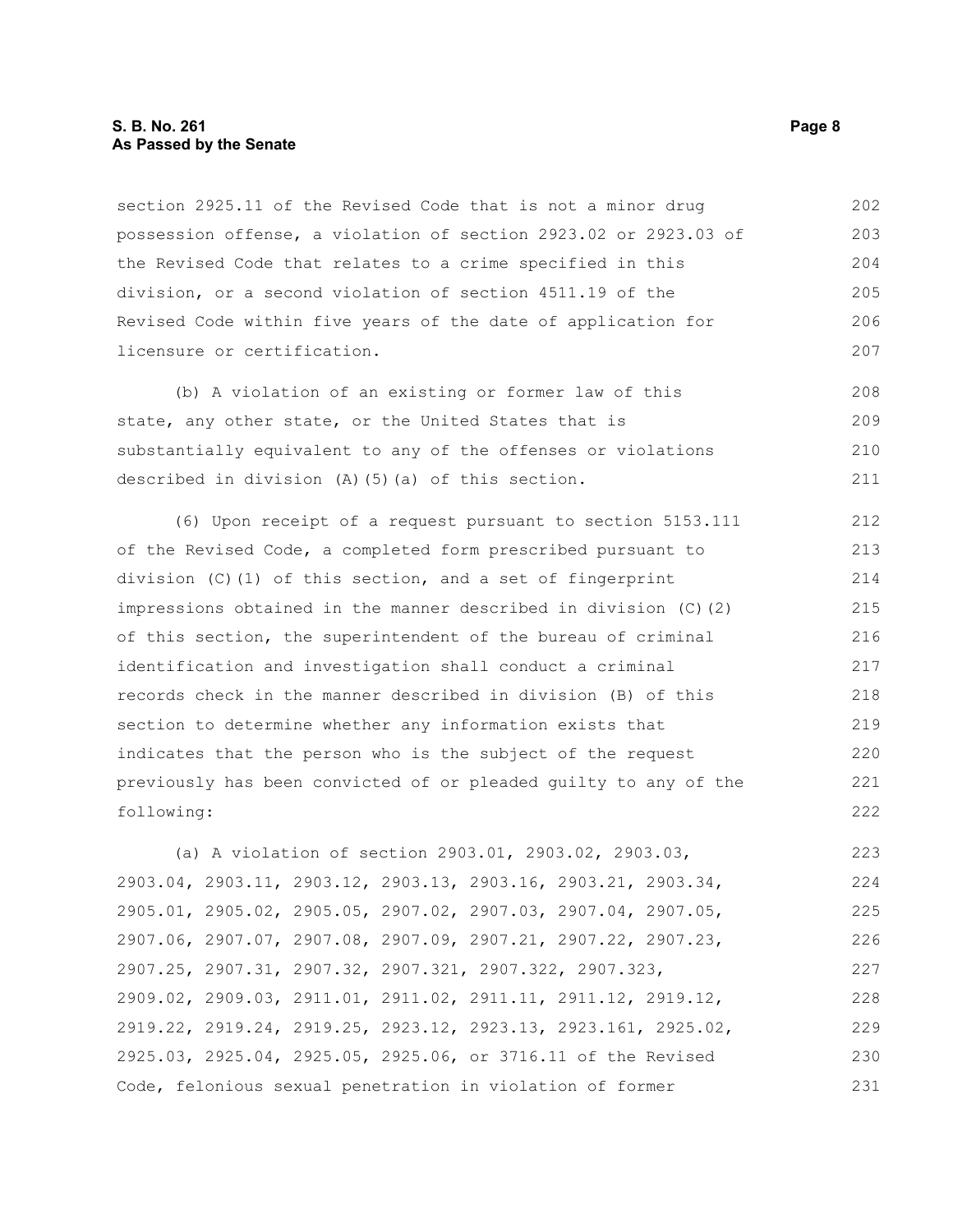#### **S. B. No. 261** Page 9 **As Passed by the Senate**

section 2907.12 of the Revised Code, a violation of section 2905.04 of the Revised Code as it existed prior to July 1, 1996, a violation of section 2919.23 of the Revised Code that would have been a violation of section 2905.04 of the Revised Code as it existed prior to July 1, 1996, had the violation been committed prior to that date, or a violation of section 2925.11 of the Revised Code that is not a minor drug possession offense; 232 233 234 235 236 237 238

(b) A violation of an existing or former law of this state, any other state, or the United States that is substantially equivalent to any of the offenses listed in division (A)(6)(a) of this section. 239  $240$ 241 242

(7) On receipt of a request for a criminal records check from an individual pursuant to section 4749.03 or 4749.06 of the Revised Code, accompanied by a completed copy of the form prescribed in division (C)(1) of this section and a set of fingerprint impressions obtained in a manner described in division (C)(2) of this section, the superintendent of the bureau of criminal identification and investigation shall conduct a criminal records check in the manner described in division (B) of this section to determine whether any information exists indicating that the person who is the subject of the request has been convicted of or pleaded guilty to any criminal offense in this state or in any other state. If the individual indicates that a firearm will be carried in the course of business, the superintendent shall require information from the federal bureau of investigation as described in division (B)(2) of this section. Subject to division (F) of this section, the superintendent shall report the findings of the criminal records check and any information the federal bureau of investigation provides to the director of public safety. 243 244 245 246 247 248 249 250 251 252 253 254 255 256 257 258 259 260 261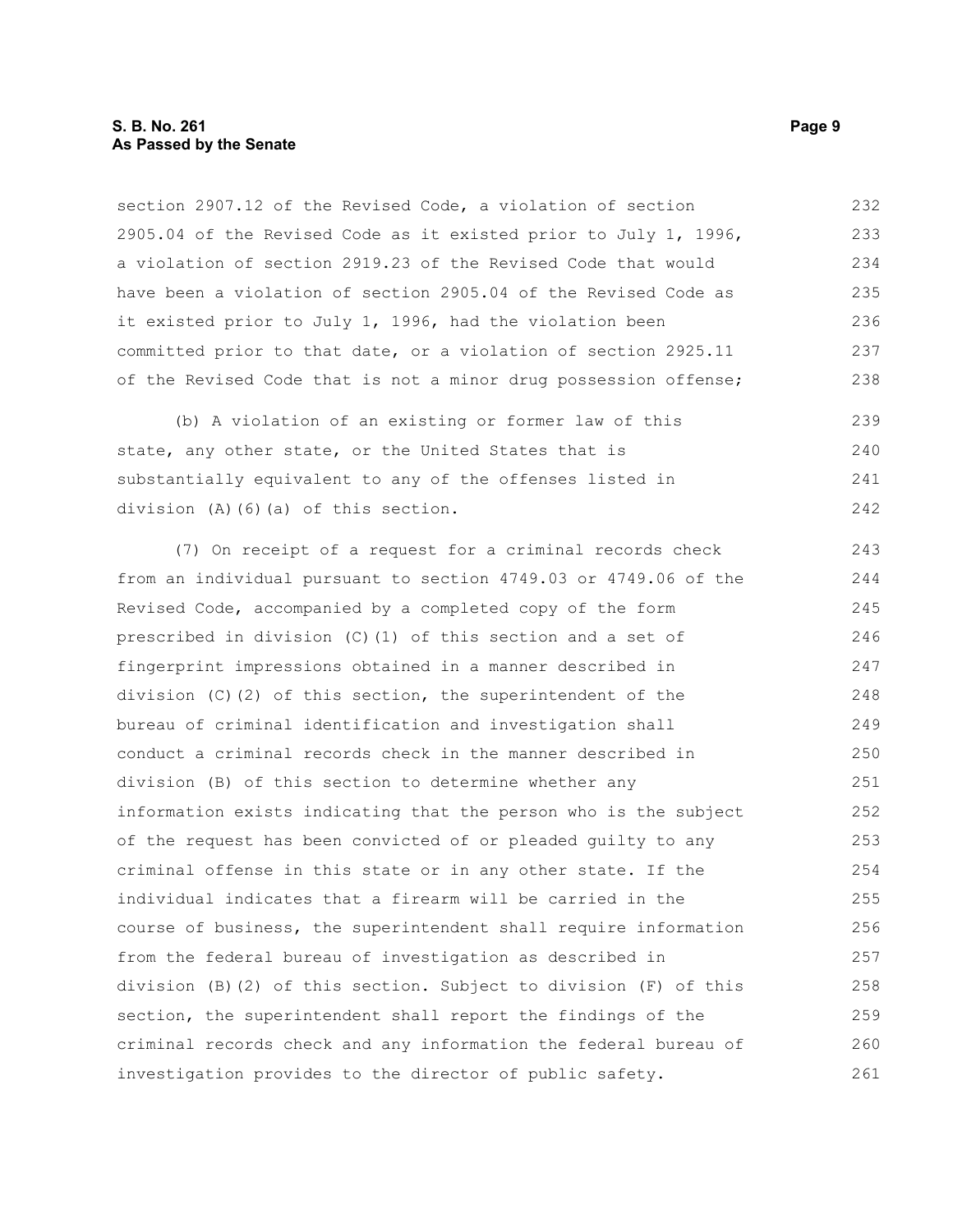#### **S. B. No. 261 Page 10 As Passed by the Senate**

(8) On receipt of a request pursuant to section 1321.37, 1321.53, or 4763.05 of the Revised Code, a completed form prescribed pursuant to division (C)(1) of this section, and a set of fingerprint impressions obtained in the manner described in division (C)(2) of this section, the superintendent of the bureau of criminal identification and investigation shall conduct a criminal records check with respect to any person who has applied for a license, permit, or certification from the department of commerce or a division in the department. The superintendent shall conduct the criminal records check in the manner described in division (B) of this section to determine whether any information exists that indicates that the person who is the subject of the request previously has been convicted of or pleaded guilty to any criminal offense in this state, any other state, or the United States. 262 263 264 265 266 267 268 269 270 271 272 273 274 275 276

(9) On receipt of a request for a criminal records check from the treasurer of state under section 113.041 of the Revised Code or from an individual under section 928.03, 4701.08, 4715.101, 4717.061, 4725.121, 4725.501, 4729.071, 4729.53, 4729.90, 4729.92, 4730.101, 4730.14, 4730.28, 4731.081, 4731.15, 4731.171, 4731.222, 4731.281, 4731.531, 4732.091, 4734.202, 4740.061, 4741.10, 4747.051, 4751.20, 4751.201, 4751.202, 4751.21, 4753.061, 4755.70, 4757.101, 4759.061, 4760.032, 4760.06, 4761.051, 4762.031, 4762.06, 4774.031, 4774.06, 4776.021, 4778.04, 4778.07, 4779.091, or 4783.04 of the Revised Code, accompanied by a completed form prescribed under division (C)(1) of this section and a set of fingerprint impressions obtained in the manner described in division (C)(2) of this section, the superintendent of the bureau of criminal identification and investigation shall conduct a criminal records check in the manner described in division (B) of this 277 278 279 280 281 282 283 284 285 286 287 288 289 290 291 292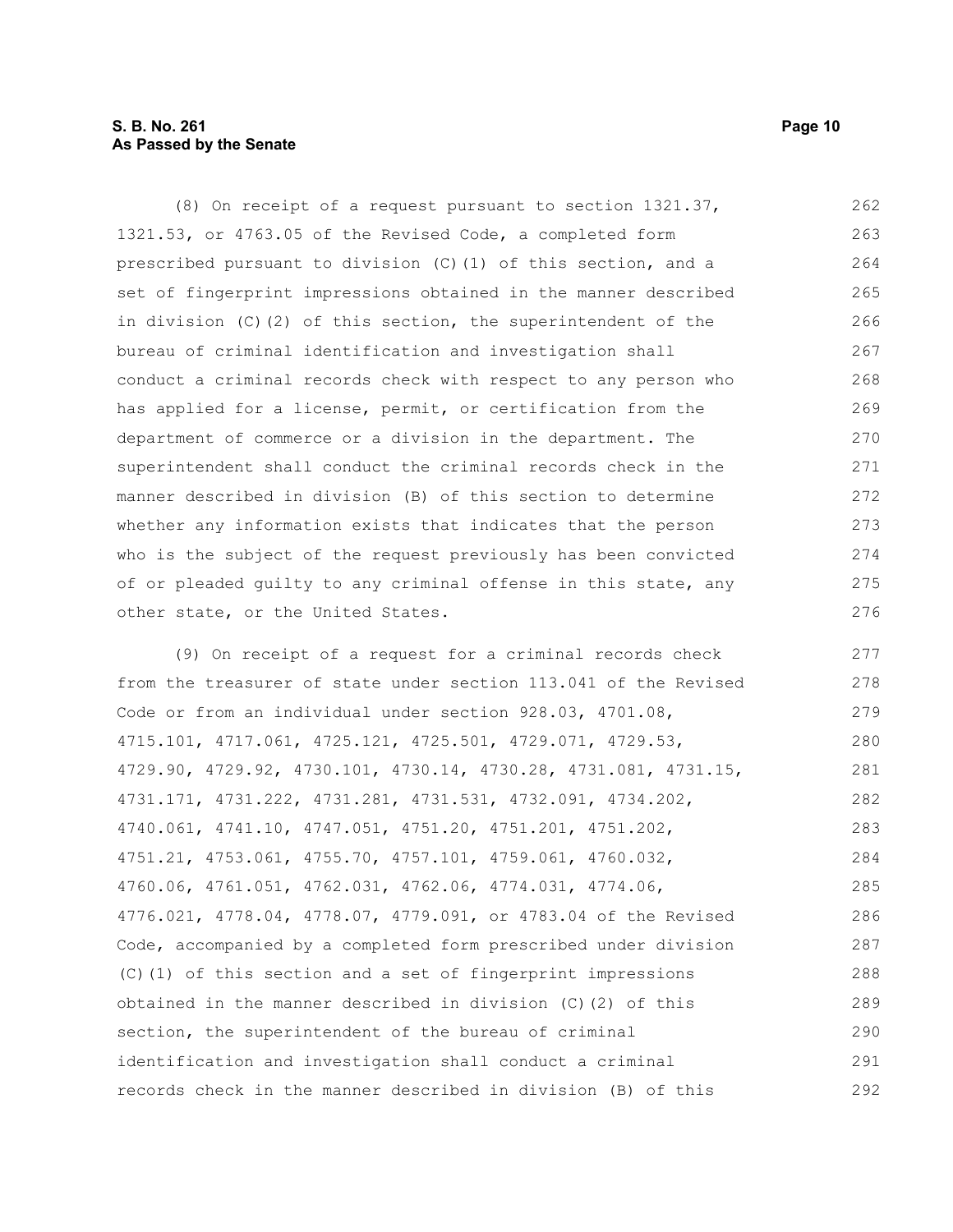#### **S. B. No. 261 Page 11 As Passed by the Senate**

section to determine whether any information exists that indicates that the person who is the subject of the request has been convicted of or pleaded guilty to any criminal offense in this state or any other state. Subject to division (F) of this section, the superintendent shall send the results of a check requested under section 113.041 of the Revised Code to the treasurer of state and shall send the results of a check requested under any of the other listed sections to the licensing board specified by the individual in the request. 293 294 295 296 297 298 299 300 301

(10) On receipt of a request pursuant to section 124.74, 718.131, 1121.23, 1315.141, 1733.47, or 1761.26 of the Revised Code, a completed form prescribed pursuant to division (C)(1) of this section, and a set of fingerprint impressions obtained in the manner described in division  $(C)$  (2) of this section, the superintendent of the bureau of criminal identification and investigation shall conduct a criminal records check in the manner described in division (B) of this section to determine whether any information exists that indicates that the person who is the subject of the request previously has been convicted of or pleaded guilty to any criminal offense under any existing or former law of this state, any other state, or the United States. 302 303 304 305 306 307 308 309 310 311 312 313 314

(11) On receipt of a request for a criminal records check from an appointing or licensing authority under section 3772.07 of the Revised Code, a completed form prescribed under division (C)(1) of this section, and a set of fingerprint impressions obtained in the manner prescribed in division (C)(2) of this section, the superintendent of the bureau of criminal identification and investigation shall conduct a criminal records check in the manner described in division (B) of this section to determine whether any information exists that 315 316 317 318 319 320 321 322 323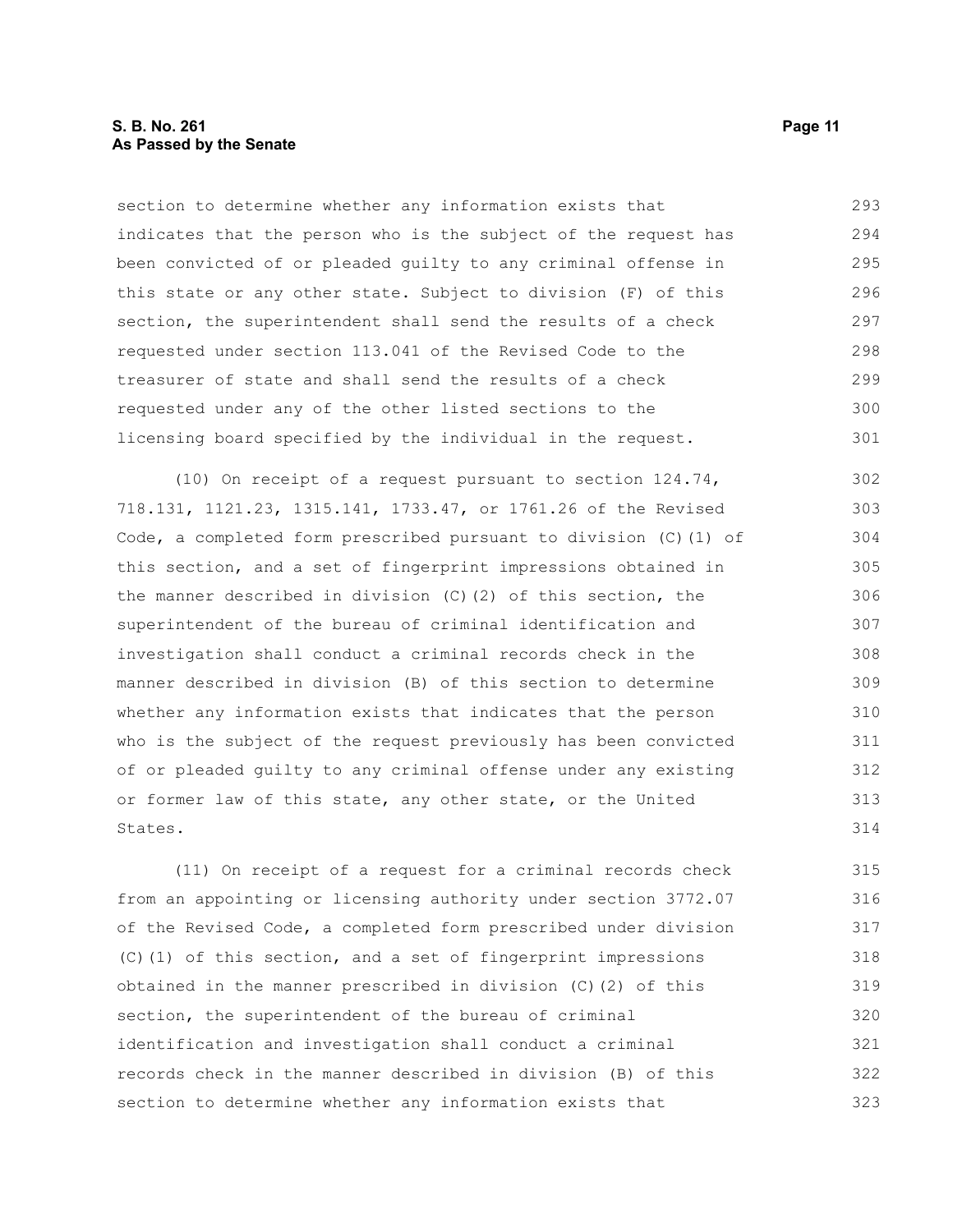#### **S. B. No. 261 Page 12 As Passed by the Senate**

indicates that the person who is the subject of the request previously has been convicted of or pleaded guilty or no contest to any offense under any existing or former law of this state, any other state, or the United States that is a disqualifying offense as defined in section 3772.07 of the Revised Code or substantially equivalent to such an offense. 324 325 326 327 328 329

(12) On receipt of a request pursuant to section 2151.33 or 2151.412 of the Revised Code, a completed form prescribed pursuant to division  $(C)$  (1) of this section, and a set of fingerprint impressions obtained in the manner described in division (C)(2) of this section, the superintendent of the bureau of criminal identification and investigation shall conduct a criminal records check with respect to any person for whom a criminal records check is required under that section. The superintendent shall conduct the criminal records check in the manner described in division (B) of this section to determine whether any information exists that indicates that the person who is the subject of the request previously has been convicted of or pleaded guilty to any of the following: 330 331 332 333 334 335 336 337 338 339 340 341 342

(a) A violation of section 2903.01, 2903.02, 2903.03, 2903.04, 2903.11, 2903.12, 2903.13, 2903.16, 2903.21, 2903.34, 2905.01, 2905.02, 2905.11, 2905.12, 2907.02, 2907.03, 2907.05, 2907.06, 2907.07, 2907.08, 2907.09, 2907.12, 2907.25, 2907.31, 2907.32, 2907.321, 2907.322, 2907.323, 2911.01, 2911.02, 2911.11, 2911.12, 2911.13, 2913.02, 2913.03, 2913.04, 2913.11, 2913.21, 2913.31, 2913.40, 2913.43, 2913.47, 2913.51, 2919.25, 2921.36, 2923.12, 2923.13, 2923.161, 2925.02, 2925.03, 2925.11, 2925.13, 2925.22, 2925.23, or 3716.11 of the Revised Code; 343 344 345 346 347 348 349 350 351

(b) An existing or former law of this state, any other state, or the United States that is substantially equivalent to 352 353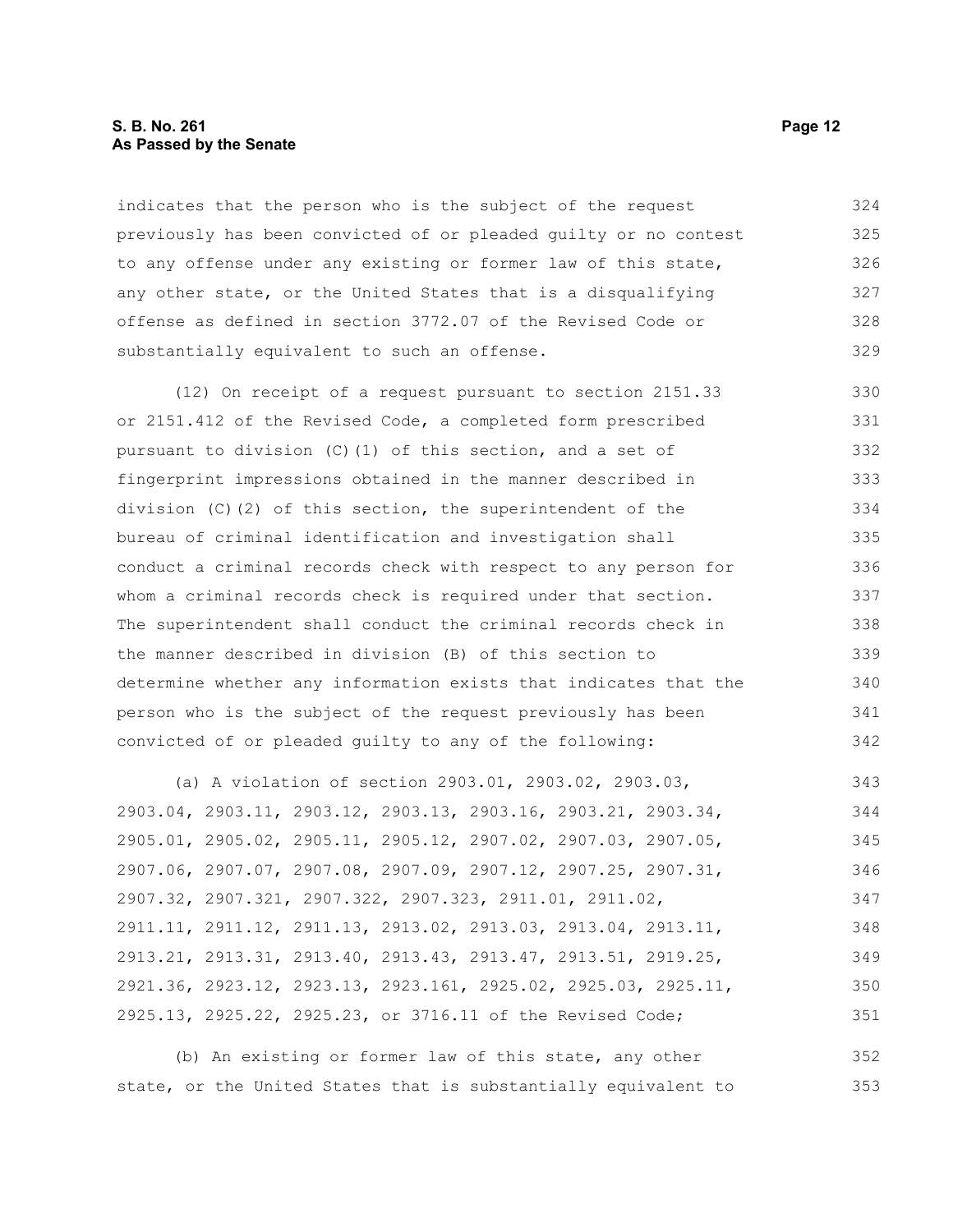any of the offenses listed in division (A)(12)(a) of this section.

(13) On receipt of a request pursuant to section 3796.12 of the Revised Code, a completed form prescribed pursuant to division (C)(1) of this section, and a set of fingerprint impressions obtained in a manner described in division (C)(2) of this section, the superintendent of the bureau of criminal identification and investigation shall conduct a criminal records check in the manner described in division (B) of this section to determine whether any information exists that indicates that the person who is the subject of the request previously has been convicted of or pleaded guilty to thefollowing: 356 357 358 359 360 361 362 363 364 365 366

(a) A a disqualifying offense as specified in rules adopted under section 9.79 and division (B)(2)(b) of section 3796.03 of the Revised Code if the person who is the subject of the request is an administrator or other person responsible for the daily operation of, or an owner or prospective owner, officer or prospective officer, or board member or prospective board member of, an entity seeking a license from the department of commerce under Chapter 3796. of the Revised Code+ 367 368 369 370 371 372 373 374

(b) A disqualifying offense as specified in rules adopted under section  $9.79$  and division (B)(2)(b) of section 3796.04 of the Revised Code if the person who is the subject of the request is an administrator or other person responsible for the daily operation of, or an owner or prospective owner, officer or prospective officer, or board member or prospective board member of, an entity seeking a license from the state board of pharmacyunder Chapter 3796. of the Revised Code. 375 376 377 378 379 380 381 382

(14) On receipt of a request required by section 3796.13

354 355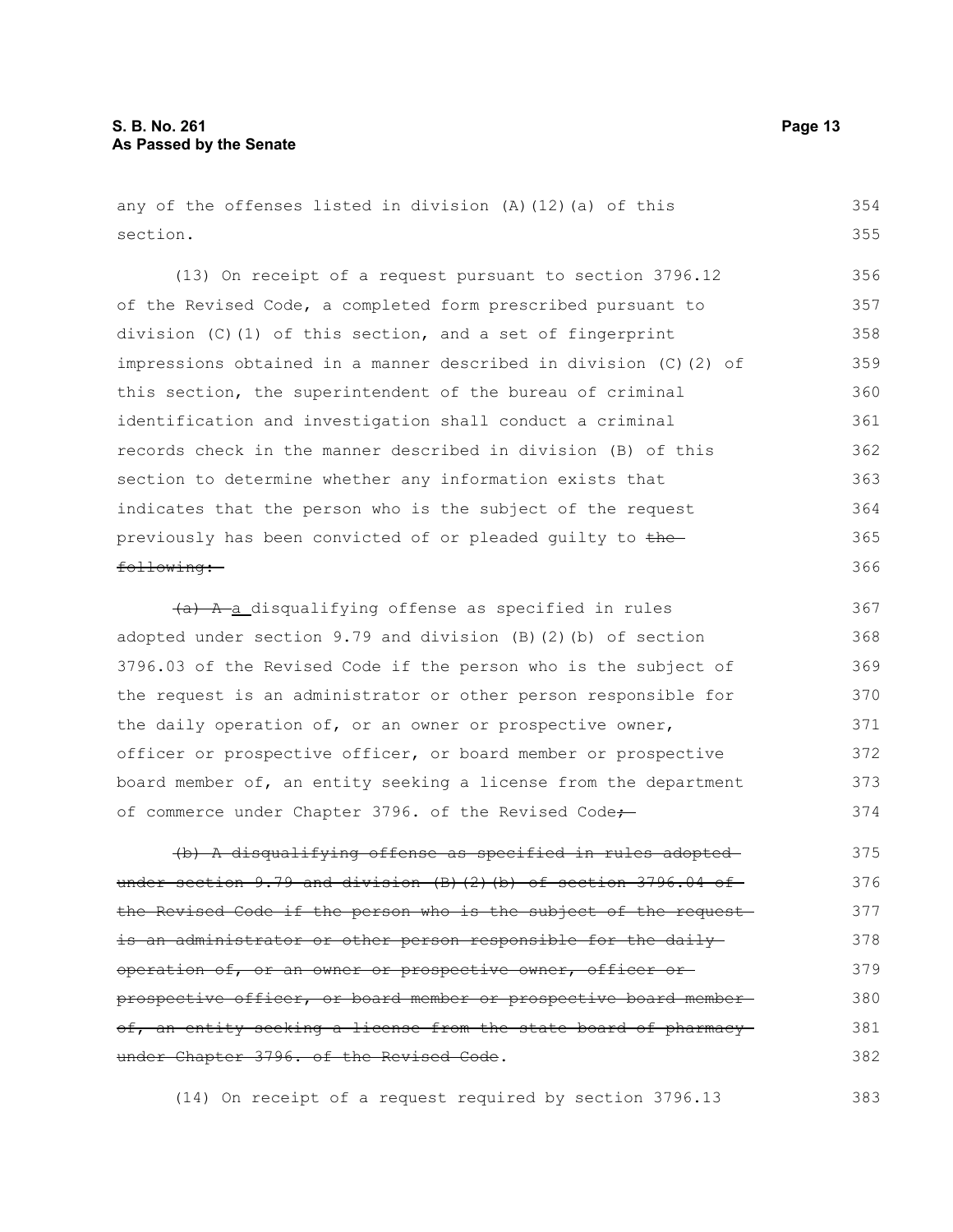#### **S. B. No. 261 Page 14 As Passed by the Senate**

of the Revised Code, a completed form prescribed pursuant to division (C)(1) of this section, and a set of fingerprint impressions obtained in a manner described in division (C)(2) of this section, the superintendent of the bureau of criminal identification and investigation shall conduct a criminal records check in the manner described in division (B) of this section to determine whether any information exists that indicates that the person who is the subject of the request previously has been convicted of or pleaded quilty to thefollowing: 384 385 386 387 388 389 390 391 392 393

 $(a)$  A a disqualifying offense as specified in rules adopted under division  $\left(\frac{B}{8}\right)\left(\frac{A}{8}\right)$  (B)(10)(a) of section 3796.03 of the Revised Code if the person who is the subject of the request is seeking employment with an entity licensed by the department of commerce under Chapter 3796. of the Revised Code-394 395 396 397 398

(b) A disqualifying offense as specified in rules adopted under division (B)(14)(a) of section 3796.04 of the Revised Codeif the person who is the subject of the request is seeking employment with an entity licensed by the state board ofpharmacy under Chapter 3796. of the Revised Code. 399 400 401 402 403

(15) On receipt of a request pursuant to section 4768.06 of the Revised Code, a completed form prescribed under division (C)(1) of this section, and a set of fingerprint impressions obtained in the manner described in division (C)(2) of this section, the superintendent of the bureau of criminal identification and investigation shall conduct a criminal records check in the manner described in division (B) of this section to determine whether any information exists indicating that the person who is the subject of the request has been convicted of or pleaded guilty to any criminal offense in this 404 405 406 407 408 409 410 411 412 413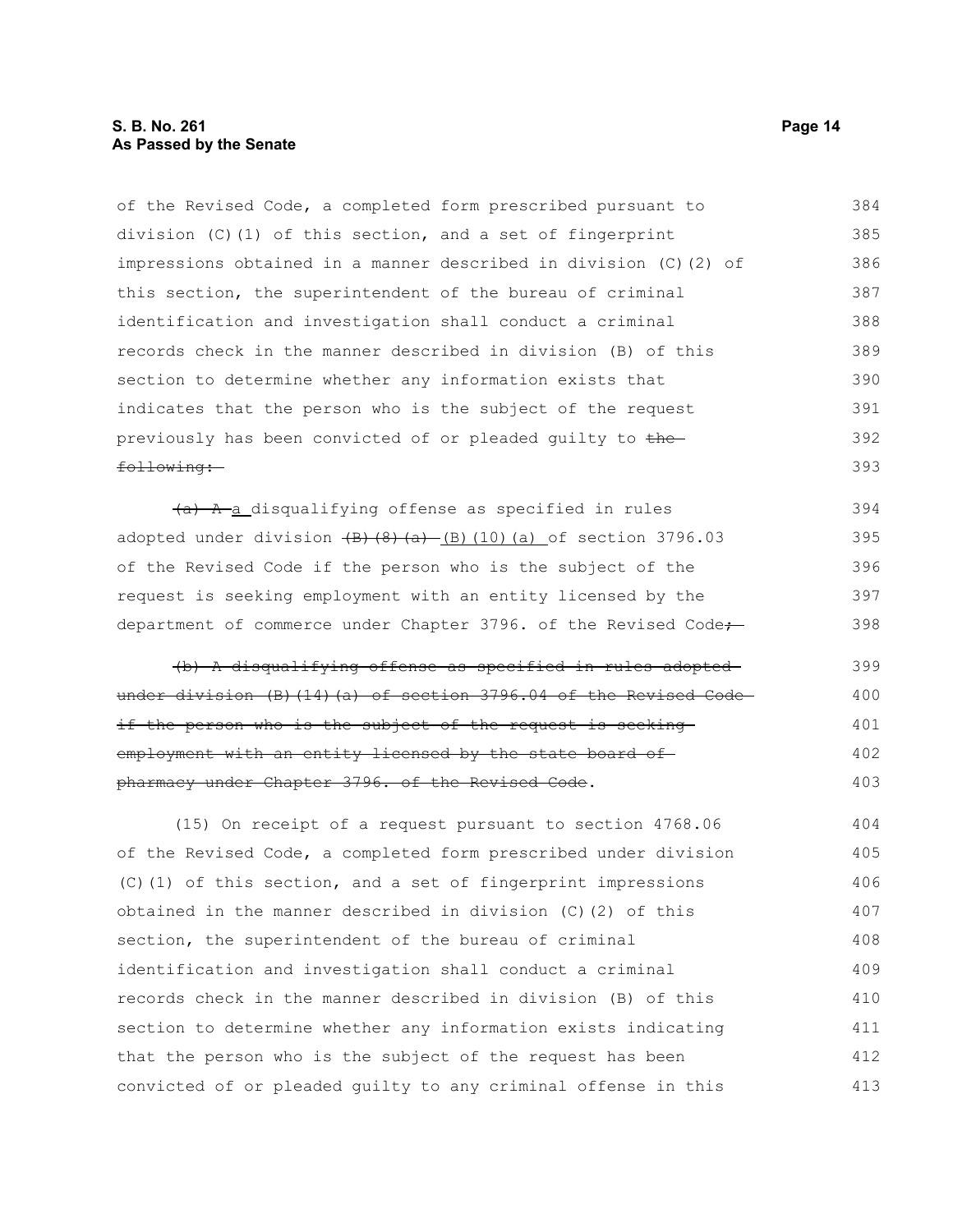state or in any other state.

(16) On receipt of a request pursuant to division (B) of section 4764.07 or division (A) of section 4735.143 of the Revised Code, a completed form prescribed under division (C)(1) of this section, and a set of fingerprint impressions obtained in the manner described in division (C)(2) of this section, the superintendent of the bureau of criminal identification and investigation shall conduct a criminal records check in the manner described in division (B) of this section to determine whether any information exists indicating that the person who is the subject of the request has been convicted of or pleaded guilty to any criminal offense in any state or the United States. 415 416 417 418 419 420 421 422 423 424 425 426

(17) On receipt of a request for a criminal records check under section 147.022 of the Revised Code, a completed form prescribed under division (C)(1) of this section, and a set of fingerprint impressions obtained in the manner prescribed in division  $(C)$  (2) of this section, the superintendent of the bureau of criminal identification and investigation shall conduct a criminal records check in the manner described in division (B) of this section to determine whether any information exists that indicates that the person who is the subject of the request previously has been convicted of or pleaded guilty or no contest to any criminal offense under any existing or former law of this state, any other state, or the United States. 427 428 429 430 431 432 433 434 435 436 437 438 439

(18) Upon receipt of a request pursuant to division (F) of section 2915.081 or division (E) of section 2915.082 of the Revised Code, a completed form prescribed under division (C)(1) of this section, and a set of fingerprint impressions obtained 440 441 442 443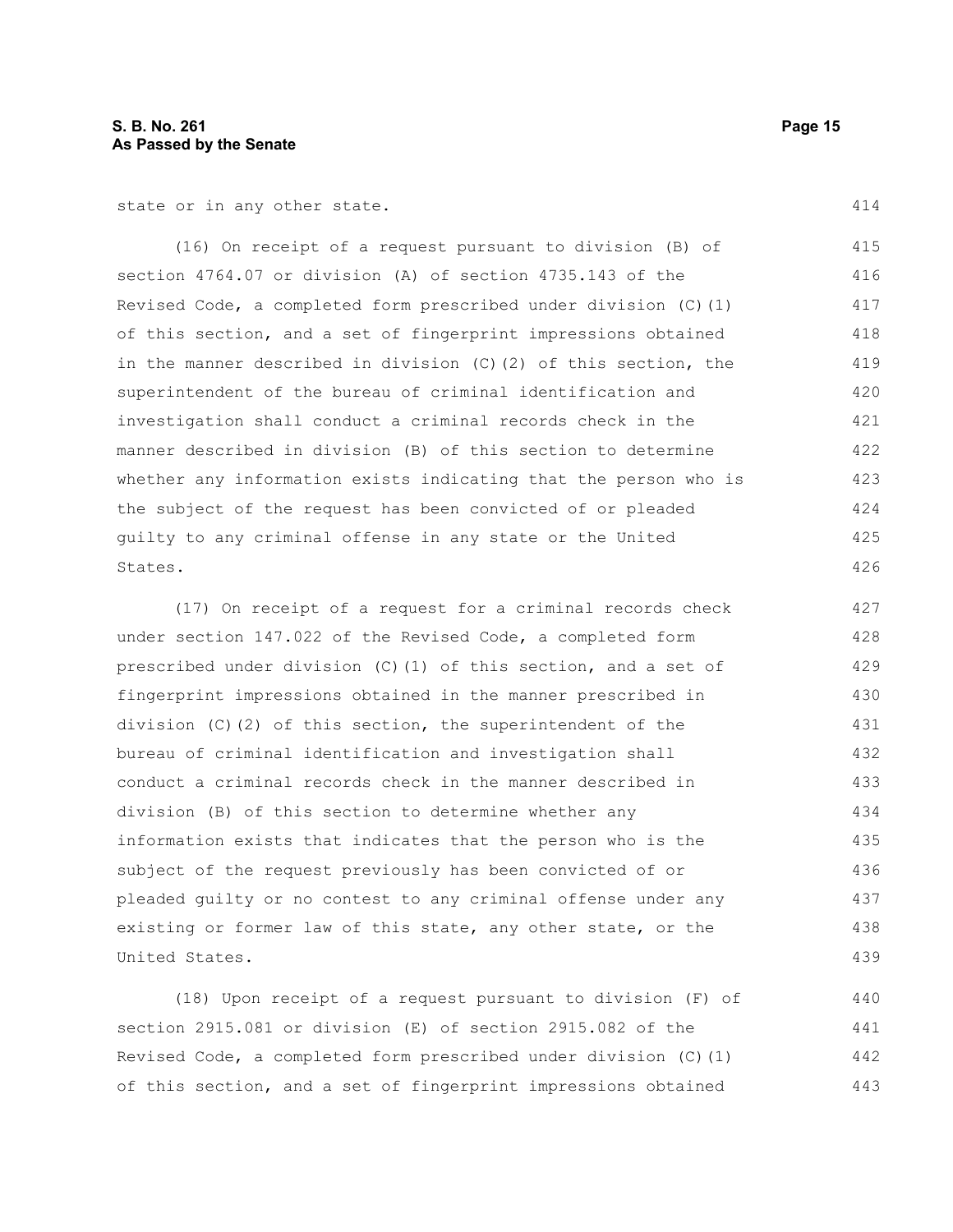#### **S. B. No. 261 Page 16 As Passed by the Senate**

in the manner described in division (C)(2) of this section, the superintendent of the bureau of criminal identification and investigation shall conduct a criminal records check in the manner described in division (B) of this section to determine whether any information exists indicating that the person who is the subject of the request has been convicted of or pleaded guilty or no contest to any offense that is a violation of Chapter 2915. of the Revised Code or to any offense under any existing or former law of this state, any other state, or the United States that is substantially equivalent to such an offense. 444 445 446 447 448 449 450 451 452 453 454

(B) Subject to division (F) of this section, the superintendent shall conduct any criminal records check to be conducted under this section as follows:

(1) The superintendent shall review or cause to be reviewed any relevant information gathered and compiled by the bureau under division (A) of section 109.57 of the Revised Code that relates to the person who is the subject of the criminal records check, including, if the criminal records check was requested under section 113.041, 121.08, 124.74, 173.27, 173.38, 173.381, 718.131, 928.03, 1121.23, 1315.141, 1321.37, 1321.53, 1733.47, 1761.26, 2151.86, 3301.32, 3301.541, 3319.39, 3740.11, 3712.09, 3721.121, 3772.07, 3796.12, 3796.13, 4729.071, 4729.53, 4729.90, 4729.92, 4749.03, 4749.06, 4763.05, 4764.07, 4768.06, 5104.013, 5164.34, 5164.341, 5164.342, 5123.081, 5123.169, or 5153.111 of the Revised Code, any relevant information contained in records that have been sealed under section 2953.32 of the Revised Code; 458 459 460 461 462 463 464 465 466 467 468 469 470 471

(2) If the request received by the superintendent asks for information from the federal bureau of investigation, the 472 473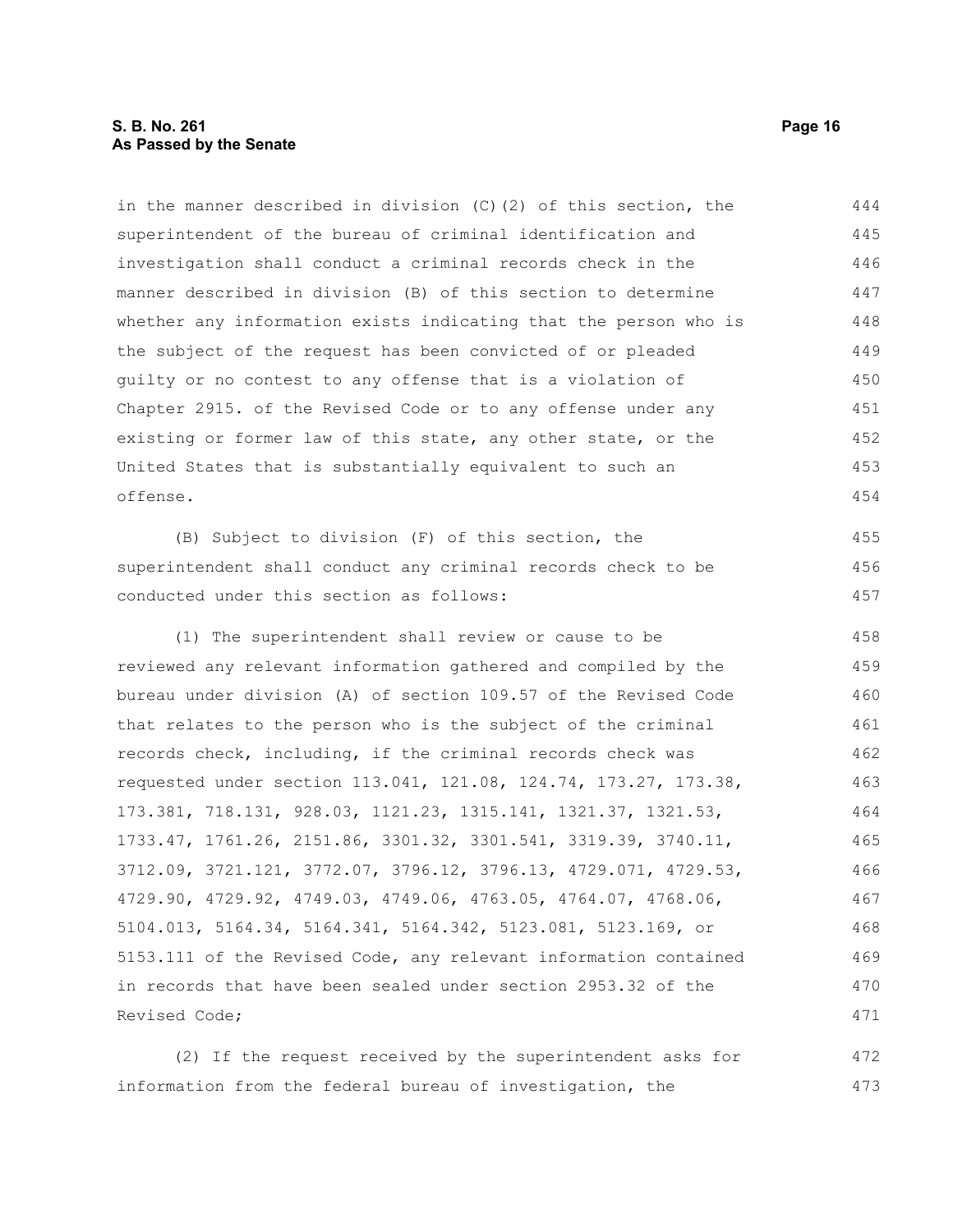#### **S. B. No. 261 Page 17 As Passed by the Senate**

superintendent shall request from the federal bureau of investigation any information it has with respect to the person who is the subject of the criminal records check, including fingerprint-based checks of national crime information databases as described in 42 U.S.C. 671 if the request is made pursuant to section 2151.86 or 5104.013 of the Revised Code or if any other Revised Code section requires fingerprint-based checks of that nature, and shall review or cause to be reviewed any information the superintendent receives from that bureau. If a request under section 3319.39 of the Revised Code asks only for information from the federal bureau of investigation, the superintendent shall not conduct the review prescribed by division (B)(1) of this section. 474 475 476 477 478 479 480 481 482 483 484 485 486

(3) The superintendent or the superintendent's designee may request criminal history records from other states or the federal government pursuant to the national crime prevention and privacy compact set forth in section 109.571 of the Revised Code.

(4) The superintendent shall include in the results of the criminal records check a list or description of the offenses listed or described in the relevant provision of division (A) of this section. The superintendent shall exclude from the results any information the dissemination of which is prohibited by federal law.

(5) The superintendent shall send the results of the criminal records check to the person to whom it is to be sent not later than the following number of days after the date the superintendent receives the request for the criminal records check, the completed form prescribed under division (C)(1) of this section, and the set of fingerprint impressions obtained in 498 499 500 501 502 503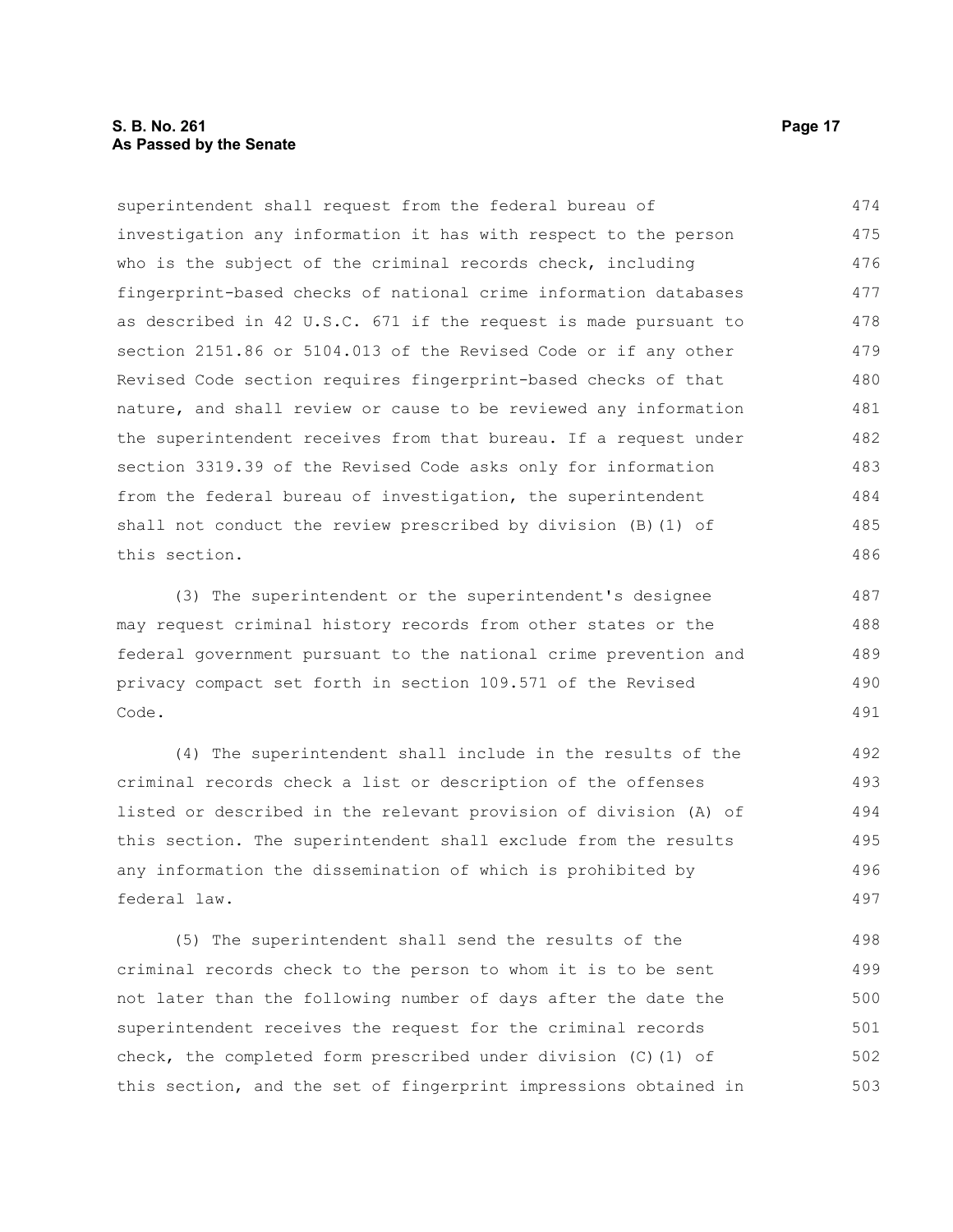the manner described in division (C)(2) of this section: (a) If the superintendent is required by division (A) of this section (other than division (A)(3) of this section) to conduct the criminal records check, thirty; (b) If the superintendent is required by division (A)(3) of this section to conduct the criminal records check, sixty. (C)(1) The superintendent shall prescribe a form to obtain the information necessary to conduct a criminal records check from any person for whom a criminal records check is to be conducted under this section. The form that the superintendent prescribes pursuant to this division may be in a tangible format, in an electronic format, or in both tangible and electronic formats. (2) The superintendent shall prescribe standard impression 504 505 506 507 508 509 510 511 512 513 514 515 516 517 518 519 520 521 522 523

sheets to obtain the fingerprint impressions of any person for whom a criminal records check is to be conducted under this section. Any person for whom a records check is to be conducted under this section shall obtain the fingerprint impressions at a county sheriff's office, municipal police department, or any other entity with the ability to make fingerprint impressions on the standard impression sheets prescribed by the superintendent. The office, department, or entity may charge the person a reasonable fee for making the impressions. The standard impression sheets the superintendent prescribes pursuant to this division may be in a tangible format, in an electronic format, or in both tangible and electronic formats. 524 525 526 527 528 529

(3) Subject to division (D) of this section, the superintendent shall prescribe and charge a reasonable fee for providing a criminal records check under this section. The 530 531 532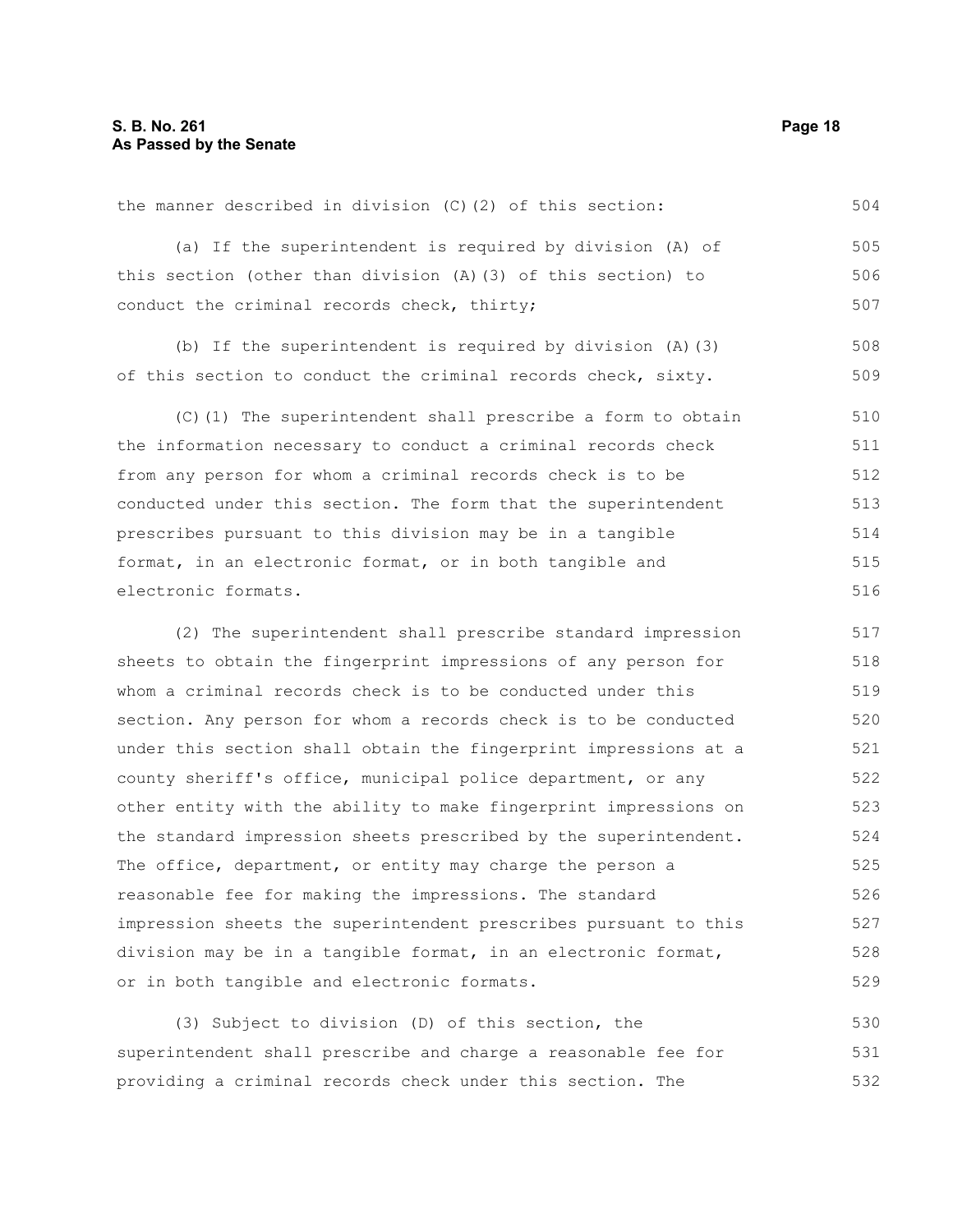#### **S. B. No. 261 Page 19 As Passed by the Senate**

person requesting the criminal records check shall pay the fee prescribed pursuant to this division. In the case of a request under section 1121.23, 1155.03, 1163.05, 1315.141, 1733.47, 1761.26, 2151.33, 2151.412, or 5164.34 of the Revised Code, the fee shall be paid in the manner specified in that section. 533 534 535 536 537

(4) The superintendent of the bureau of criminal identification and investigation may prescribe methods of forwarding fingerprint impressions and information necessary to conduct a criminal records check, which methods shall include, but not be limited to, an electronic method. 538 539 540 541 542

(D) The results of a criminal records check conducted under this section, other than a criminal records check specified in division (A)(7) of this section, are valid for the person who is the subject of the criminal records check for a period of one year from the date upon which the superintendent completes the criminal records check. If during that period the superintendent receives another request for a criminal records check to be conducted under this section for that person, the superintendent shall provide the results from the previous criminal records check of the person at a lower fee than the fee prescribed for the initial criminal records check. 543 544 545 546 547 548 549 550 551 552 553

(E) When the superintendent receives a request for information from a registered private provider, the superintendent shall proceed as if the request was received from a school district board of education under section 3319.39 of the Revised Code. The superintendent shall apply division (A)(1) (c) of this section to any such request for an applicant who is a teacher. 554 555 556 557 558 559 560

(F)(1) Subject to division (F)(2) of this section, all information regarding the results of a criminal records check 561 562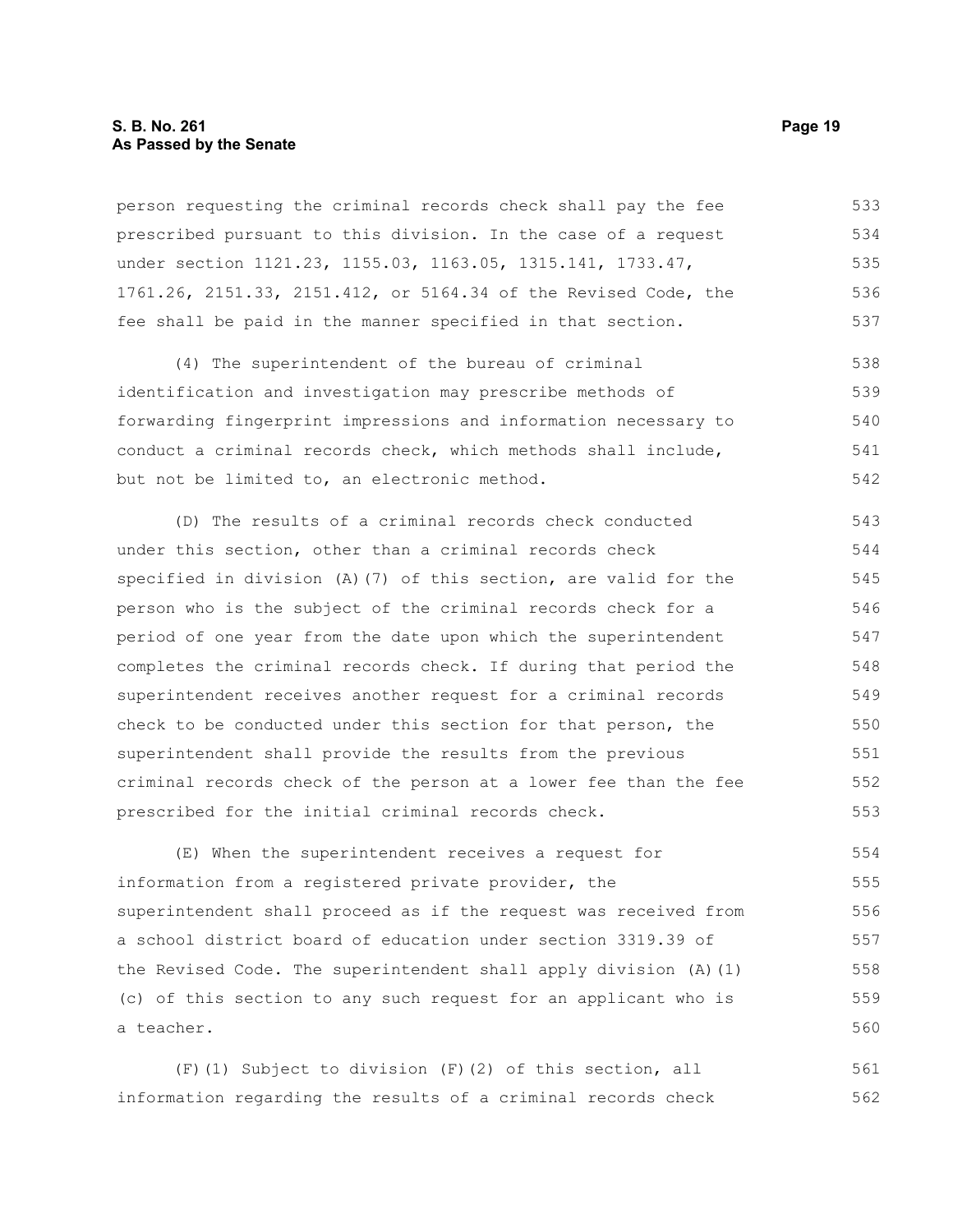#### **S. B. No. 261 Page 20 As Passed by the Senate**

conducted under this section that the superintendent reports or sends under division (A)(7) or (9) of this section to the director of public safety, the treasurer of state, or the person, board, or entity that made the request for the criminal records check shall relate to the conviction of the subject person, or the subject person's plea of guilty to, a criminal offense. 563 564 565 566 567 568 569

(2) Division (F)(1) of this section does not limit, restrict, or preclude the superintendent's release of information that relates to the arrest of a person who is eighteen years of age or older, to an adjudication of a child as a delinquent child, or to a criminal conviction of a person under eighteen years of age in circumstances in which a release of that nature is authorized under division  $(E)(2)$ ,  $(3)$ , or  $(4)$ of section 109.57 of the Revised Code pursuant to a rule adopted under division (E)(1) of that section. 570 571 572 573 574 575 576 577 578

(G) As used in this section:

(1) "Criminal records check" means any criminal records check conducted by the superintendent of the bureau of criminal identification and investigation in accordance with division (B) of this section. 580 581 582 583

(2) "Minor drug possession offense" has the same meaning as in section 2925.01 of the Revised Code. 584 585

(3) "OVI or OVUAC violation" means a violation of section 4511.19 of the Revised Code or a violation of an existing or former law of this state, any other state, or the United States that is substantially equivalent to section 4511.19 of the Revised Code. 586 587 588 589 590

(4) "Registered private provider" means a nonpublic school 591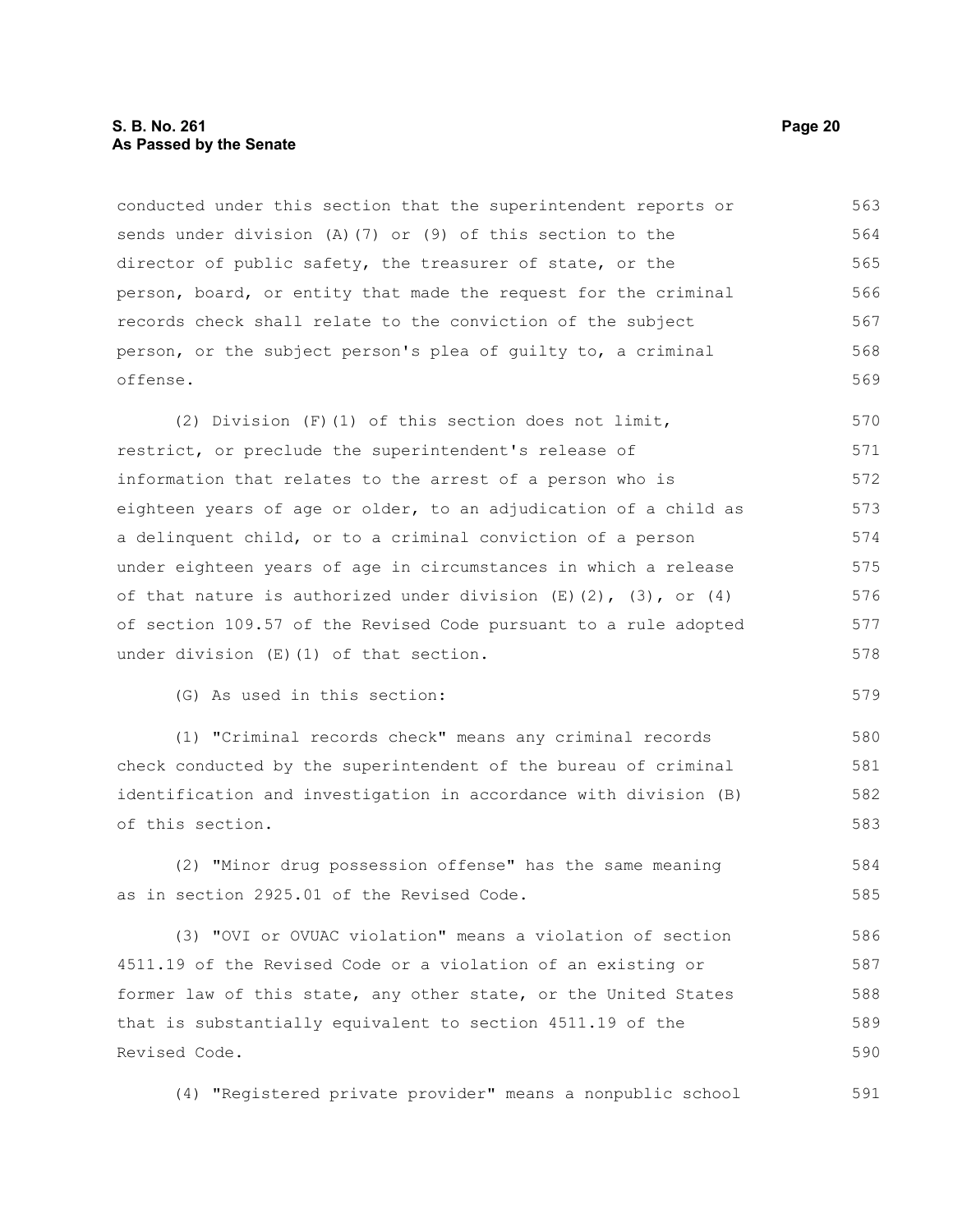| or entity registered with the superintendent of public           | 592 |
|------------------------------------------------------------------|-----|
| instruction under section 3310.41 of the Revised Code to         | 593 |
| participate in the autism scholarship program or section 3310.58 | 594 |
| of the Revised Code to participate in the Jon Peterson special   | 595 |
| needs scholarship program.                                       | 596 |
| Sec. 3796.01. (A) As used in this chapter:                       | 597 |
| (1) "Marijuana" means marihuana as defined in section            | 598 |
| 3719.01 of the Revised Code.                                     | 599 |
| (2) "Medical marijuana" means marijuana that is                  | 600 |
| cultivated, processed, dispensed, tested, possessed, or used for | 601 |
| a medical purpose.                                               | 602 |
| (3) "Academic medical center" has the same meaning as in         | 603 |
| section 4731.297 of the Revised Code.                            | 604 |
| (4) "Drug database" means the database established and           | 605 |
| maintained by the state board of pharmacy pursuant to section    | 606 |
| 4729.75 of the Revised Code.                                     | 607 |
| (5) "Marijuana cultivation area" means the boundaries of         | 608 |
| the enclosed areas in which medical marijuana is cultivated      | 609 |
| during the vegetative stage and flowering stage of the           | 610 |
| cultivation process. For purposes of calculating the marijuana   | 611 |
| cultivation area square footage, "marijuana cultivation area"    | 612 |
| does not include enclosed areas used solely for the storage and  | 613 |
| maintenance of mother plants, clones, or seedlings.              | 614 |
| (6) "Physician" means an individual authorized under             | 615 |
| Chapter 4731. of the Revised Code to practice medicine and       | 616 |
| surgery or osteopathic medicine and surgery.                     | 617 |
| (6) [7] "Qualifying medical condition" means any of the          | 618 |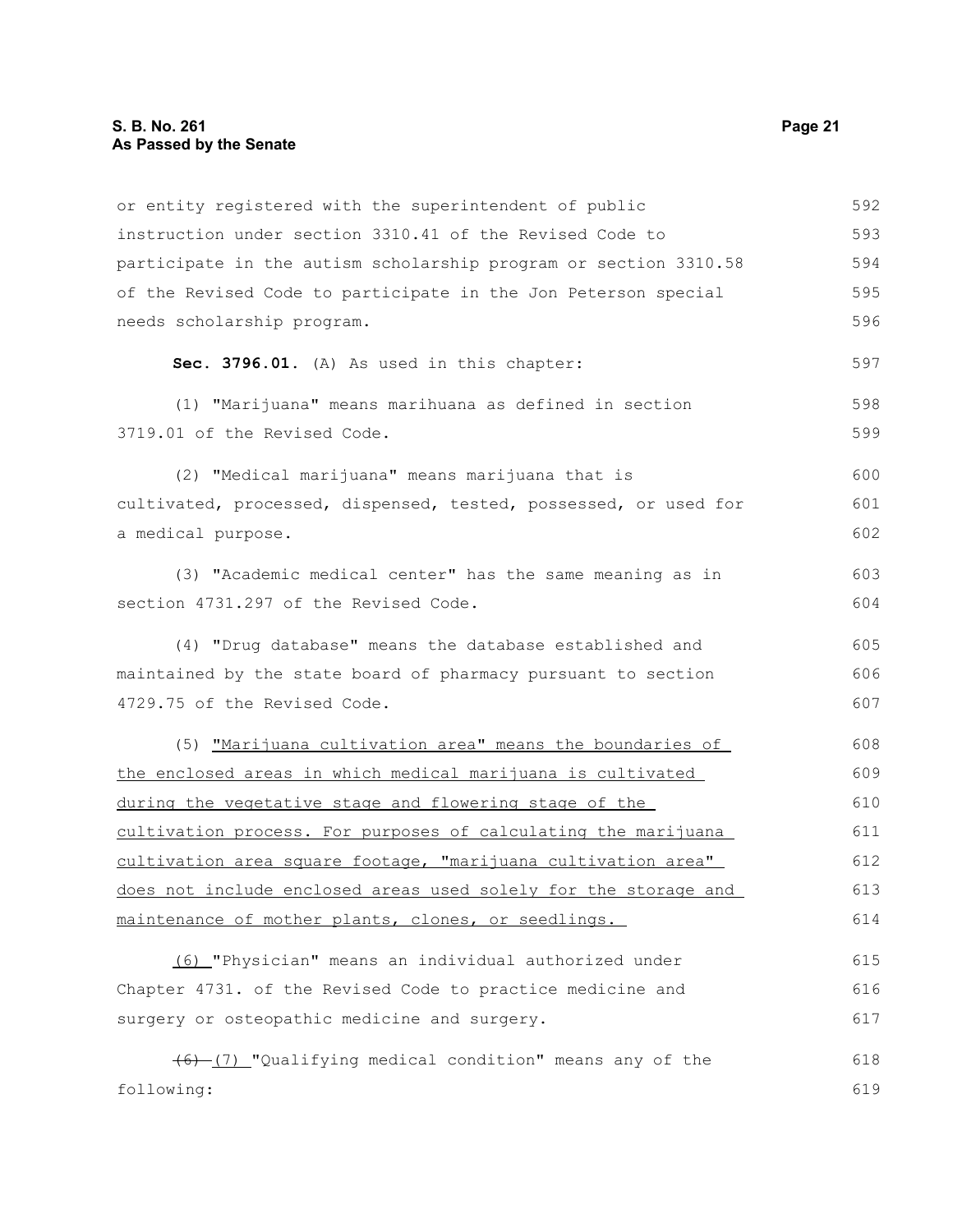| (a) Acquired immune deficiency syndrome;  | 620 |
|-------------------------------------------|-----|
| (b) Alzheimer's disease;                  | 621 |
| (c) Amyotrophic lateral sclerosis;        | 622 |
| (d) Cancer;                               | 623 |
| (e) Chronic traumatic encephalopathy;     | 624 |
| (f) Crohn's disease;                      | 625 |
| (g) Epilepsy or another seizure disorder; | 626 |
| (h) Fibromyalgia;                         | 627 |
| (i) Glaucoma;                             | 628 |
| (j) Hepatitis C;                          | 629 |
| (k) Inflammatory bowel disease;           | 630 |
| (1) Multiple sclerosis;                   | 631 |
| (m) Pain that is either of the following: | 632 |
| (i) Chronic and severe;                   | 633 |
| (ii) Intractable.                         | 634 |
| (n) Parkinson's disease;                  | 635 |
| (o) Positive status for HIV;              | 636 |
| (p) Post-traumatic stress disorder;       | 637 |
| (q) Sickle cell anemia;                   | 638 |
| (r) Spinal cord disease or injury;        | 639 |
| (s) Tourette's syndrome;                  | 640 |
| (t) Traumatic brain injury;               | 641 |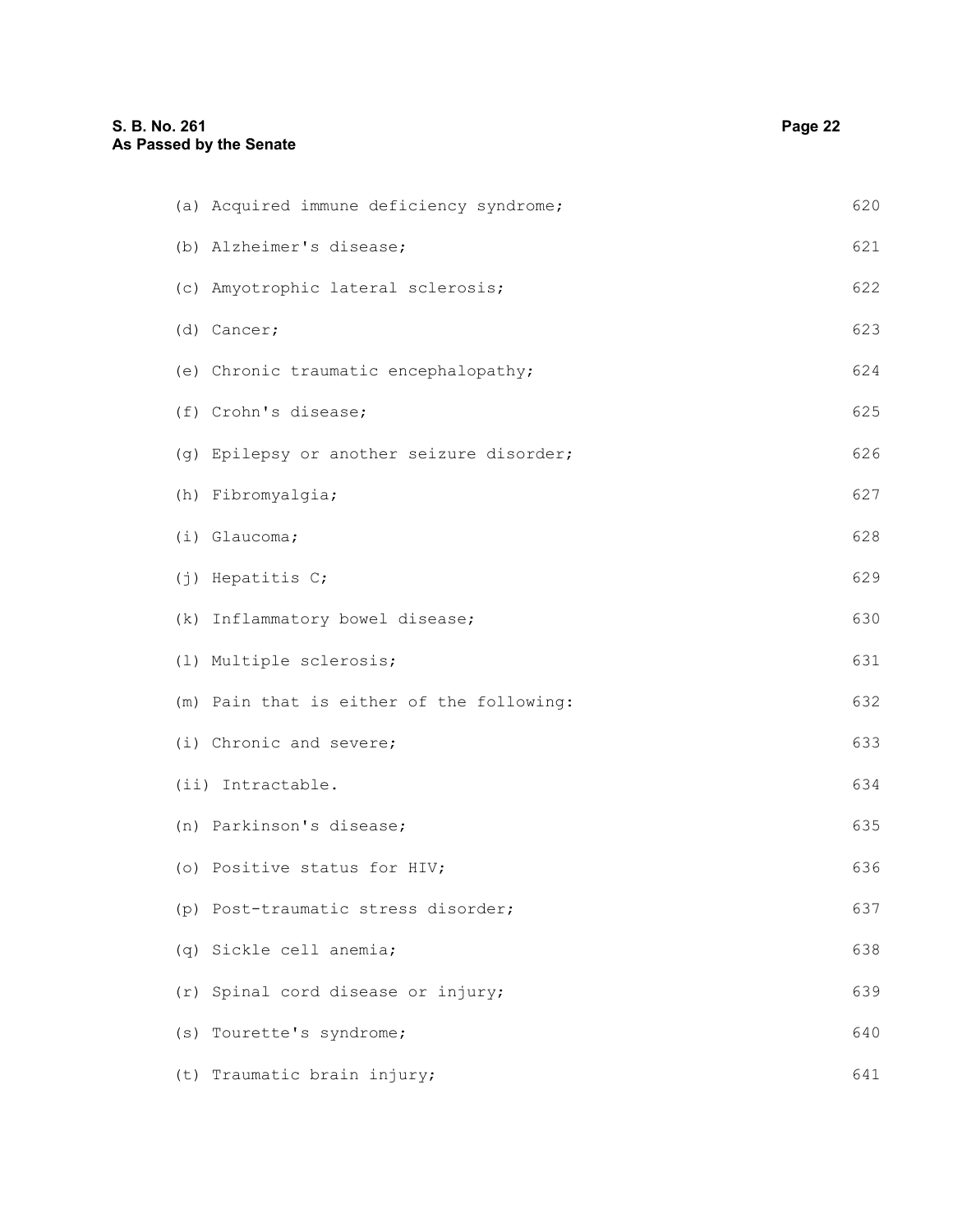| (u) Ulcerative colitis;                                          | 642 |
|------------------------------------------------------------------|-----|
| (v) Arthritis;                                                   | 643 |
| (w) Migraines;                                                   | 644 |
| (x) Autism spectrum disorder;                                    | 645 |
| (y) Spasticity or chronic muscle spasms;                         | 646 |
| (z) Hospice care or terminal illness;                            | 647 |
| (aa) Opioid use disorder;                                        | 648 |
| (bb) Any condition not specified in this division, if a          | 649 |
| recommending physician, in the physician's sole discretion and   | 650 |
| medical opinion, finds either of the following:                  | 651 |
| (i) That the patient's symptoms may reasonably be expected       | 652 |
| to be relieved from medical marijuana;                           | 653 |
| (ii) That the patient may otherwise reasonably be expected       | 654 |
| to benefit from medical marijuana;                               | 655 |
| (cc) Any other disease or condition added by the state           | 656 |
| medical board under section 4731.302 of the Revised Code.        | 657 |
| (7) (8) "Recommending physician" means a physician               | 658 |
| certified to recommend medical marijuana for the treatment of a  | 659 |
| gualifying medical condition pursuant to section 4731.30 of the  | 660 |
| Revised Code.                                                    | 661 |
| (9) "Stand-alone processor" means a licensed processor           | 662 |
| that has obtained its certificate of operation by October 1,     | 663 |
| 2021, and initially applied for a cultivator license and was not | 664 |
| awarded a provisional license.                                   | 665 |
| (10) "State university" has the same meaning as in section       | 666 |
| 3345.011 of the Revised Code.                                    | 667 |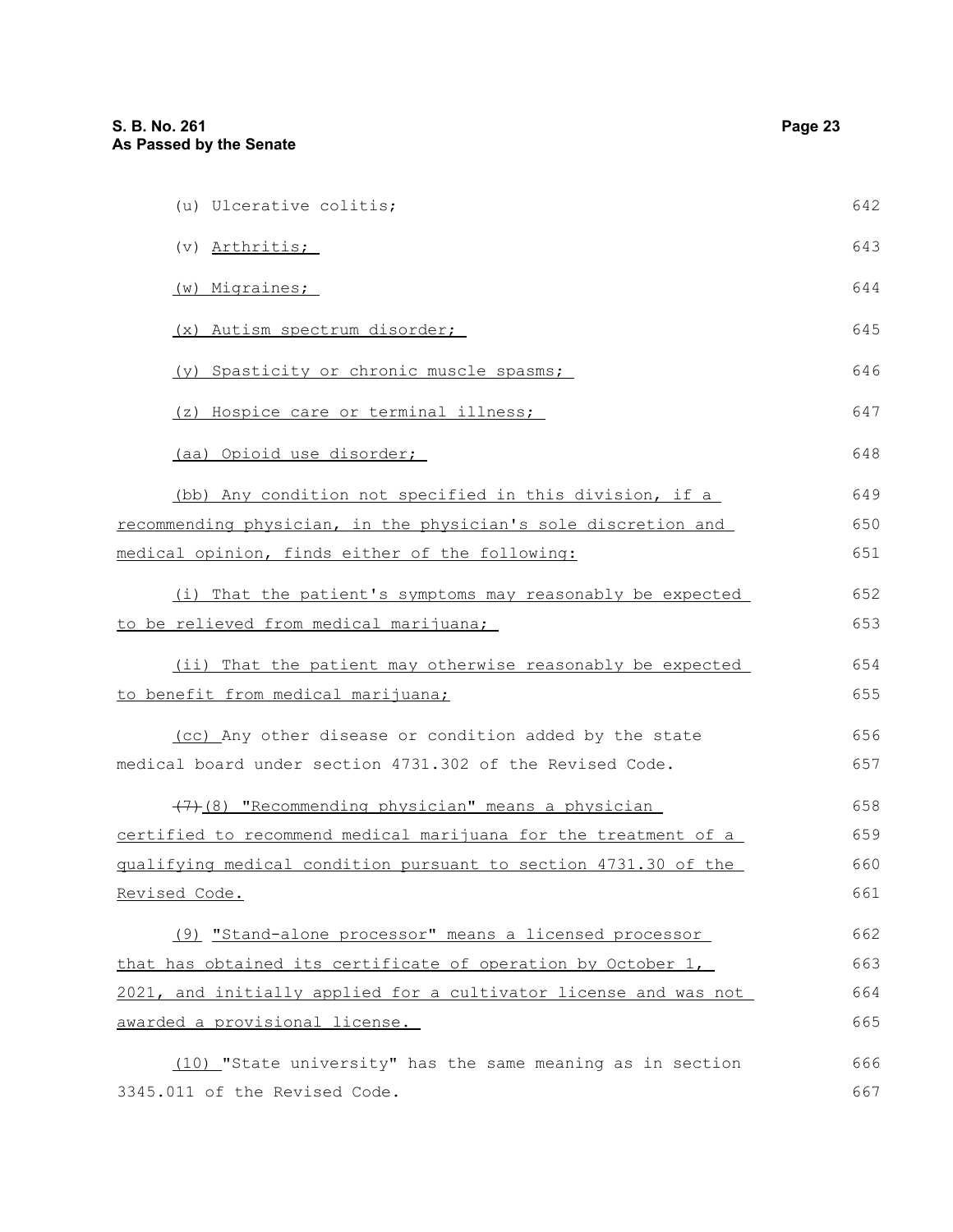the medical marijuana control program.

(B) Notwithstanding any conflicting provision of Chapter 3719. of the Revised Code or the rules adopted under it, for purposes of this chapter, medical marijuana is a schedule II controlled substance. Sec. 3796.02. There is hereby established a medicalmarijuana control program-division of marijuana control in the department of commerce-and the state board of pharmacy. The department division shall provide for the licensure of medical marijuana cultivators-and, processors, and retail dispensaries, and also the licensure of laboratories that test medical marijuana. The board-division shall provide for the licensure ofretail dispensaries and the registration of patients and their caregivers. The department and board-division shall administer 668 669 670 671 672 673 674 675 676 677 678 679 680

**Sec. 3796.03.** (A)(1) Except as provided in division (A)(2) of this section, not later than one year after September 8, 2016, the department of commerce division of marijuana control shall adopt rules establishing standards and procedures for the medical marijuana control program. 682 683 684 685 686

(2) The department division shall adopt rules establishing standards and procedures for the licensure of cultivators not later than two hundred forty days after September 8, 2016. 687 688 689

(3) All rules adopted under this section shall be adopted in accordance with Chapter 119. of the Revised Code. 690 691

(B) The rules shall do all of the following: 692

(1) Establish application procedures and fees for licenses it the division issues under this chapter; 693 694

(2) Specify both-all of the following:

681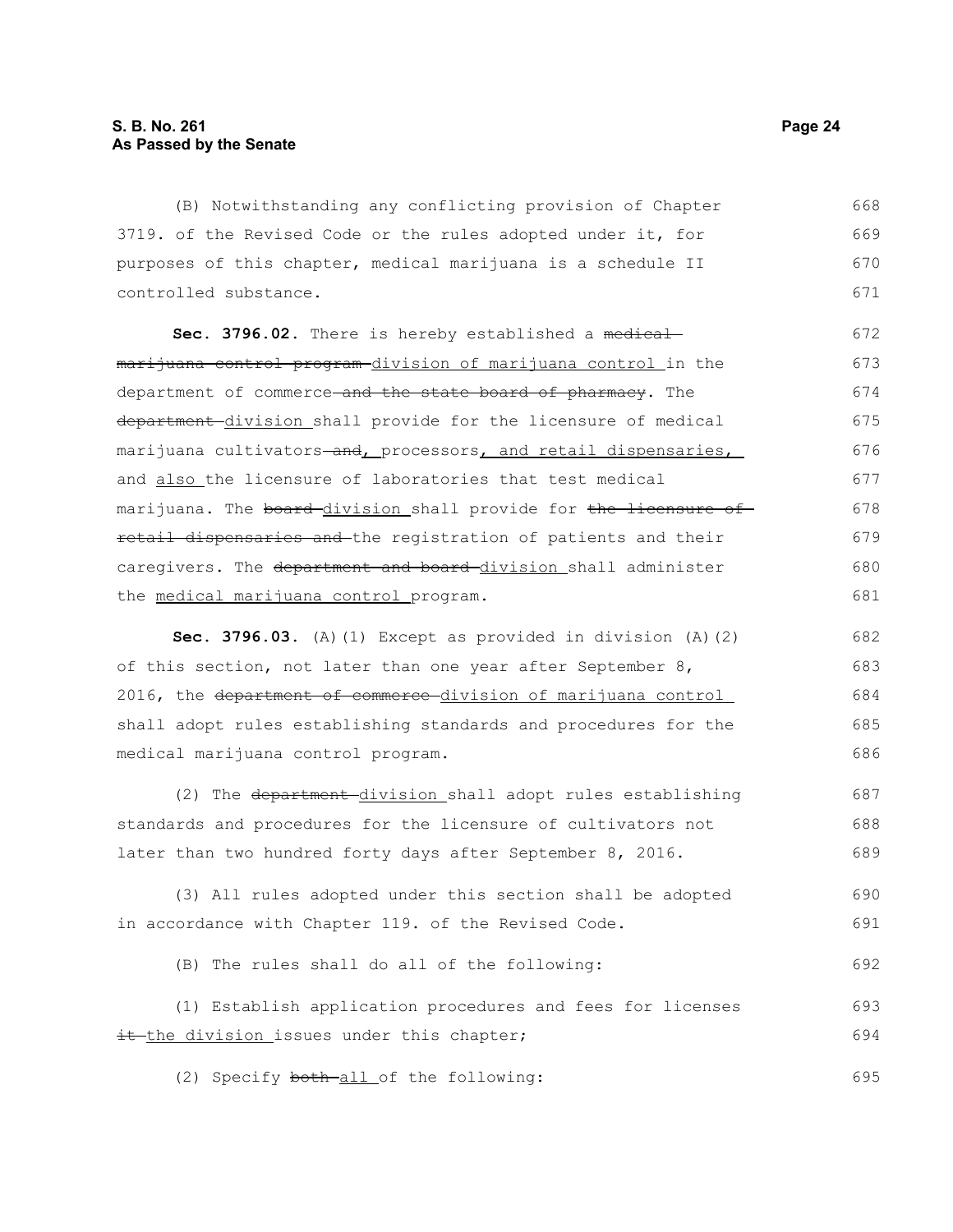| (a) The conditions that must be met to be eligible for           | 696 |
|------------------------------------------------------------------|-----|
| licensure;                                                       | 697 |
| (b) In accordance with section 9.79 of the Revised Code,         | 698 |
| the criminal offenses for which an applicant will be             | 699 |
| disqualified from licensure pursuant to that section;            | 700 |
| (c) Which of the criminal offenses specified pursuant to         | 701 |
| division (B)(2)(b) of this section will not disqualify an        | 702 |
| applicant from holding a retail dispensary license if the        | 703 |
| applicant was convicted of or pleaded guilty to the offense more | 704 |
| than five years before the date the application for licensure is | 705 |
| filed.                                                           | 706 |
| (3) (a) (i) Establish, in accordance with section 3796.05 of     | 707 |
| the Revised Code, the number of cultivator licenses that will be | 708 |
| permitted at any one time;                                       | 709 |
| (ii) Establish a new category of cultivator license for          | 710 |
| stand-alone processors and rules for the prompt establishment    | 711 |
| thereof.                                                         | 712 |
| (b)(i) Establish, in accordance with section 3796.05 of          | 713 |
| the Revised Code, the number of retail dispensary licenses that  | 714 |
| will be permitted at any one time, endeavoring to achieve a      | 715 |
| ratio of at least one retail dispensary per one thousand         | 716 |
| registered patients up to the first three hundred thousand       | 717 |
| registered patients and then adding additional retail            | 718 |
| dispensaries on an as-needed basis thereafter, to be evaluated   | 719 |
| and awarded at least once every two years.                       | 720 |
| (ii) When determining the number of retail dispensaries to       | 721 |
| license during any licensing event, the division shall take into | 722 |
| account anticipated growth in patient numbers and patient demand | 723 |
| based on sales and market data to ensure that new retail         | 724 |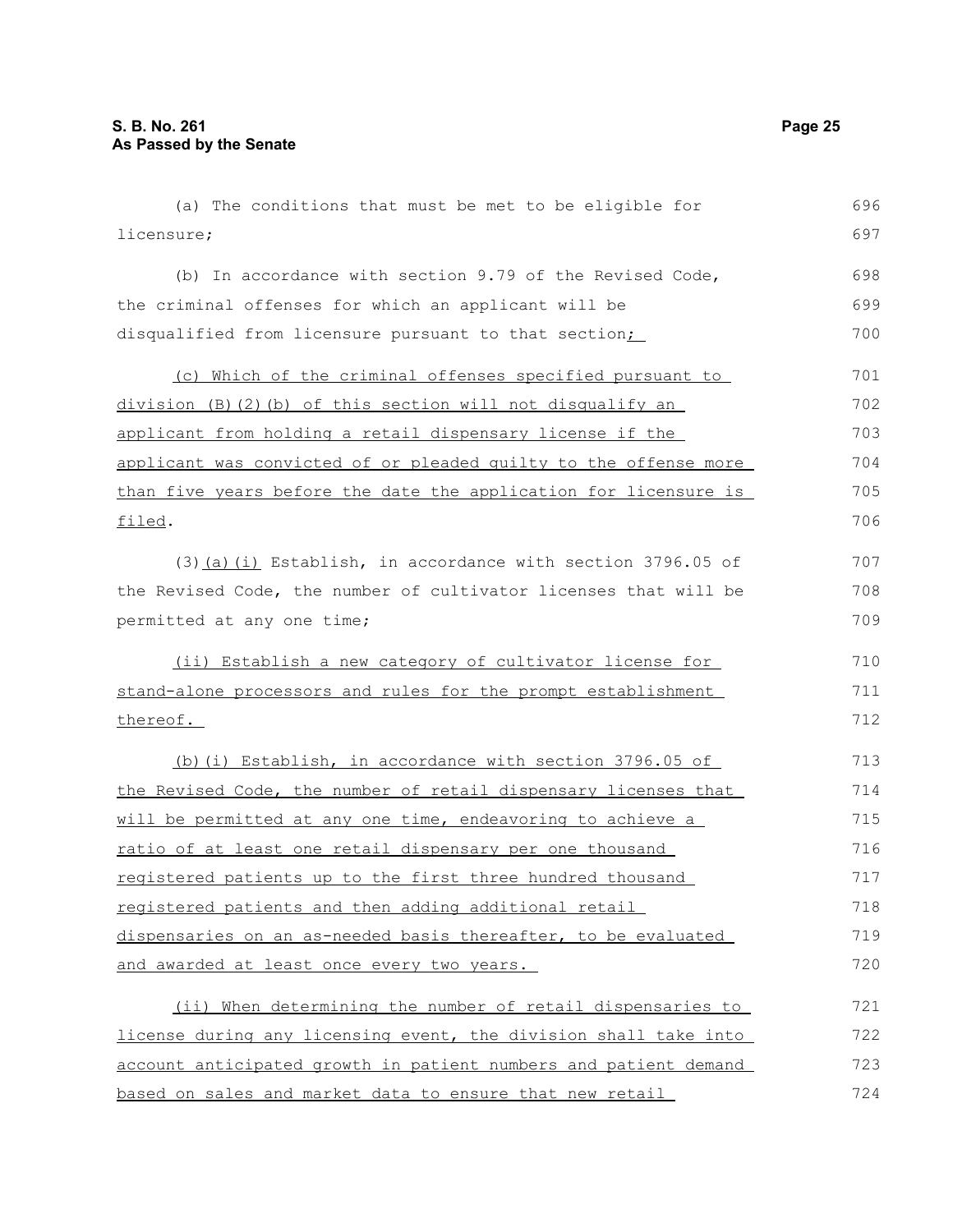| dispensary openings are timed to meet such demand.               | 725 |
|------------------------------------------------------------------|-----|
| (4) Establish a license renewal schedule, renewal                | 726 |
| procedures, and renewal fees;                                    | 727 |
| (5) (a) Specify reasons for which a license may be               | 728 |
| suspended, including without prior hearing, revoked, or not be   | 729 |
| renewed or issued and the reasons for which a civil penalty may  | 730 |
| be imposed on a license holder;                                  | 731 |
| (b) (i) The division may revoke a license for failure to         | 732 |
| secure a certificate of operation within eighteen months of      | 733 |
| provisional licensure.                                           | 734 |
| (ii) The holder of a provisional license may apply to the        | 735 |
| division for not more than two six-month extensions of this      | 736 |
| deadline. The division shall approve the extension if the        | 737 |
| license holder demonstrates that the license holder has made a   | 738 |
| good-faith effort at becoming operational.                       | 739 |
| (6) Establish standards under which a license suspension         | 740 |
| may be lifted;                                                   | 741 |
| (7) Establish procedures for registration of patients and        | 742 |
| caregivers and requirements that must be met to be eligible for  | 743 |
| registration;                                                    | 744 |
| (8) Establish training requirements for employees of             | 745 |
| retail dispensaries;                                             | 746 |
| (9) Specify if a cultivator, retail dispensary, processor,       | 747 |
| or laboratory that is licensed under this chapter and that       | 748 |
| existed at a location before a school, church, public library,   | 749 |
| public playground, or public park became established within five | 750 |
| hundred feet of the cultivator, processor, or laboratory, may    | 751 |
| remain in operation or shall relocate or have its license        | 752 |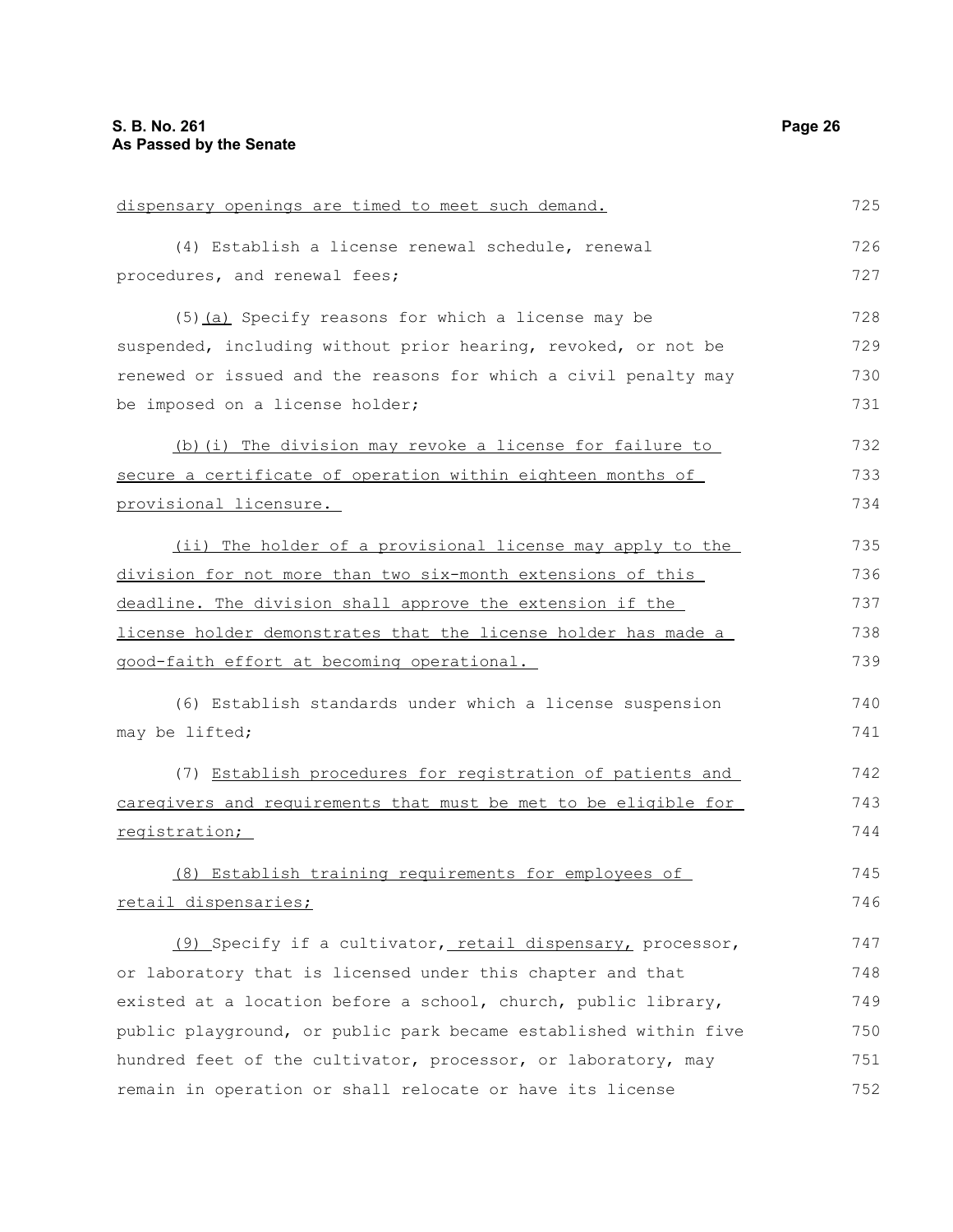| revoked by the boarddivision;                                                               | 753 |
|---------------------------------------------------------------------------------------------|-----|
| (8) (10) Specify both of the following:                                                     | 754 |
| (a) Subject to division $\left(\frac{B}{B}\right)\left(\frac{B}{B}\right)$ (10) (b) of this | 755 |
| section, the criminal offenses for which a person will be                                   | 756 |
| disqualified from employment with a license holder;                                         | 757 |
| (b) Which of the criminal offenses specified pursuant to                                    | 758 |
| division $(B)$ $(8)$ $(a)$ $(B)$ $(10)$ $(a)$ of this section will not                      | 759 |
| disqualify a person from employment with a license holder if the                            | 760 |
| person was convicted of or pleaded guilty to the offense more                               | 761 |
| than five years before the date the employment begins.                                      | 762 |
| $(9)$ (11) Establish, in accordance with section 3796.05 of                                 | 763 |
| the Revised Code, standards and procedures for the testing and                              | 764 |
| retesting of medical marijuana by a laboratory licensed under                               | 765 |
| this chapter <sub>i</sub>                                                                   | 766 |
| (12) Specify, by form and tetrahydrocannabinol content, a                                   | 767 |
| maximum ninety-day supply of medical marijuana that may be                                  | 768 |
| possessed;                                                                                  | 769 |
| (13) Specify the paraphernalia or other accessories that                                    | 770 |
| may be used in the administration of medical marijuana to a                                 | 771 |
| registered patient;                                                                         | 772 |
| (14) Establish procedures for the issuance of patient or                                    | 773 |
| caregiver identification cards;                                                             | 774 |
| (15) Specify the forms of or methods of using medical                                       | 775 |
| marijuana that are attractive to children;                                                  | 776 |
| (16) Establish a program to assist patients who are                                         | 777 |
| veterans or indigent in obtaining medical marijuana in                                      | 778 |
| accordance with this chapter;                                                               | 779 |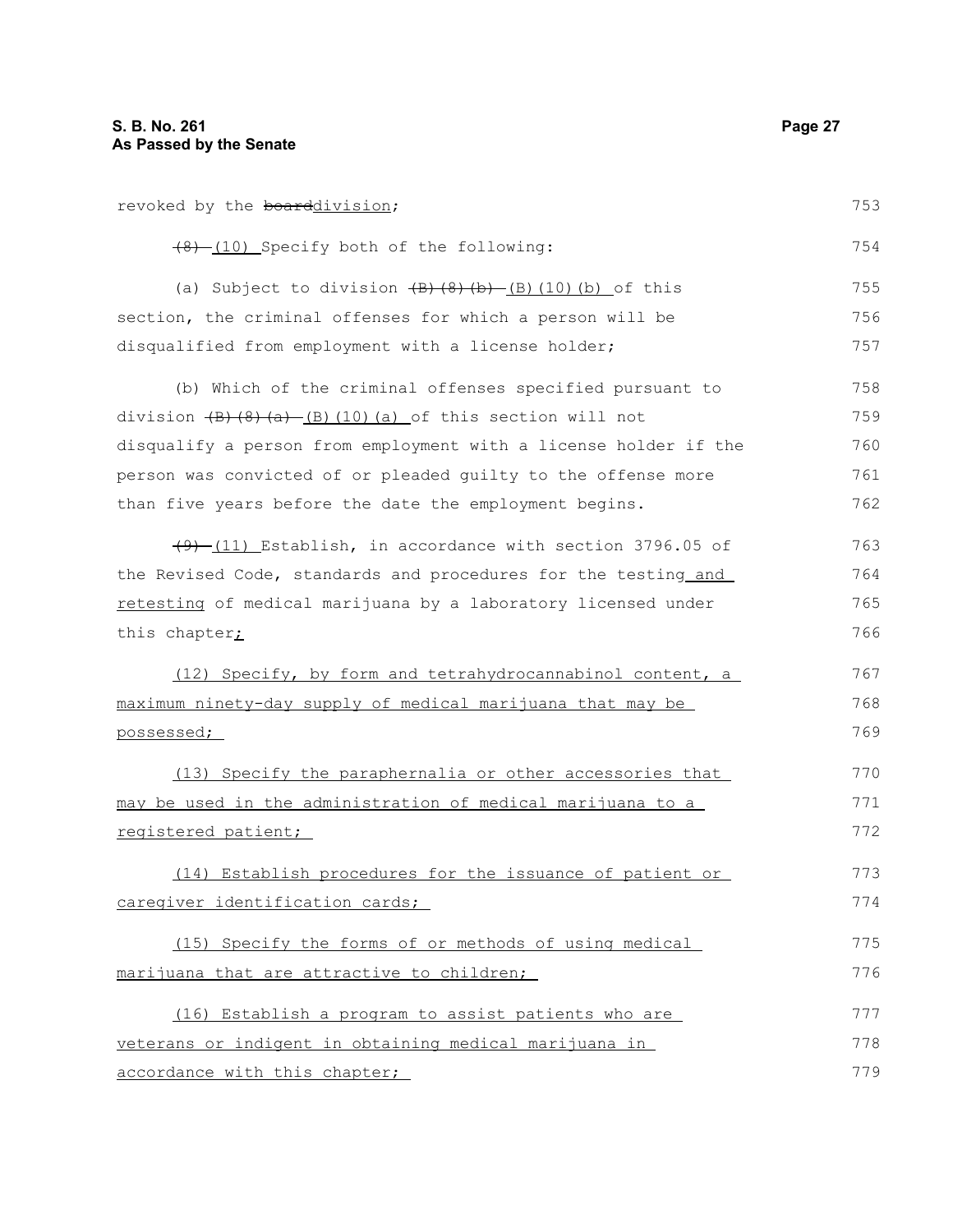| (17) Allow licensed dispensaries to advertise, on social         | 780 |
|------------------------------------------------------------------|-----|
| media or otherwise, without receiving prior approval from the    | 781 |
| <u>division;</u>                                                 | 782 |
| (18) Allow licensed dispensaries to display products on          | 783 |
| advertisements and within the dispensary;                        | 784 |
| (19) Impose a fine or other penalties for licensed               | 785 |
| entities that fail to comply with rules adopted under divisions  | 786 |
| (B) (17) and (18) of this section or any other rules adopted by  | 787 |
| the division pertaining to advertisements.                       | 788 |
| (C) In addition to the rules described in division (B) of        | 789 |
| this section, the department-division may adopt any other rules  | 790 |
| it considers necessary for the program's administration and the  | 791 |
| implementation and enforcement of this chapter.                  | 792 |
| (D) When adopting rules under this section, the department-      | 793 |
| division shall consider standards and procedures that have been  | 794 |
| found to be best practices relative to the use and regulation of | 795 |
| medical marijuana.                                               | 796 |
| Sec. 3796.032. This chapter does not authorize the               | 797 |
| department of commerce or the state board of pharmacy division   | 798 |
| of marijuana control to oversee or limit research conducted at a | 799 |
| state university, academic medical center, or private research   | 800 |
| and development organization that is related to marijuana and is | 801 |
| approved by an agency, board, center, department, or institute   | 802 |
| of the United States government, including any of the following: | 803 |
| (A) The agency for health care research and quality;             | 804 |
| (B) The national institutes of health;                           | 805 |
| (C) The national academy of sciences;                            | 806 |
| (D) The centers for medicare and medicaid services;              | 807 |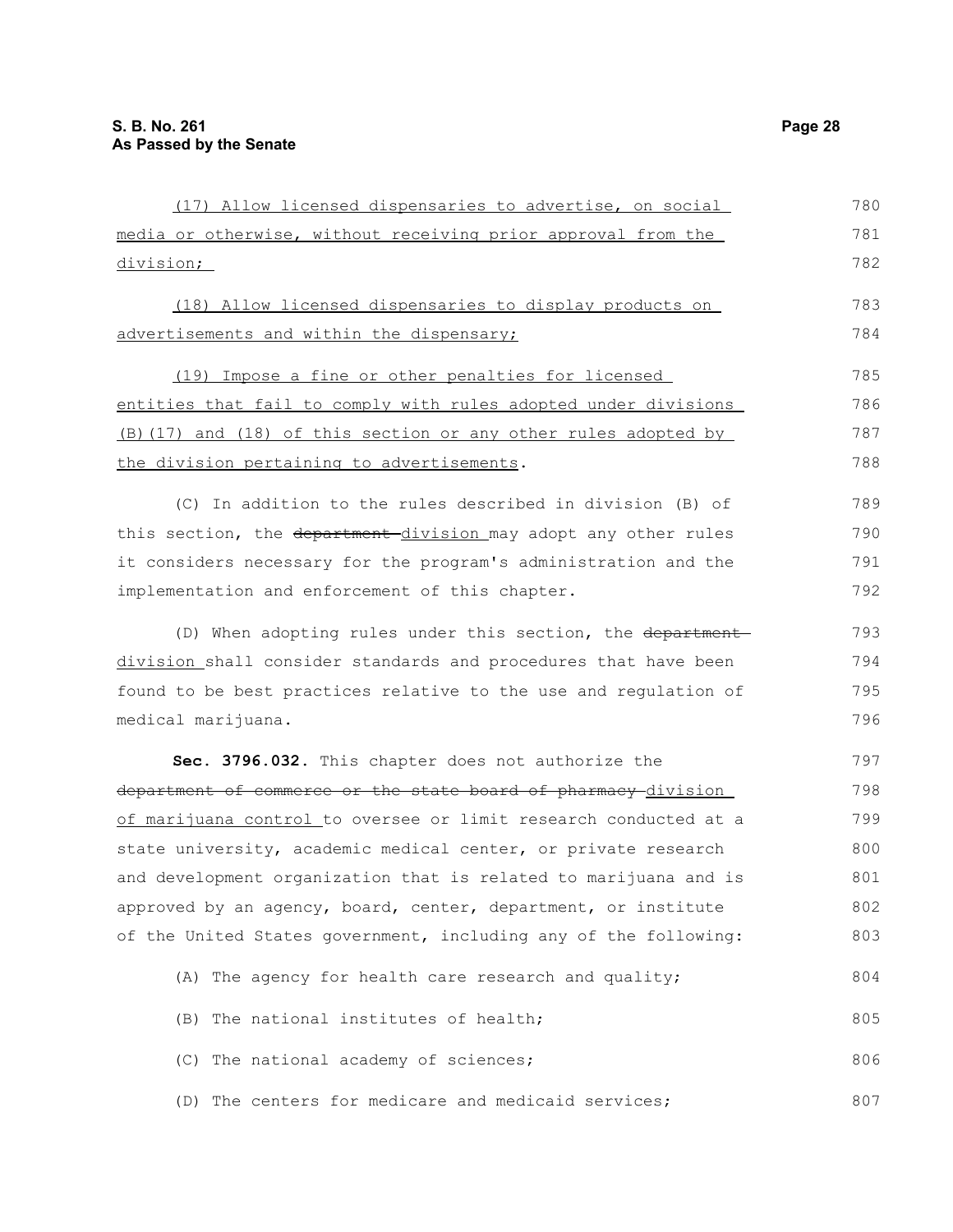| (E) The United States department of defense;                     | 808 |
|------------------------------------------------------------------|-----|
| (F) The centers for disease control and prevention;              | 809 |
| (G) The United States department of veterans affairs;            | 810 |
| (H) The drug enforcement administration;                         | 811 |
| (I) The food and drug administration;                            | 812 |
| (J) Any board recognized by the national institutes of           | 813 |
| health for the purpose of evaluating the medical value of health | 814 |
| care services.                                                   | 815 |
| Sec. 3796.05. (A) When establishing the number of                | 816 |
| cultivator licenses that will be permitted at any one time, the  | 817 |
| department of commerce division of marijuana control shall       | 818 |
| consider both-all of the following:                              | 819 |
| (1) The population of this state;                                | 820 |
| (2) The number of patients seeking to use medical                | 821 |
| marijuana <u>;</u>                                               | 822 |
| (3) Whether licensed cultivators have expanded to full           | 823 |
| capacity.                                                        | 824 |
| (B) When establishing the number of retail dispensary            | 825 |
| licenses that will be permitted at any one time, the state board | 826 |
| of pharmacy division shall consider all of the following:        | 827 |
| (1) The population of this state;                                | 828 |
| (2) The number of patients seeking to use medical                | 829 |
| marijuana;                                                       | 830 |
| (3) The geographic distribution of dispensary sites in an        | 831 |
| effort to ensure patient access to medical marijuana;            | 832 |
| (4) Projected growth of the patient registry over the next       | 833 |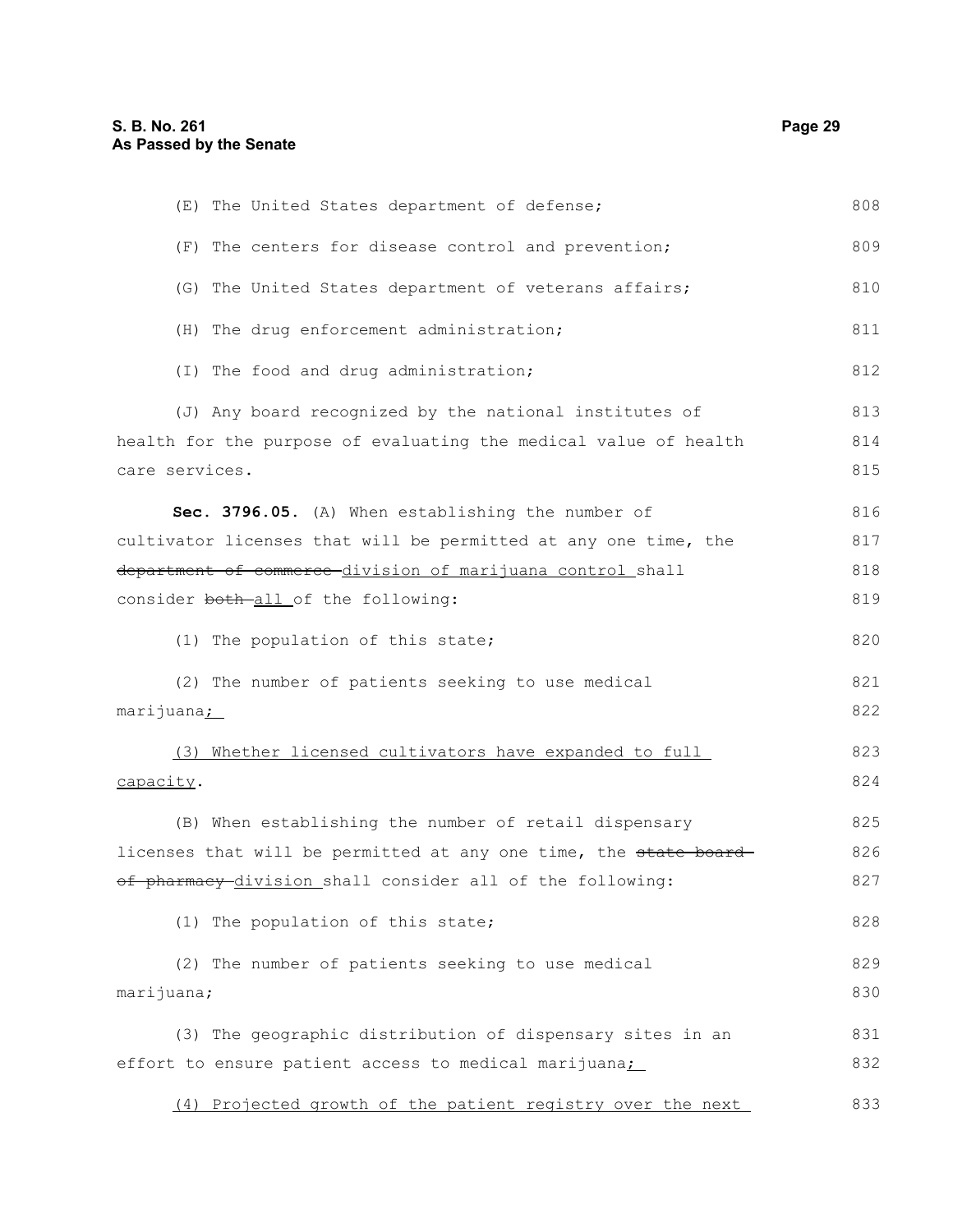two years. (C) When establishing standards and procedures for the testing of medical marijuana, the department-division shall do all of the following: (1) Specify when testing must be conducted; (2) Determine the minimum amount of medical marijuana that must be tested; (3) Specify the manner in which testing is to be conducted in an effort to ensure uniformity of medical marijuana products processed for and dispensed to patients; (4) Specify the manner in which test results are provided. **Sec. 3796.06.** (A) Only the following forms of medical marijuana may be dispensed under this chapter: (1) Oils; (2) Tinctures; (3) Plant material; (4) Edibles; (5) Patches; (6) Pills; (7) Capsules and suppositories; (8) Oral pouches; (9) Oral strips; (10) Oral or topical sprays; (11) Salves, lotions, or similar items; 834 835 836 837 838 839 840 841 842 843 844 845 846 847 848 849 850 851 852 853 854 855 856 857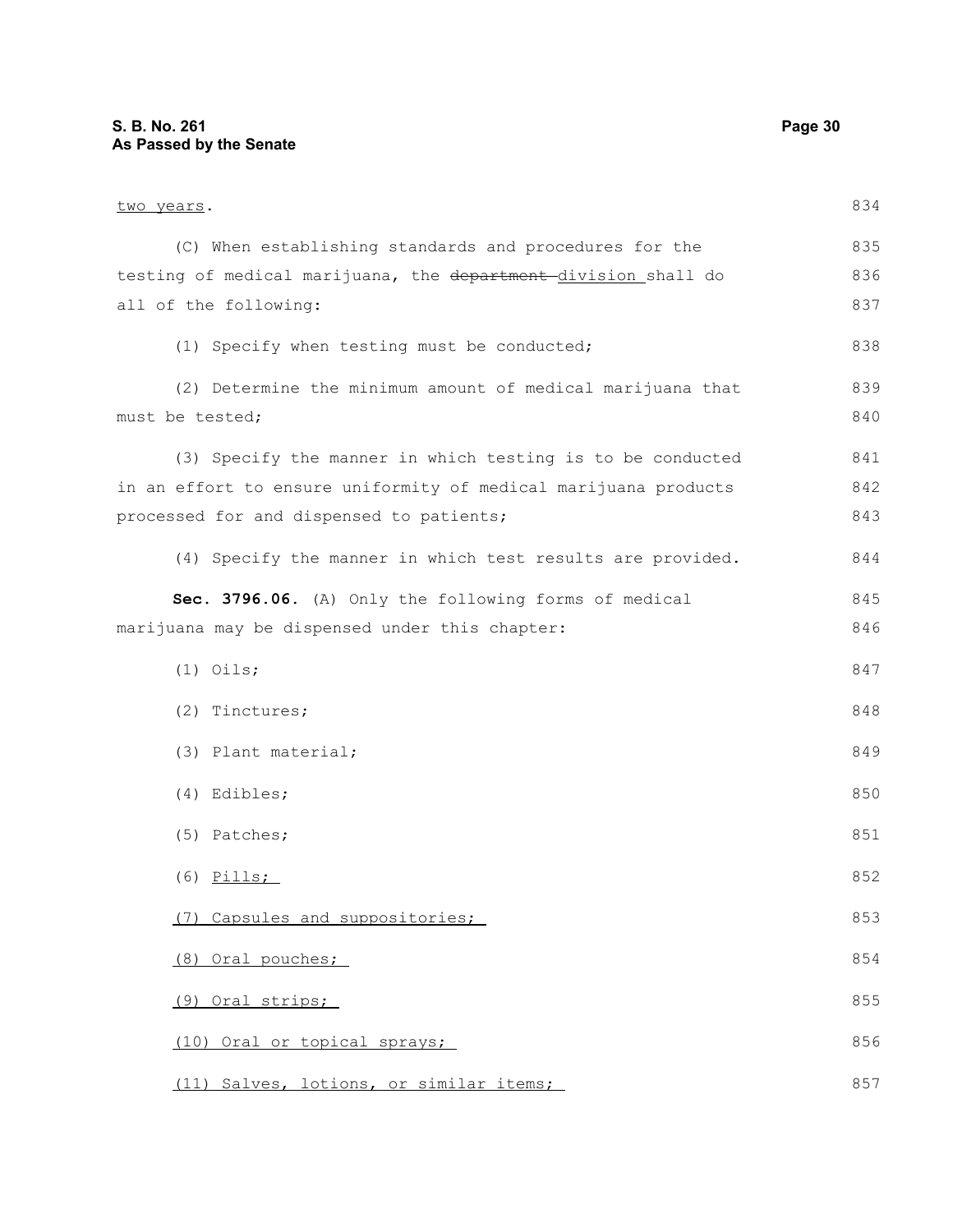| (12) Inhalers;                                                   | 858 |
|------------------------------------------------------------------|-----|
| (13) Any other form approved by the state board of               | 859 |
| pharmacy under section 3796.061 of the Revised Codedivision of   | 860 |
| marijuana control.                                               | 861 |
| (B) With respect to the methods of using medical                 | 862 |
| marijuana, all of the following apply:                           | 863 |
| (1) The smoking or combustion of medical marijuana is            | 864 |
| prohibited.                                                      | 865 |
| (2) The vaporization and inhalation of medical marijuana         | 866 |
| is are permitted,.                                               | 867 |
| (3) Oral administration of medical marijuana is permitted.       | 868 |
| (4) Transdermal administration of medical marijuana is           | 869 |
| permitted.                                                       | 870 |
| (5) Oral absorption of medical marijuana into the                | 871 |
| bloodstream, either buccally or sublingually, is permitted.      | 872 |
| (6) The state board of pharmacy division may approve             | 873 |
| additional methods of using medical marijuana, other than        | 874 |
| smoking or combustion, under section 3796.061 of the Revised     | 875 |
| Code.                                                            | 876 |
| (C) Any form or method that is considered attractive to          | 877 |
| children, as specified in rules adopted by the boarddivision, is | 878 |
| prohibited.                                                      | 879 |
| (D) With respect to tetrahydrocannabinol content, all of         | 880 |
| the following apply:                                             | 881 |
| (1) Plant material shall have a tetrahydrocannabinol             | 882 |
| content of not more than thirty-five per cent.                   | 883 |

(2) Extracts shall have a tetrahydrocannabinol content of 884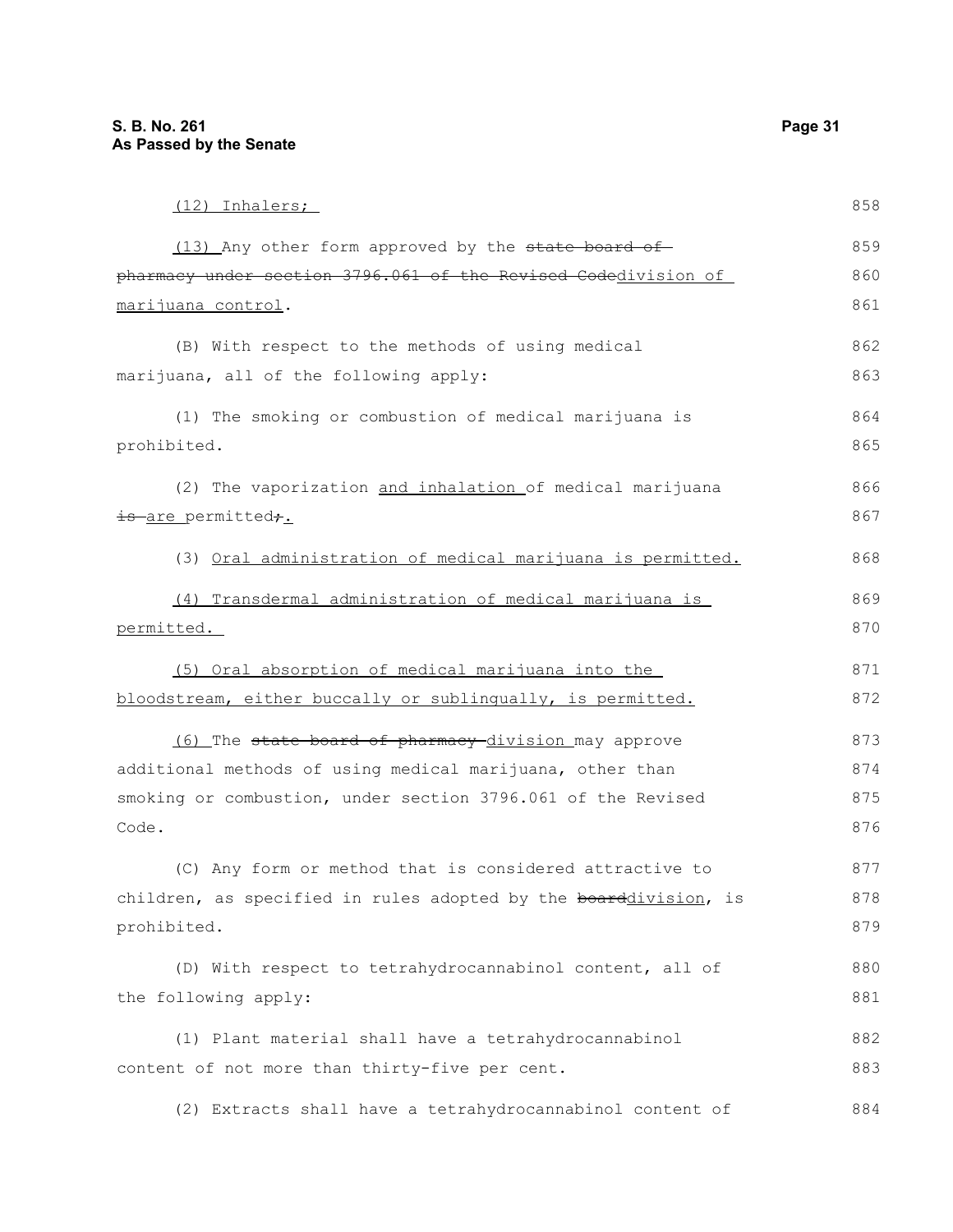not more than seventy-ninety per cent.

|                                      |  |  |  | (E) A ninety-day supply of plant material shall have a |  | 886 |
|--------------------------------------|--|--|--|--------------------------------------------------------|--|-----|
| weight of not less than nine ounces. |  |  |  |                                                        |  |     |
|                                      |  |  |  |                                                        |  |     |

**Sec. 3796.061.** (A) Any person may submit a petition to the state board of pharmacy division of marijuana control requesting that a form of or method of using medical marijuana be approved for the purposes of section 3796.06 of the Revised Code. A petition shall be submitted to the board-division in a manner prescribed by the boarddivision. A petition shall not seek to approve a method of using medical marijuana that involves smoking or combustion. 888 889 890 891 892 893 894 895

(B) On receipt of a petition, the board-division shall review it to determine whether to approve the form of or method of using medical marijuana described in the petition. The board may consolidate the review of petitions for the same or similar forms or methods. In making its determination, the board shallconsult with one or more experts and review any relevant scientific evidenceThe division shall make its determination within sixty days of receiving the petition.

(C) The board shall approve or deny the petition in accordance with any rules adopted by the board under this section. The board's decision is final. 904 905 906

(D) (C) The board division may adopt rules as necessary to implement this section. The rules shall be adopted in accordance with Chapter 119. of the Revised Code. 907

Sec. 3796.08. (A)(1) A Until sixty days following the effective date of this amendment, a patient seeking to use medical marijuana or a caregiver seeking to assist a patient in the use or administration of medical marijuana shall apply to 910 911 912 913

885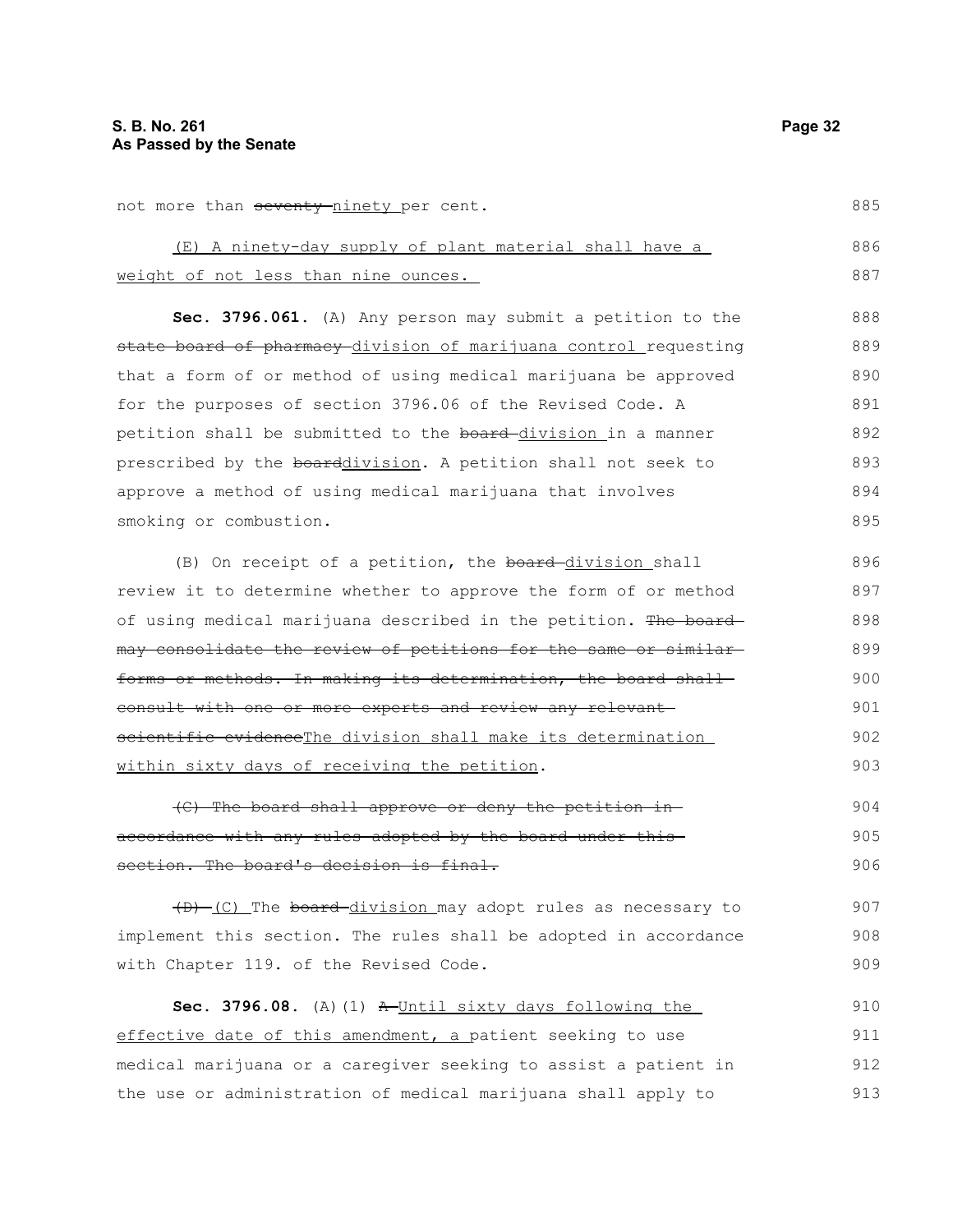the state board of pharmacy for registration. On and after sixty days following the effective date of this amendment, a patient seeking to use medical marijuana or a caregiver seeking to assist a patient in the use or administration of medical marijuana shall apply to the division of marijuana control for registration. The physician who holds a certificate to recommend issued by the state medical board and is treating the patient or the physician's delegate shall submit the application on the patient's or caregiver's behalf in the manner established in rules adopted under section 3796.04-3796.03 of the Revised Code. (2) The application shall include all of the following: (a) A statement from the physician certifying all of the following: (i) That a bona fide physician-patient relationship exists between the physician and patient; (ii) That the patient has been diagnosed with a qualifying medical condition; (iii) That the physician or physician delegate has requested from the drug database a report of information related to the patient that covers at least the twelve months immediately preceding the date of the report; (iv) That the physician has informed the patient of the risks and benefits of medical marijuana as it pertains to the patient's qualifying medical condition and medical history. (b) In the case of an application submitted on behalf of a patient, the name or names of the one or more caregivers that will assist the patient in the use or administration of medical marijuana; 915 916 917 918 919 920 921 922 923 924 925 926 927 928 929 930 931 932 933 934 935 936 937 938 939 940 941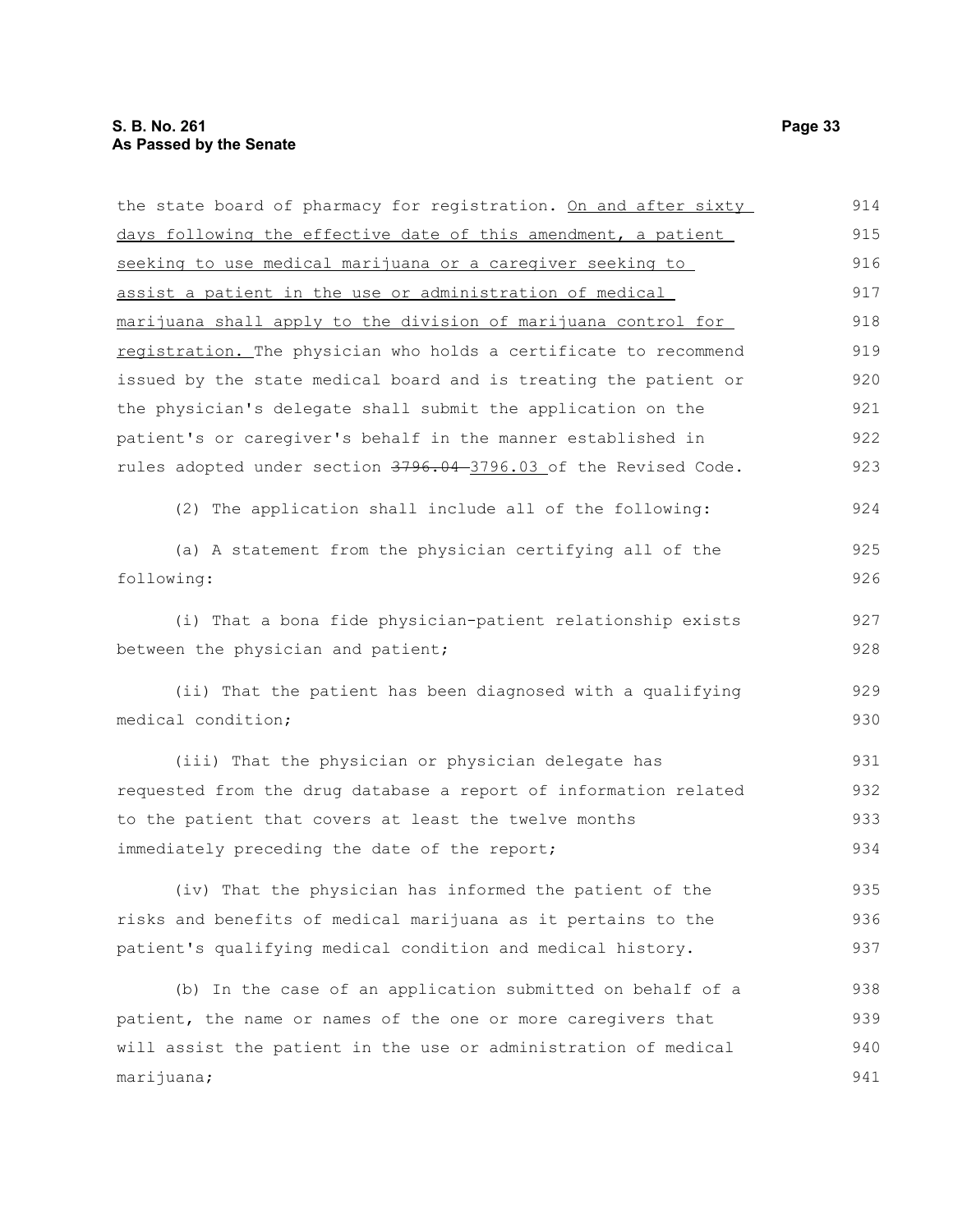#### **S. B. No. 261 Page 34 As Passed by the Senate**

(c) In the case of an application submitted on behalf of a caregiver, the name of the patient or patients that the caregiver seeks to assist in the use or administration of medical marijuana. (3) If the application is complete and meets the requirements established in rules, the board or division, as applicable, shall register the patient or caregiver and issue to the patient or caregiver an identification card. (B) The board or division, as applicable, shall not make public any information reported to or collected by the board or division, as applicable, under this section that identifies or would tend to identify any specific patient. Information collected by the board or division, as applicable, pursuant to this section is confidential and not a public record. The board or division, as applicable, may share identifying information with a licensed retail dispensary for the purpose of confirming that a person has a valid registration. Information that does not identify a person may be released in summary, statistical, or aggregate form. (C) A registration expires according to the renewal schedule established in rules adopted under section 3796.04 3796.03 of the Revised Code and may be renewed in accordance with procedures established in those rules. **Sec. 3796.10.** (A) An entity that seeks to dispense at 942 943 944 945 946 947 948 949 950 951 952 953 954 955 956 957 958 959 960 961 962 963 964 965

retail medical marijuana shall file an application for licensure with the state board of pharmacydivision of marijuana control. The entity shall file an application for each location from which it seeks to operate. Each application shall be submitted in accordance with rules adopted under section 3796.04-3796.03 966 967 968 969 970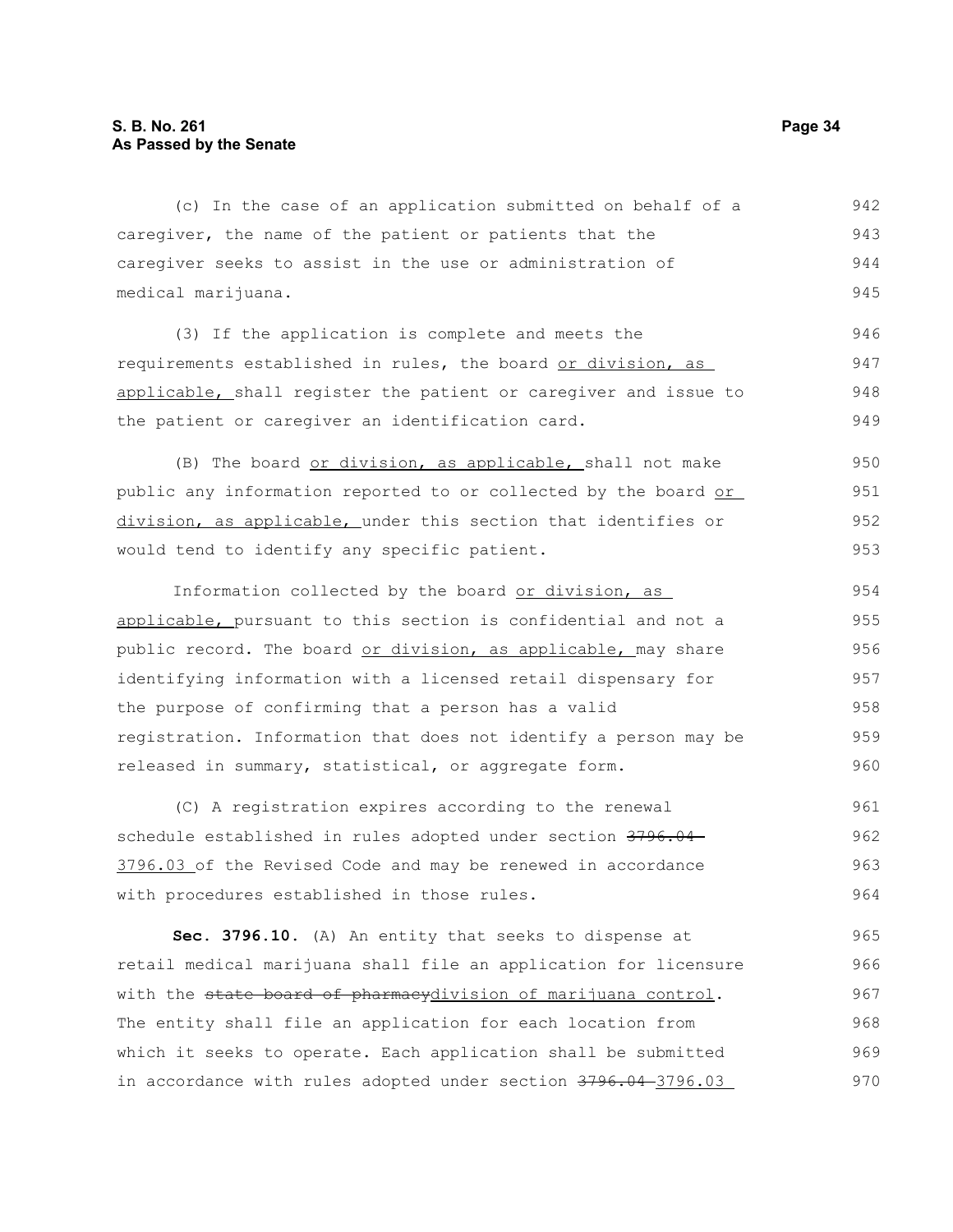of the Revised Code.

|  |  | (B) The board-division shall issue a license to an    |  |  |  | 972 |
|--|--|-------------------------------------------------------|--|--|--|-----|
|  |  | applicant if all of the following conditions are met: |  |  |  | 973 |

(1) The report of the criminal records check conducted pursuant to section 3796.12 of the Revised Code with respect to the application demonstrates that the person subject to the criminal records check requirement has not been convicted of or pleaded guilty to any of the disqualifying offenses specified in rules adopted under section 9.79 and division (B)(2)(b) of section 3796.04-3796.03 of the Revised Code. 974 975 976 977 978 979 980

(2) The applicant demonstrates that it does not have an ownership or investment interest in or compensation arrangement with any of the following: 981 982 983

(a) A laboratory licensed under this chapter;

```
(b) An applicant for a license to conduct laboratory
testing.
                                                                             985
                                                                             986
```
(3) The applicant demonstrates that it does not share any corporate officers or employees with any of the following: 987 988

(a) A laboratory licensed under this chapter; 989

```
(b) An applicant for a license to conduct laboratory
testing.
                                                                             990
                                                                             991
```
(4) The applicant demonstrates that it will not be located within five hundred feet of a school, church, public library, public playground, or public park. 992 993 994

(5) The information provided to the board-division pursuant to section 3796.11 of the Revised Code demonstrates that the applicant is in compliance with the applicable tax laws 995 996 997

971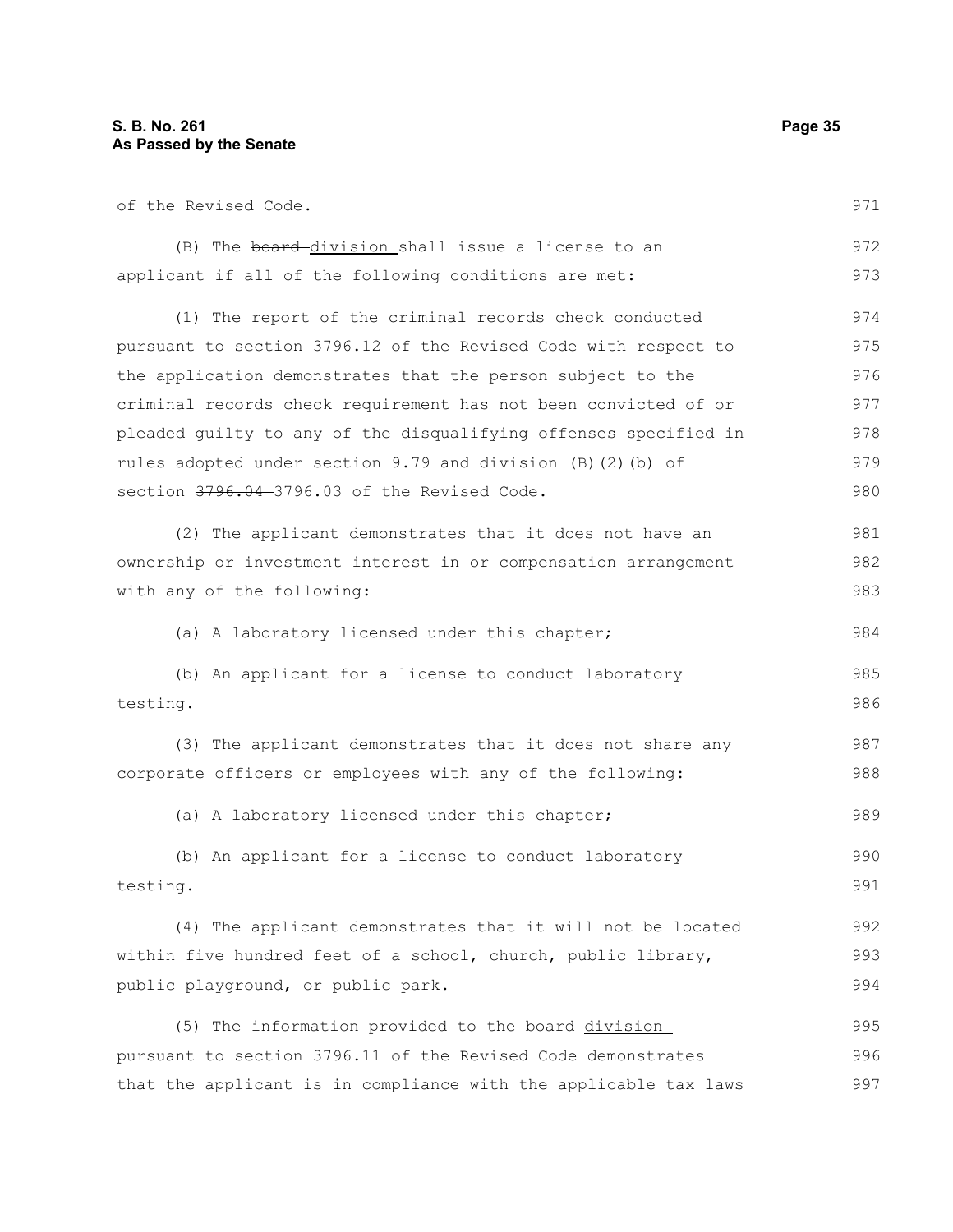of this state.

(6) The applicant meets all other licensure eligibility conditions established in rules adopted under section 3796.04 3796.03 of the Revised Code. 999 1000 1001

(C) The board division shall issue not less than fifteen per cent of retail dispensary licenses to entities that are owned and controlled by United States citizens who are residents of this state and are members of one of the following economically disadvantaged groups: Blacks or African Americans, American Indians, Hispanics or Latinos, and Asians. If no applications or an insufficient number of applications are submitted by such entities that meet the conditions set forth in division (B) of this section, the licenses shall be issued according to usual procedures. 1002 1003 1004 1005 1006 1008 1009 1010 1011

As used in this division, "owned and controlled" means that at least fifty-one per cent of the business, including corporate stock if a corporation, is owned by persons who belong to one or more of the groups set forth in this division, and that those owners have control over the management and day-today operations of the business and an interest in the capital, assets, and profits and losses of the business proportionate to their percentage of ownership. 1012 1013 1014 1015 1016 1017 1018 1019

(D) A license expires according to the renewal schedule established in rules adopted under section 3796.04 3796.03 of the Revised Code and may be renewed in accordance with the procedures established in those rules. 1020 1021 1022 1023

**Sec. 3796.11.** (A)(1) Notwithstanding section 149.43 of the Revised Code or any other public records law to the contrary or any law relating to the confidentiality of tax return 1024 1025 1026

998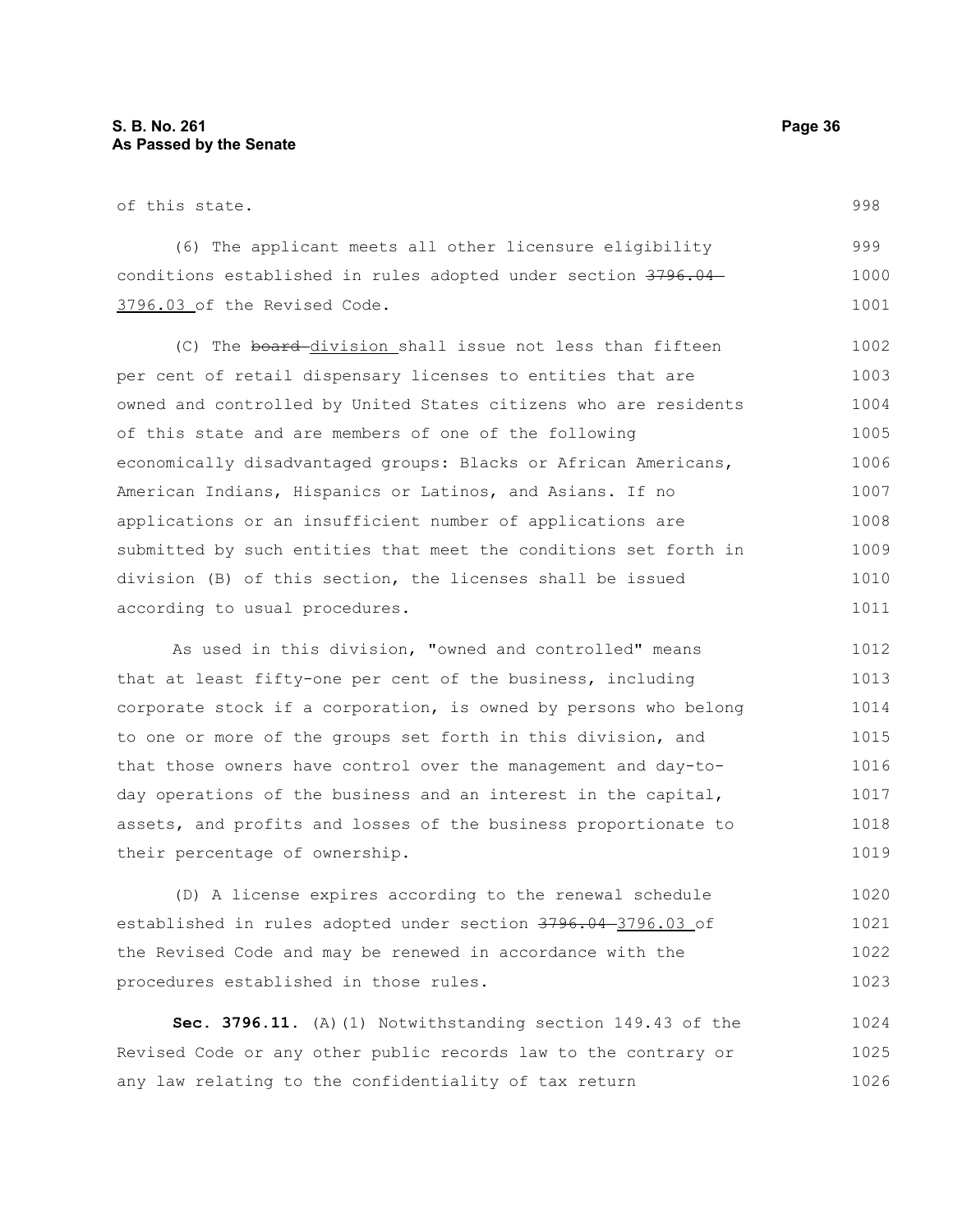| information, upon the request of the department of commerce or   | 1027 |
|------------------------------------------------------------------|------|
| state board of pharmacydivision of marijuana control, the        | 1028 |
| department of taxation shall provide to the department of        | 1029 |
| commerce or board division all of the following information:     | 1030 |
| (a) Whether an applicant for licensure under this chapter        | 1031 |
| is in compliance with the applicable tax laws of this state;     | 1032 |
| (b) Any past or pending violation by the applicant of            | 1033 |
| those tax laws, and any penalty imposed on the applicant for     | 1034 |
| such a violation.                                                | 1035 |
| (2) The department of commerce or board-division shall           | 1036 |
| request the information only as it pertains to an application    | 1037 |
| for licensure that the department of commerce or board, as       | 1038 |
| applicable, division is reviewing.                               | 1039 |
| (3) The department of taxation may charge the department         | 1040 |
| of commerce or board division a reasonable fee to cover the      | 1041 |
| administrative cost of providing the information.                | 1042 |
| (B) Information received under this section is                   | 1043 |
| confidential. Except as otherwise permitted by other state law   | 1044 |
| or federal law, the department of commerce or board division     | 1045 |
| shall not make the information available to any person other     | 1046 |
| than the applicant for licensure to whom the information         | 1047 |
| applies.                                                         | 1048 |
| Sec. 3796.12. (A) As used in this section, "criminal             | 1049 |
| records check" has the same meaning as in section 109.572 of the | 1050 |
| Revised Code.                                                    | 1051 |
| (B) (1) As part of the application process for a license         | 1052 |
| issued under this chapter, the department of commerce or state   | 1053 |
| board of pharmacy, whichever is issuing the license, division of | 1054 |
| marijuana control shall require each of the following to         | 1055 |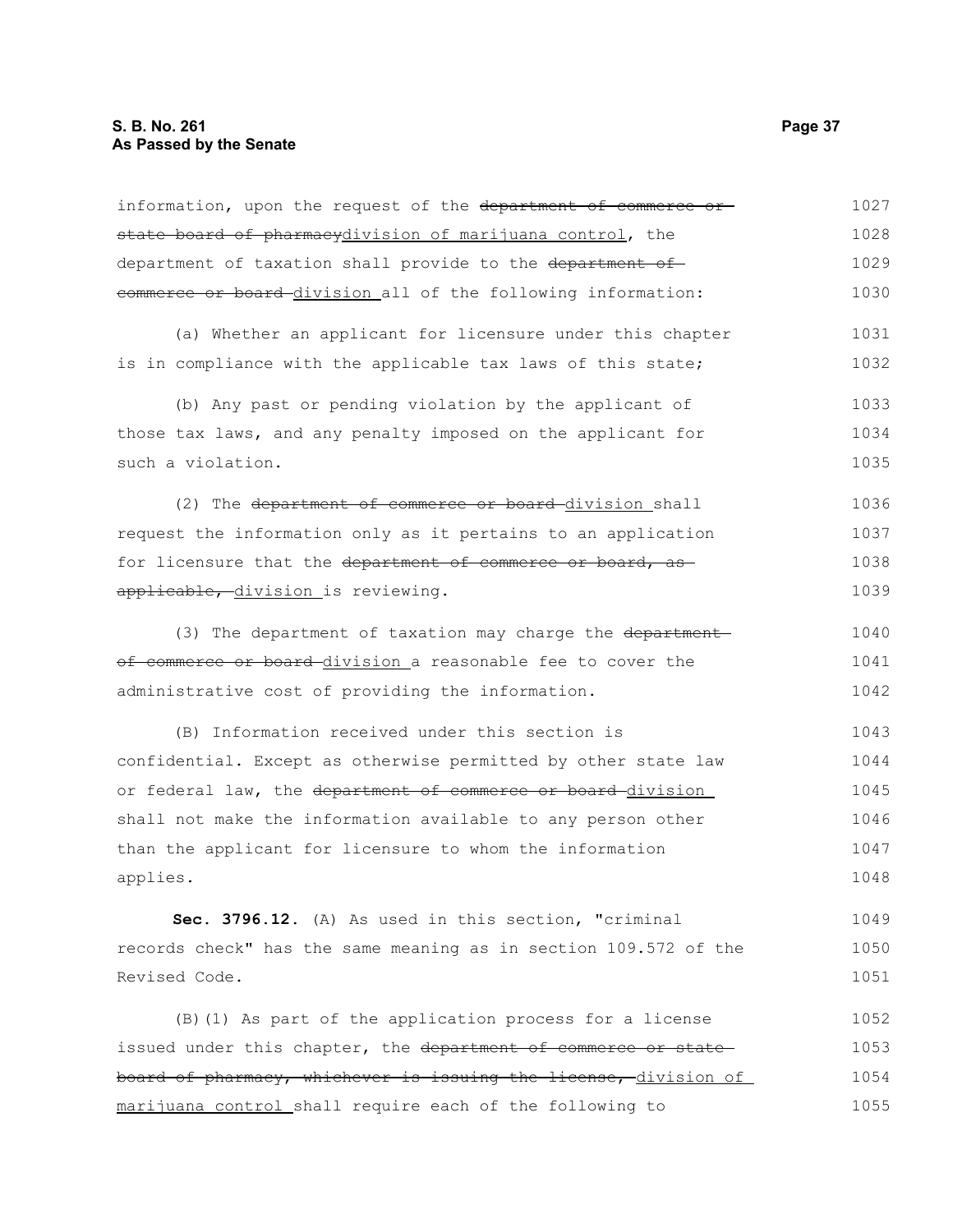complete a criminal records check:

1056

|  |  |  |  |  | (a) An administrator or other person responsible for the |  |  | 1057 |
|--|--|--|--|--|----------------------------------------------------------|--|--|------|
|  |  |  |  |  | daily operation of the entity seeking the license;       |  |  | 1058 |

(b) An owner or prospective owner, officer or prospective officer, or board member or prospective board member of the entity seeking the license. 1059 1060 1061

(2) If a person subject to the criminal records check requirement does not present proof of having been a resident of this state for the five-year period immediately prior to the date the criminal records check is requested or provide evidence that within that five-year period the superintendent of the bureau of criminal identification and investigation has requested information about the person from the federal bureau of investigation in a criminal records check, the department or board division shall request that the person obtain through the superintendent a criminal records request from the federal bureau of investigation as part of the criminal records check of the person. Even if a person presents proof of having been a resident of this state for the five-year period, the department or board division may request that the person obtain information through the superintendent from the federal bureau of investigation in the criminal records check. 1062 1063 1064 1065 1066 1067 1068 1069 1070 1071 1072 1073 1074 1075 1076 1077

(C) The department or board division shall provide the following to each person who is subject to the criminal records check requirement: 1078 1079 1080

(1) Information about accessing, completing, and forwarding to the superintendent of the bureau of criminal identification and investigation the form prescribed pursuant to division (C)(1) of section 109.572 of the Revised Code and the 1081 1082 1083 1084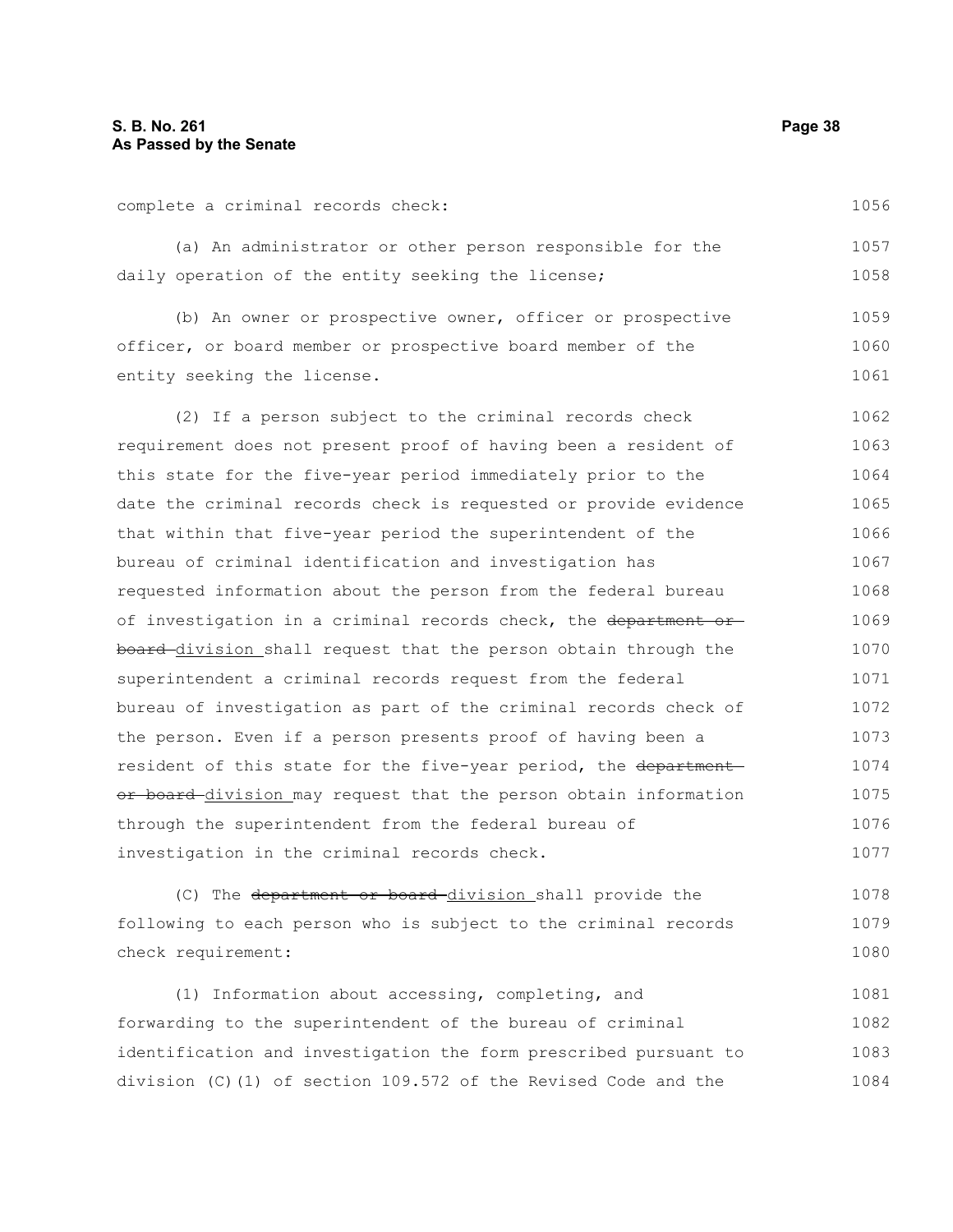| prescribed pursuant to division (C) (2) of that section;         | 1086 |
|------------------------------------------------------------------|------|
| (2) Written notification that the person is to instruct          | 1087 |
| the superintendent to submit the completed report of the         | 1088 |
| criminal records check directly to the department or-            | 1089 |
| boarddivision.                                                   | 1090 |
| (D) Each person who is subject to the criminal records           | 1091 |
| check requirement shall pay to the bureau of criminal            | 1092 |
| identification and investigation the fee prescribed pursuant to  | 1093 |
| division (C)(3) of section 109.572 of the Revised Code for the   | 1094 |
| criminal records check conducted of the person.                  | 1095 |
| (E) The report of any criminal records check conducted by        | 1096 |
| the bureau of criminal identification and investigation in       | 1097 |
| accordance with section 109.572 of the Revised Code and pursuant | 1098 |
| to a request made under this section is not a public record for  | 1099 |
| the purposes of section 149.43 of the Revised Code and shall not | 1100 |
| be made available to any person other than the following:        | 1101 |
| (1) The person who is the subject of the criminal records        | 1102 |
| check or the person's representative;                            | 1103 |
| (2) The members and staff of the department                      | 1104 |
| boarddivision;                                                   | 1105 |
| (3) A court, hearing officer, or other necessary                 | 1106 |
| individual involved in a case dealing with either of the         | 1107 |
| following:                                                       | 1108 |
| (a) A license denial resulting from the criminal records         | 1109 |
| check;                                                           | 1110 |
| (b) A civil or criminal action regarding the medical             | 1111 |
| marijuana control program or any violation of this chapter.      | 1112 |

standard impression sheet to obtain fingerprint impressions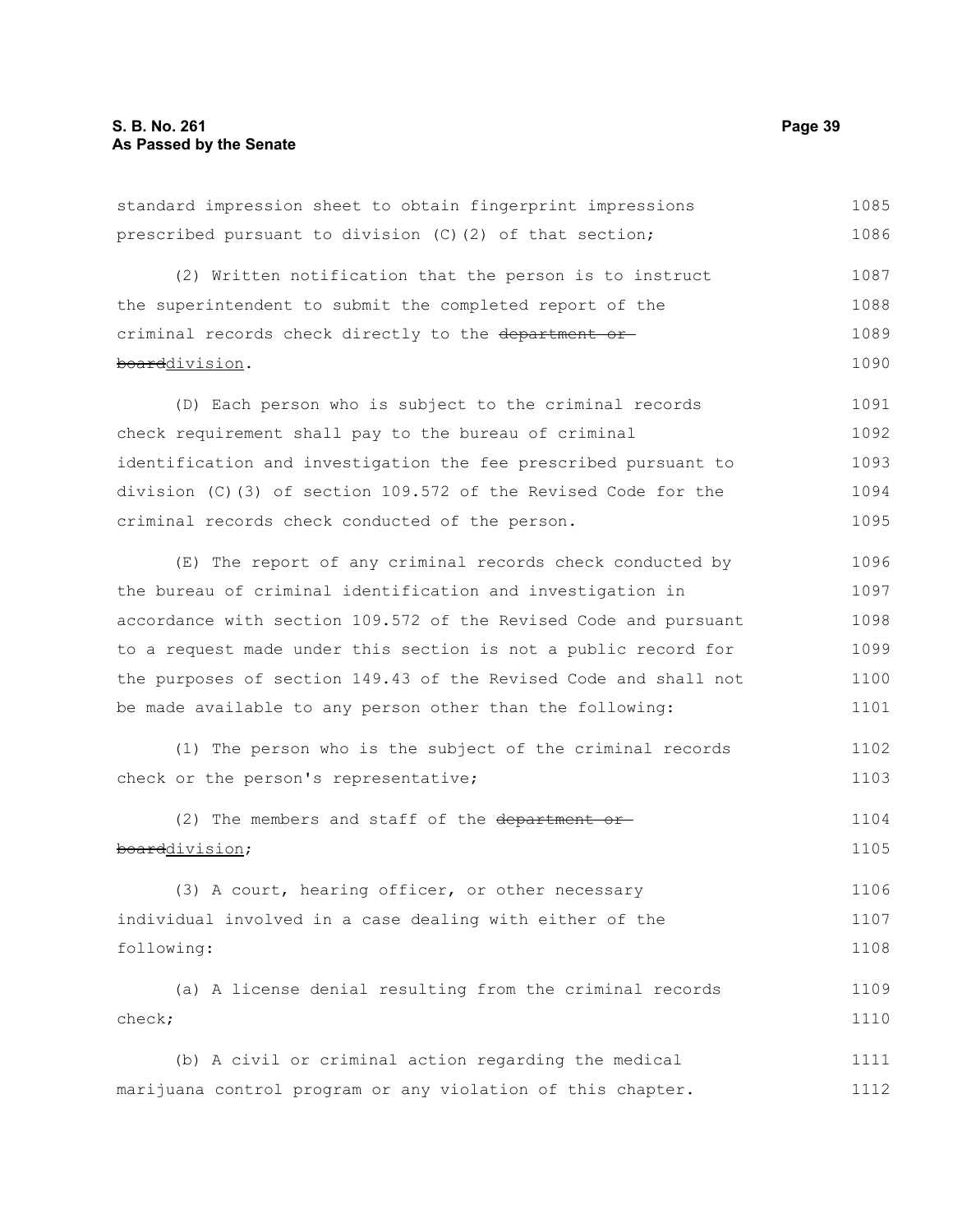#### **S. B. No. 261 Page 40 As Passed by the Senate**

(F) The department or board division shall deny a license if, after receiving the information and notification required by this section, a person subject to the criminal records check requirement fails to do either of the following: 1113 1114 1115 1116

(1) Access, complete, or forward to the superintendent of the bureau of criminal identification and investigation the form prescribed pursuant to division (C)(1) of section 109.572 of the Revised Code or the standard impression sheet prescribed pursuant to division (C)(2) of that section; 1117 1118 1119 1120 1121

(2) Instruct the superintendent to submit the completed report of the criminal records check directly to the department or boarddivision. 1122 1123 1124

**Sec. 3796.13.** (A) Each person seeking employment with an entity licensed under this chapter shall comply with sections 4776.01 to 4776.04 of the Revised Code. Except as provided in division (B) of this section, such an entity shall not employ the person unless the person complies with those sections and the has submitted a criminal records check under those sections. The report of the resulting criminal records check demonstrates shall demonstrate that the person has not been convicted of or pleaded guilty to the following: 1125 1126 1127 1128 1129 1130 1131 1132 1133

(1) Any any of the disqualifying offenses specified in rules adopted under division  $\{B\}(\{8\},\{a\})$  (B)(10)(a) of section 3796.03 of the Revised Code if the person is seeking employment with an entity licensed by the department of commerce division of marijuana control under this chapter+ 1134 1135 1136 1137 1138

(2) Any of the disqualifying offenses specified in rules adopted under division (B)(14)(a) of section 3796.04 of the Revised Code if the person is seeking employment with an entity 1139 1140 1141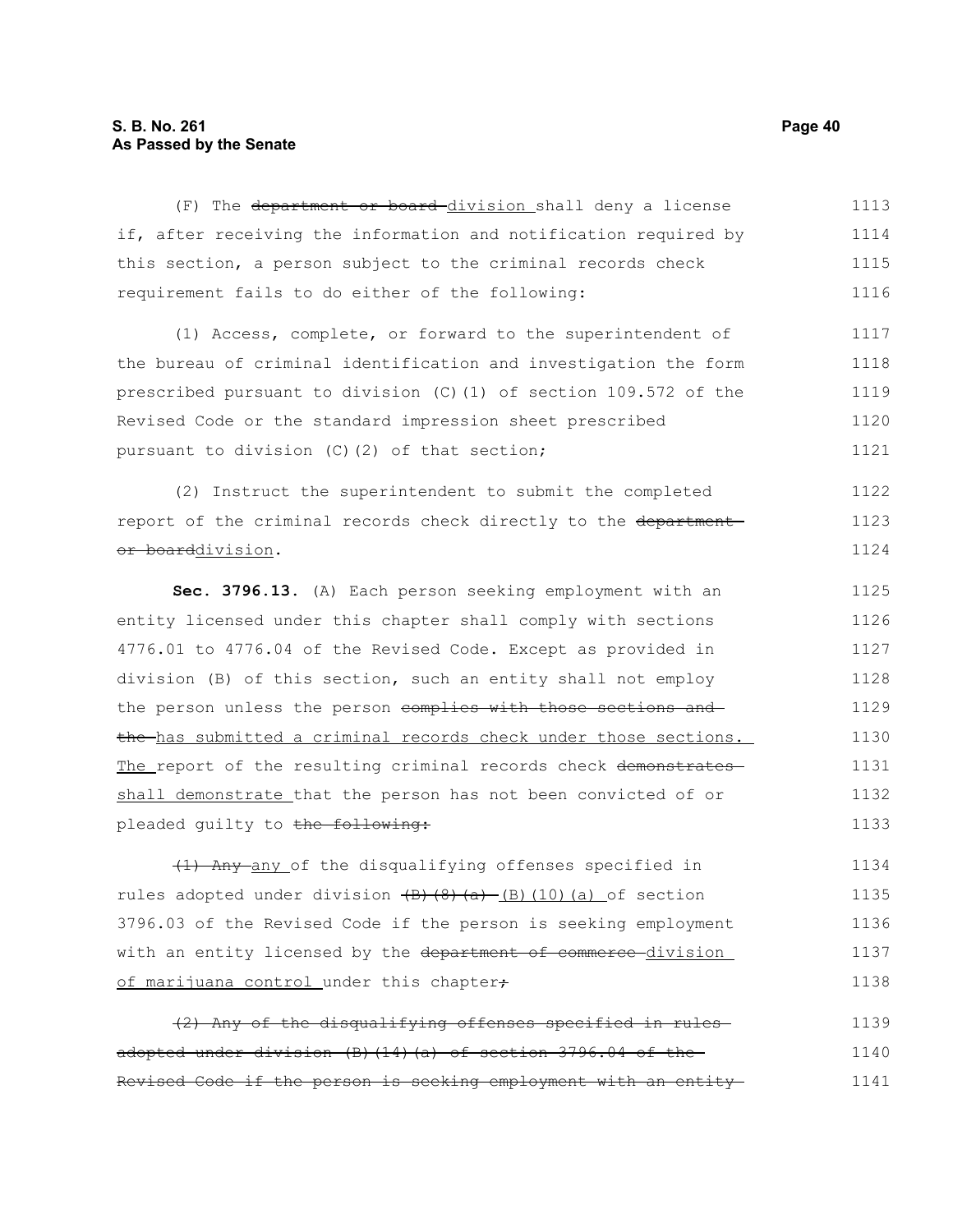licensed by the state board of pharmacy under this chapter.  $(B)$  (1) An entity is not prohibited by division (A) of this section from employing a person if the following applies: (1) In the case of a person seeking employment with an entity licensed by the department of commerce under thischapter, the disqualifying offense the person was convicted of or pleaded guilty to is one of the offenses specified in rules adopted under division  $\left(\frac{B}{B}\right)\left(\frac{B}{B}\right)$  (10)(b) of section 3796.03 of the Revised Code and the person was convicted of or pleaded guilty to the offense more than five years before the date the employment begins. (2) In the case of a person seeking employment with an entity licensed by the state board of pharmacy under thischapter, the disqualifying offense the person was convicted ofor pleaded guilty to is one of the offenses specified in rules adopted under division (B)(14)(b) of section 3796.04 of the Revised Code and the person was convicted of or pleaded guilty to the offense more than five years before the date the employment begins. The division may issue a person a temporary employment badge if the person has submitted a criminal records check and the results have not been received by the division within ten business days of submission. **Sec. 3796.14.** (A)(1) The department of commerce division of marijuana control may do any of the following for any reason specified in rules adopted under section 3796.03 of the Revised Code: (a) Suspend, suspend without prior hearing, revoke, or refuse to renew a license it issued under this chapter or a license or registration the state board of pharmacy issued prior 1142 1143 1144 1145 1146 1147 1148 1149 1150 1151 1152 1153 1154 1155 1156 1157 1158 1159 1160 1161 1162 1163 1164 1165 1166 1167 1168 1169 1170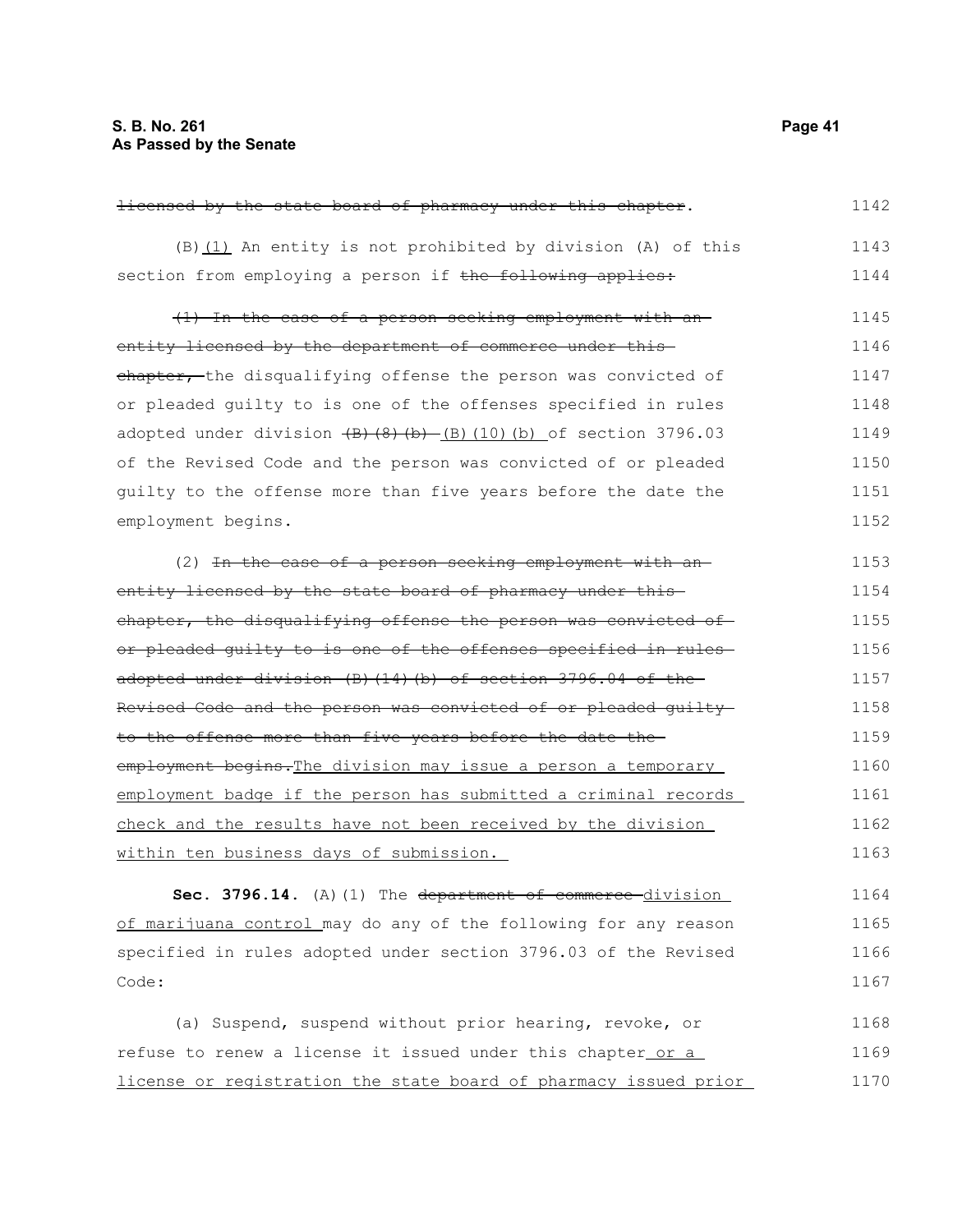| to transfer of regulatory authority over the marijuana control  | 1171 |
|-----------------------------------------------------------------|------|
| program to the division;                                        | 1172 |
| (b) Refuse to issue a license;                                  | 1173 |
| (c) Impose on a license holder a civil penalty in an            | 1174 |
| amount to be determined by the departmentdivision.              | 1175 |
| The-department's-division's actions under this division         | 1176 |
| shall be taken in accordance with Chapter 119. of the Revised   | 1177 |
| Code.                                                           | 1178 |
| (2) The department division may inspect the premises of an      | 1179 |
| applicant for licensure or holder of a current, valid           | 1180 |
| cultivator, processor, retail dispensary, or laboratory license | 1181 |
| issued under this chapter without prior notice to the applicant | 1182 |
| or license holder.                                              | 1183 |
| $(B)$ (1) The state board of pharmacy may do any of the         | 1184 |
| following for any reason specified in rules adopted under-      | 1185 |
| section 3796.04 of the Revised Code:                            | 1186 |
| (a) Suspend, suspend without prior hearing, revoke, or-         | 1187 |
| refuse to renew a license or registration it issued under this  | 1188 |
| chapter;                                                        | 1189 |
| (b) Refuse to issue a license;                                  | 1190 |
| (e) Impose on a license holder a civil penalty in an            | 1191 |
| amount to be determined by the board.                           | 1192 |
| The board's actions under this division shall be taken in-      | 1193 |
| accordance with Chapter 119. of the Revised Code.               | 1194 |
| (2) The board division may inspect all of the following         | 1195 |
| without prior notice to the applicant or license holder+        | 1196 |
| (a) The premises of an applicant for licensure;                 | 1197 |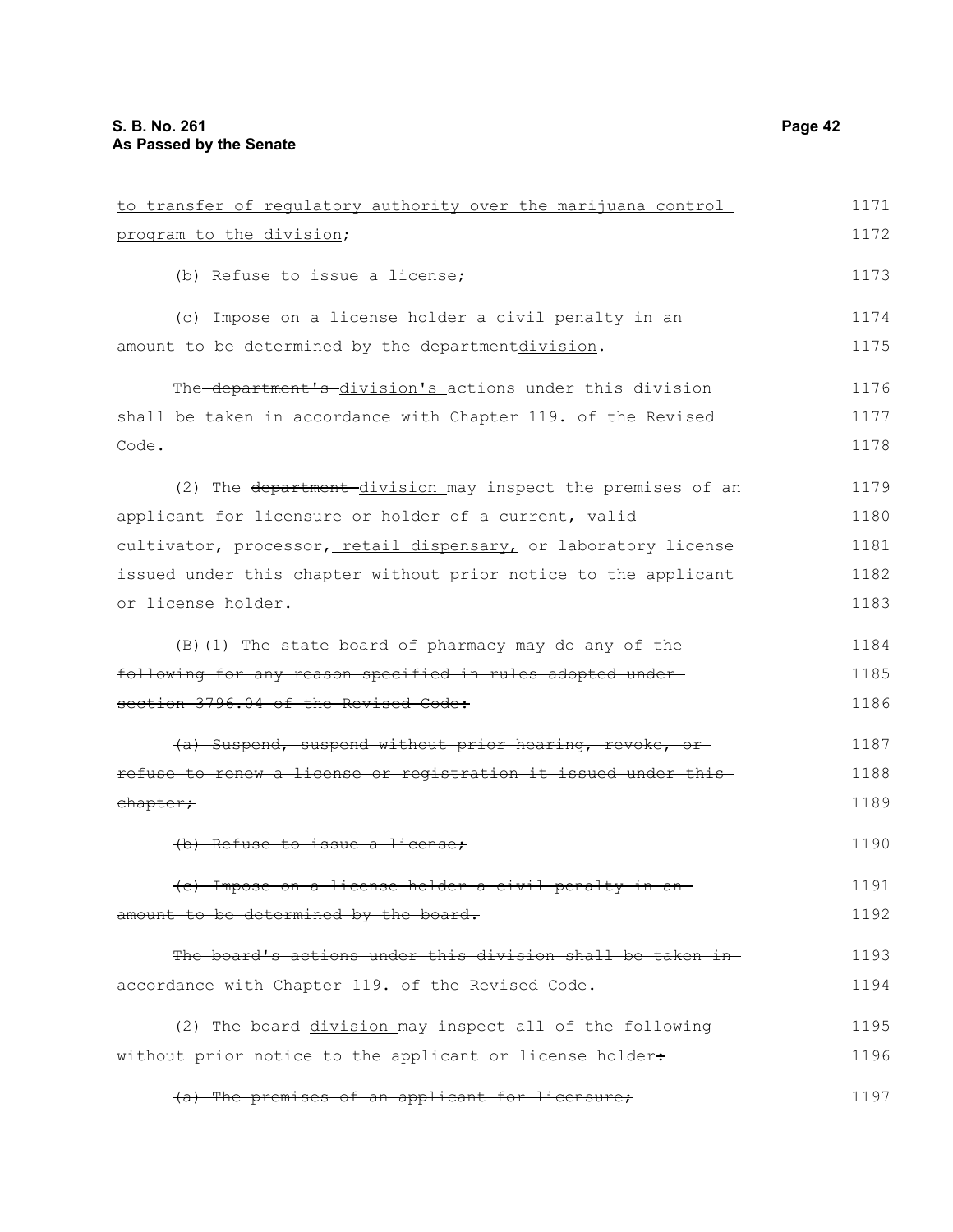(b) The premises of and all records maintained pursuant to this chapter by a holder of a current, valid retail dispensary license. (3) With respect to a suspension without prior hearing, the board may utilize a telephone conference call to review the allegations and take a vote. The board  $(B)$  (1) The division shall suspend a license without prior hearing only if it finds clear and convincing evidence that continued distribution or cultivation of medical marijuana, as applicable, by the license holder presents a danger of immediate and serious harm to others. The board (2) The division shall comply with section 119.07 of the Revised Code. (3) The suspension shall remain in effect, unless lifted by the boarddivision, until the board-division issues its final adjudication order. If the board-division does not issue the order within ninety days after the adjudication hearing, the suspension shall be lifted on the ninety-first day following the hearing. **Sec. 3796.15.** (A) The state board of pharmacy division of marijuana control shall enforce, or cause to be enforced, sections 3796.08, 3796.10, 3796.20, 3796.22, and 3796.23 of the-Revised Codethis chapter. If it has information that any provision of those sections this chapter or any rule adopted under this chapter has been violated, it shall investigate the 1198 1199 1200 1201 1202 1203 1204 1205 1206 1207 1208 1209 1210 1211 1212 1213 1214 1215 1216 1217 1218 1219 1220 1221 1222

(B) Nothing in this chapter shall be construed to require the state board of pharmacy division to enforce minor violations if the board-division determines that the public interest is 1224 1225 1226

matter and take any action as it considers appropriate.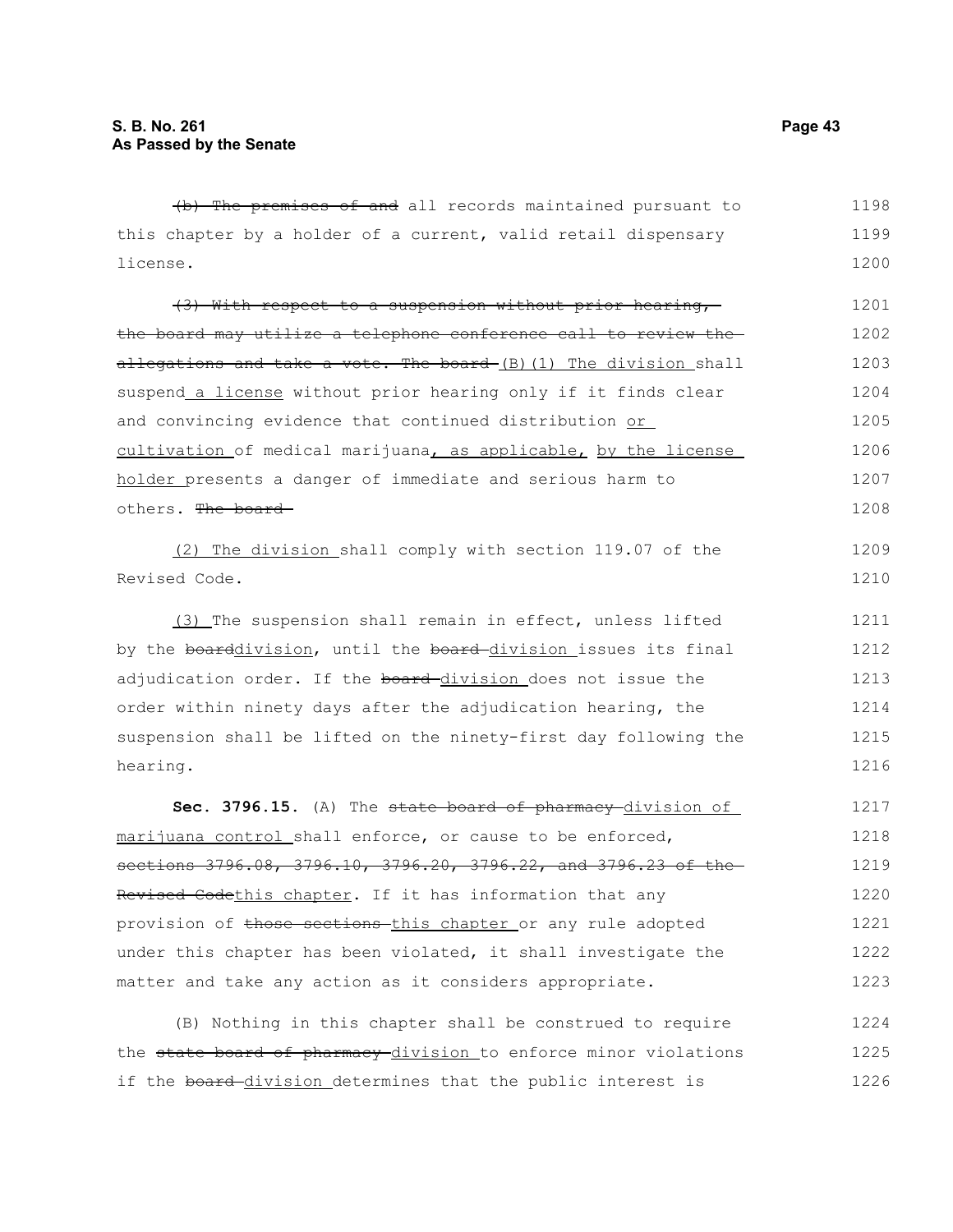adequately served by a notice or warning to the alleged offender. 1227 1228

(C) If the board division suspends, revokes, or refuses to renew any license or registration issued under this chapter and determines that there is clear and convincing evidence of a danger of immediate and serious harm to any person, the board division may place under seal all medical marijuana owned by or in the possession, custody, or control of the affected license holder or registrant. Except as provided in this division, the board division shall not dispose of the medical marijuana sealed under this division until the license holder or registrant exhausts all of the holder's or registrant's appeal rights under Chapter 119. of the Revised Code. The court involved in such an appeal may order the boarddivision, during the pendency of the appeal, to sell medical marijuana that is perishable. The board division shall deposit the proceeds of the sale with the court. 1229 1230 1231 1232 1233 1234 1235 1236 1237 1238 1239 1240 1241 1242

**Sec. 3796.16.** (A)(1) The state board of pharmacy division of marijuana control shall attempt in good faith to negotiate and enter into a reciprocity agreement with any other state under which a medical marijuana registry identification card or equivalent authorization that is issued by the other state is recognized in this state, if the board-division determines that both of the following apply: 1243 1244 1245 1246 1247 1248 1249

(a) The eligibility requirements imposed by the other state for that authorization are substantially comparable to the eligibility requirements for a patient or caregiver registration and identification card issued under this chapter. 1250 1251 1252 1253

(b) The other state recognizes a patient or caregiver registration and identification card issued under this chapter. 1254 1255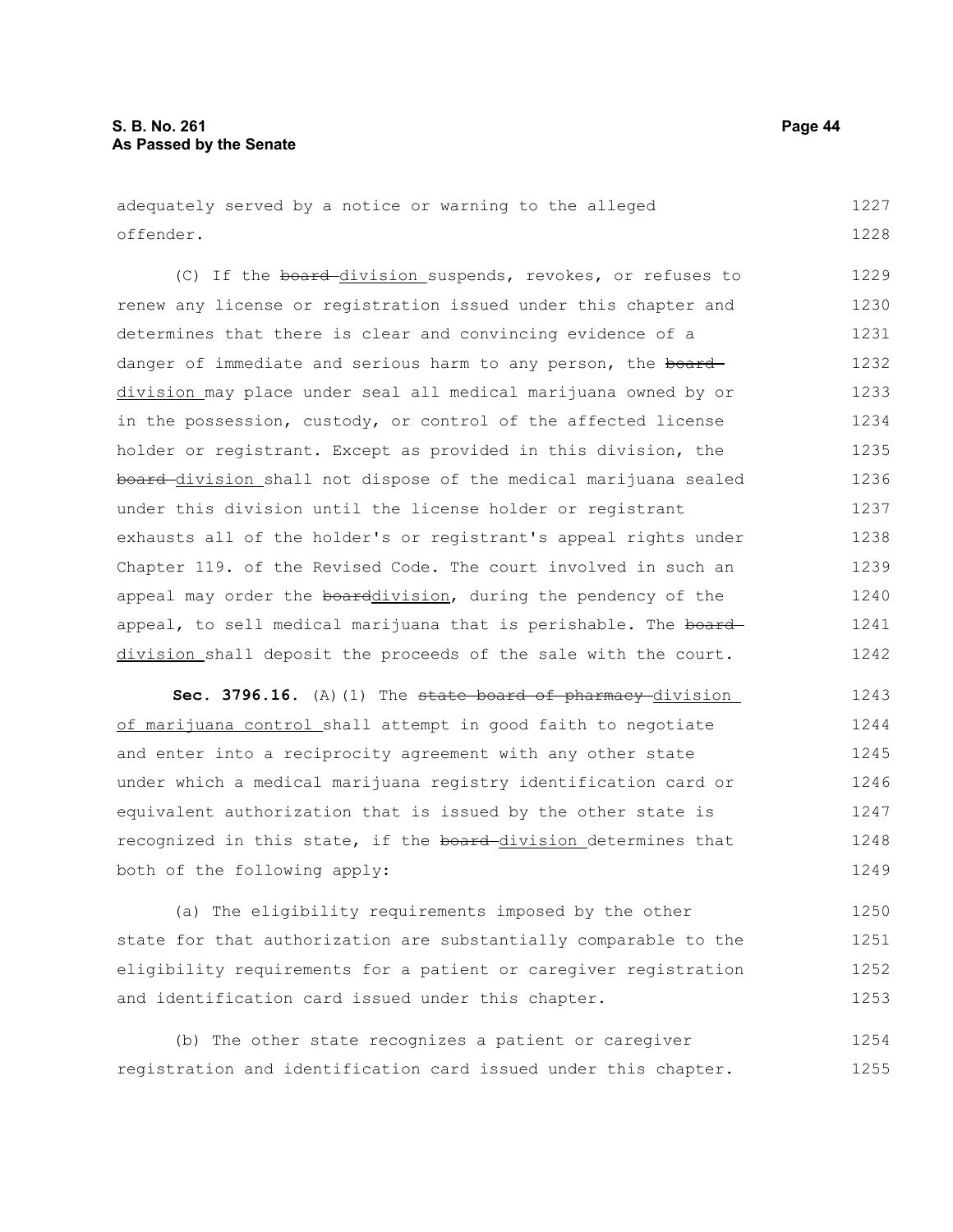#### **S. B. No. 261 Page 45 As Passed by the Senate**

(2) The board-division shall not negotiate any agreement with any other state under which an authorization issued by the other state is recognized in this state other than as provided in division (A)(1) of this section. 1256 1257 1258 1259

(B) If a reciprocity agreement is entered into in accordance with division (A) of this section, the authorization issued by the other state shall be recognized in this state, shall be accepted and valid in this state, and grants the patient or caregiver the same right to use, possess, obtain, or administer medical marijuana in this state as a patient or caregiver who was registered and issued an identification card under this chapter. 1260 1261 1262 1263 1264 1265 1266 1267

(C) The board division may adopt any rules as necessary to implement this section.

Sec. 3796.17. The state board of pharmacy division of marijuana control shall establish a toll-free telephone line to respond to inquiries from patients, caregivers, and health professionals regarding adverse reactions to medical marijuana and to provide information about available services and assistance. The board-division may contract with a separate entity to establish and maintain the telephone line on behalf of the boarddivision. 1270 1271 1272 1273 1274 1275 1276 1277

**Sec. 3796.18.** (A) Notwithstanding any conflicting provision of the Revised Code and except as provided in division (B) of this section, the holder of a current, valid cultivator license issued under this chapter may do either-all of the following: 1278 1279 1280 1281 1282

(1) Cultivate medical marijuana, including the acquisition of seeds or clones necessary to begin cultivation of a 1283 1284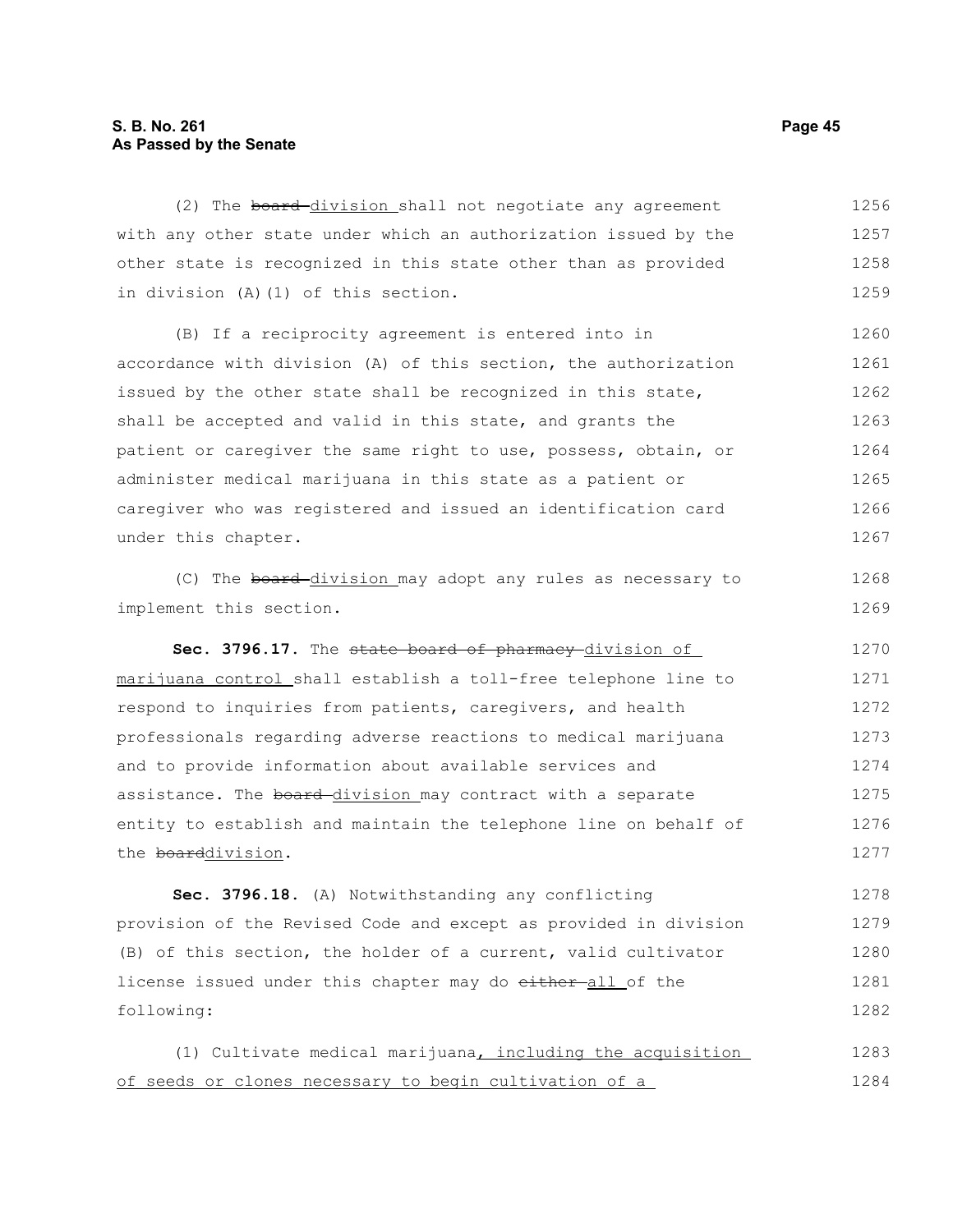| particular cultivar of medical marijuana from another licensed | 1285 |
|----------------------------------------------------------------|------|
| cultivator;                                                    | 1286 |
| (2) Deliver or sell medical marijuana to one or more           | 1287 |
| licensed cultivators, processors, or retail dispensaries;      | 1288 |
| (3) Register cuttings with the Ohio marijuana enforcement      | 1289 |
| tracking reporting and compliance system if both of the        | 1290 |
| following are met:                                             | 1291 |
| (a) The cuttings were obtained from a legal, out-of-state      | 1292 |
| cultivator.                                                    | 1293 |
| (b) The cuttings have not otherwise been rooted as a           | 1294 |
| clone.                                                         | 1295 |
| (B) A cultivator license holder shall not cultivate            | 1296 |
| medical marijuana for personal, family, or household use or on | 1297 |
| any public land, including a state park as defined in section  | 1298 |
| 154.01 of the Revised Code.                                    | 1299 |
| When processing medical marijuana, a licensed<br>(C)           | 1300 |
| cultivator shall do all of the following:                      | 1301 |
| (1) Package the medical marijuana in accordance with           | 1302 |
| child-resistant effectiveness standards described in 16 C.F.R. | 1303 |
| 1700.15(b), as of the effective date of this amendment;        | 1304 |
| (2) Label the medical marijuana packaging with the             | 1305 |
| product's tetrahydrocannabinol and cannabidiol content;        | 1306 |
| (3) Comply with any packaging or labeling requirements         | 1307 |
| established in rules adopted by the division of marijuana      | 1308 |
| control under section 3796.03 of the Revised Code.             | 1309 |
| (D) The division of marijuana control may issue two levels     | 1310 |

of cultivator licenses.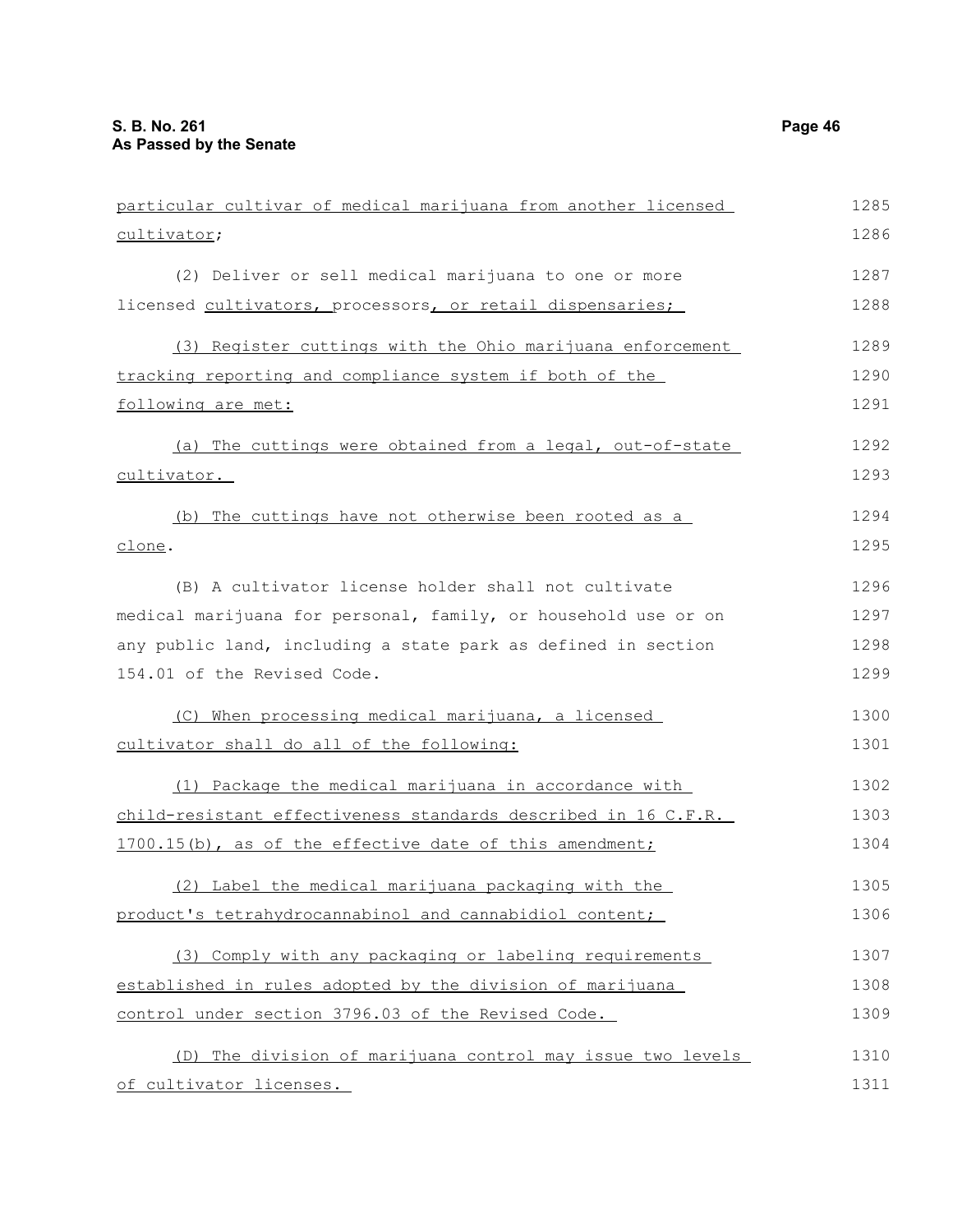| (1) The division may approve a cultivation area of up to         | 1312 |
|------------------------------------------------------------------|------|
| fifty thousand square feet for the holder of a level I           | 1313 |
| cultivator license.                                              | 1314 |
| (2) The division may approve a cultivation area of up six        | 1315 |
| thousand square feet for the holder of a level II cultivator     | 1316 |
| license.                                                         | 1317 |
| (E)(1) The division, at the division's discretion, may           | 1318 |
| approve an expansion of an existing facility's marijuana         | 1319 |
| cultivation area, based on cultivator compliance with licensure  | 1320 |
| requirements, if the population of the state, number of patients | 1321 |
| seeking to use medical marijuana, and data from the drug         | 1322 |
| database regarding patient recommendations and patient usage of  | 1323 |
| medical marijuana support such expansion. If the division        | 1324 |
| approves an expansion of a facility's marijuana cultivation      | 1325 |
| area, the marijuana cultivation area shall not exceed the        | 1326 |
| following:                                                       | 1327 |
| (a) Seventy-five thousand square feet for a level I              | 1328 |
| license holder;                                                  | 1329 |
| (b) Twenty thousand square feet for a level II license           | 1330 |
| holder.                                                          | 1331 |
| (2) A cultivator shall not submit a request for expansion        | 1332 |
| more than once during any twelve-month period.                   | 1333 |
| (F) A cultivator seeking to expand its marijuana                 | 1334 |
| cultivation area in accordance with division (E) of this section | 1335 |
| shall submit an expansion plan, that, at a minimum, does all of  | 1336 |
| the following:                                                   | 1337 |
| Includes plans and specifications for the expansion or<br>(1)    | 1338 |
| alteration in accordance with rules adopted by the division that | 1339 |
| demonstrate compliance with the requirements of the rules        | 1340 |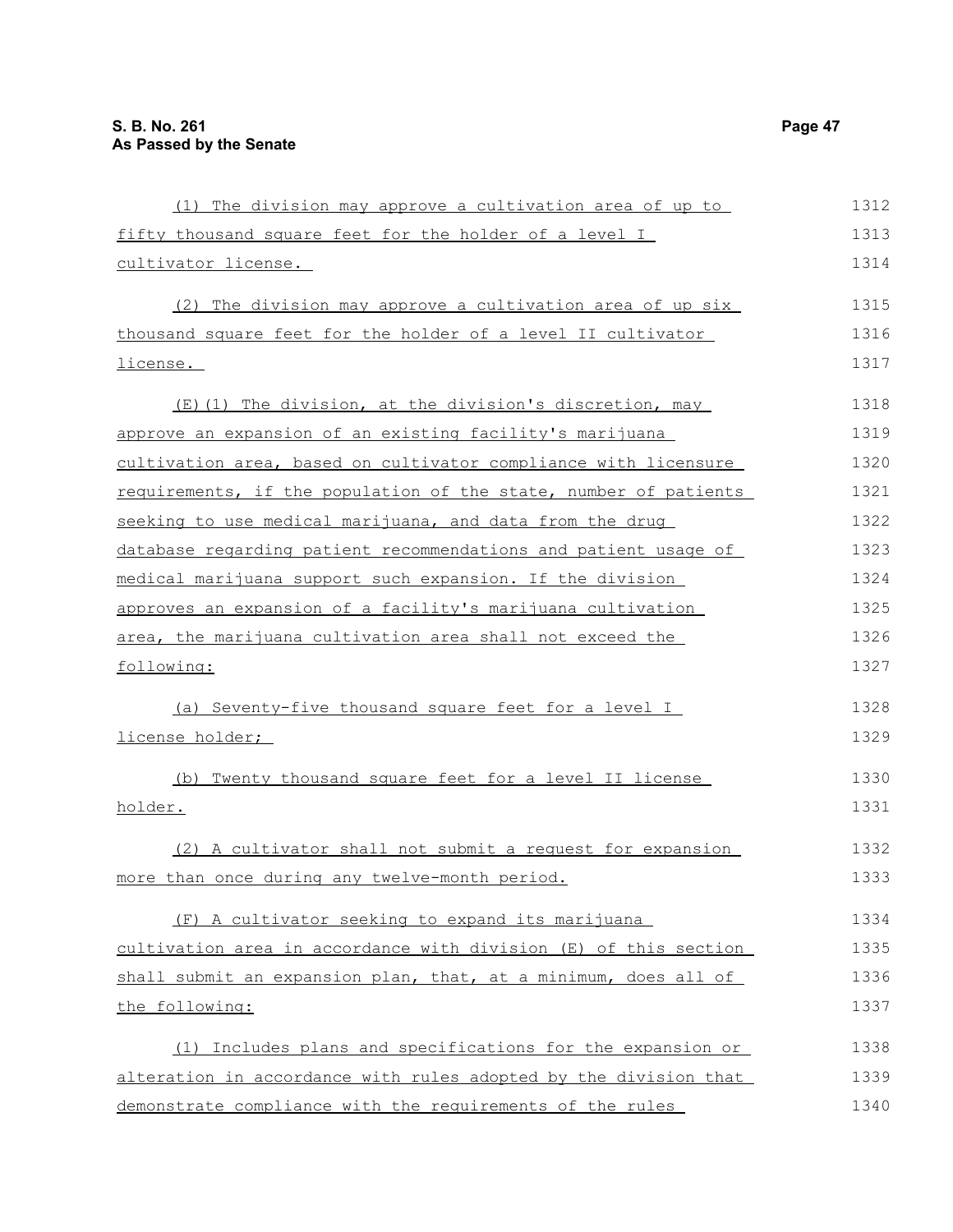| adopted by the board of building standards pursuant to Chapters  | 1341 |
|------------------------------------------------------------------|------|
| 3781. and 3791. of the Revised Code and the rules adopted by the | 1342 |
| state fire marshal pursuant to sections 3737.82 and 3737.86 of   | 1343 |
| the Revised Code;                                                | 1344 |
| (2) Proposes a timeline for completion of the proposed           | 1345 |
| expansion, which, if approved, will become a mandatory           | 1346 |
| condition;                                                       | 1347 |
| (3) Demonstrates a history of compliance with this chapter       | 1348 |
| and the rules adopted under it, which includes a history of      | 1349 |
| enforcement actions and sanctions issued by the department of    | 1350 |
| commerce or law enforcement agencies against the cultivator;     | 1351 |
| (4) Provides supporting documentation that the cultivator        | 1352 |
| has consistently met the cultivation requirements established in | 1353 |
| rules adopted by the division;                                   | 1354 |
| (5) Demonstrates that the proposed expansion meets the           | 1355 |
| applicable requirements established by the division in rule and  | 1356 |
| that the cultivator will remain in compliance with this chapter  | 1357 |
| and the rules adopted under it, if the expansion is permitted.   | 1358 |
| (G) Upon the division's receipt of a request for expansion       | 1359 |
| under division (E) of this section, the division has thirty      | 1360 |
| calendar days to review and approve or deny the request for      | 1361 |
| expansion. If the division does not deny the request for         | 1362 |
| expansion prior to the expiration of thirty calendar days, the   | 1363 |
| request is deemed approved. If the request is approved, the      | 1364 |
| cultivator is bound to the terms in the request for expansion    | 1365 |
| and shall, prior to cultivating medical marijuana in the         | 1366 |
| expanded marijuana cultivation area, pass an inspection          | 1367 |
| conducted in accordance with rules adopted by the division. A    | 1368 |
| cultivator's failure to comply with the approved request for     | 1369 |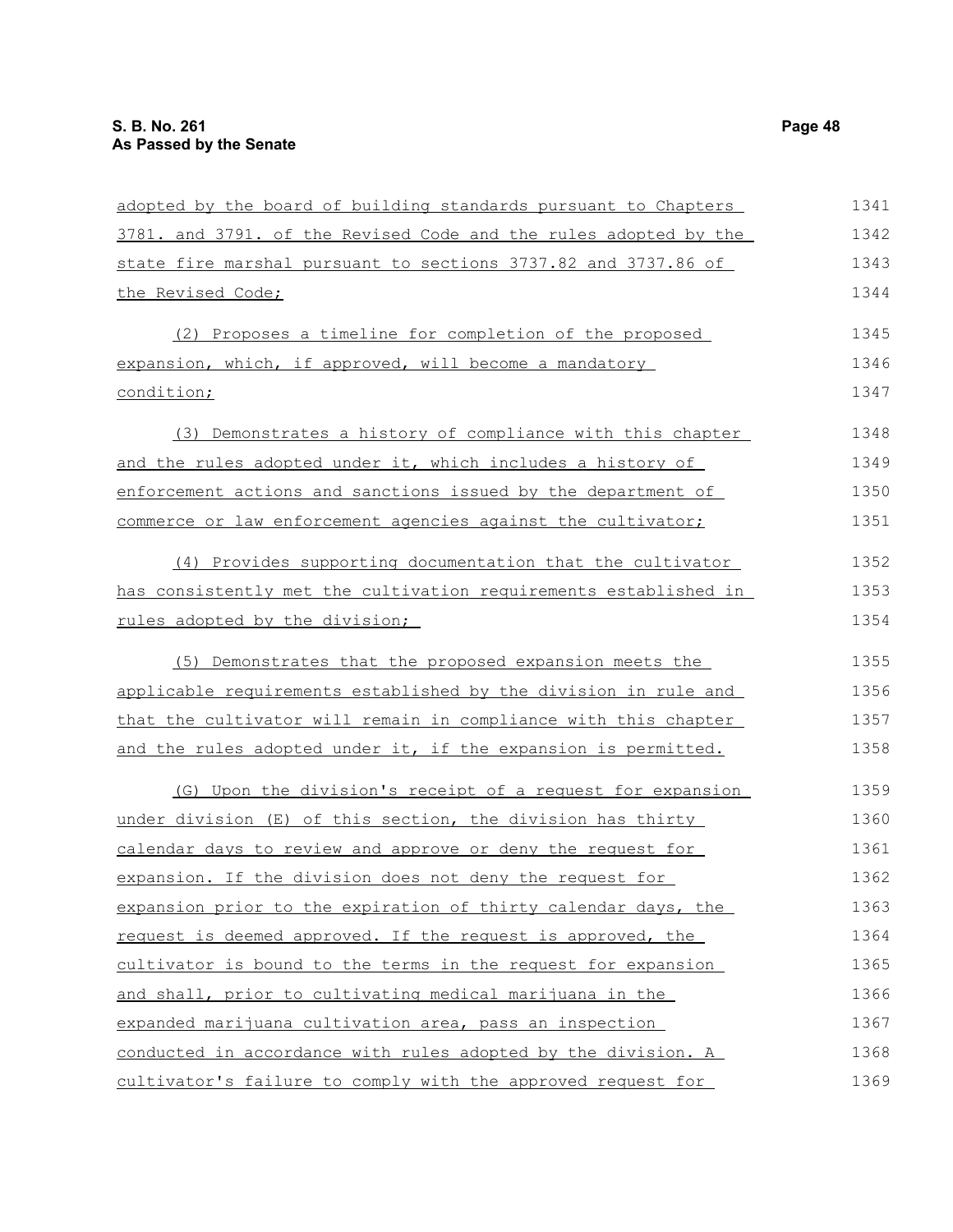| expansion may result in the revocation of the division's         | 1370 |
|------------------------------------------------------------------|------|
| approval or additional sanctions under this chapter or rules     | 1371 |
| adopted under it.                                                | 1372 |
| (H) When reviewing applicants for a level I license, the         | 1373 |
| division shall give preference to level II cultivator license    | 1374 |
| holders.                                                         | 1375 |
| Sec. 3796.19. (A) Notwithstanding any conflicting                | 1376 |
| provision of the Revised Code, the holder of a current, valid    | 1377 |
| processor license issued under this chapter may do any of the    | 1378 |
| following:                                                       | 1379 |
| (1) (a) Obtain medical marijuana from one or more licensed       | 1380 |
| cultivators or processors;                                       | 1381 |
| (b) Physically travel to the location of a cultivator and        | 1382 |
| directly obtain the medical marijuana from the cultivator;       | 1383 |
| (2) Subject to division (B) of this section, process             | 1384 |
| medical marijuana obtained from one or more licensed cultivators | 1385 |
| or processors into a form described in section 3796.06 of the    | 1386 |
| Revised Code;                                                    | 1387 |
| (3) Deliver or sell processed medical marijuana to one or        | 1388 |
| more licensed cultivators, processors, or retail dispensaries.   | 1389 |
| (B) When processing medical marijuana, a licensed                | 1390 |
| processor shall do both of the following:                        | 1391 |
| (1) Package the medical marijuana in accordance with             | 1392 |
| child-resistant effectiveness standards described in 16 C.F.R.   | 1393 |
| 1700.15(b) on-the effective date of this section September 8,    | 1394 |
| 2016;                                                            | 1395 |
| (2) Label the medical marijuana packaging with the               | 1396 |
| product's tetrahydrocannabinol and cannabidiol content;          | 1397 |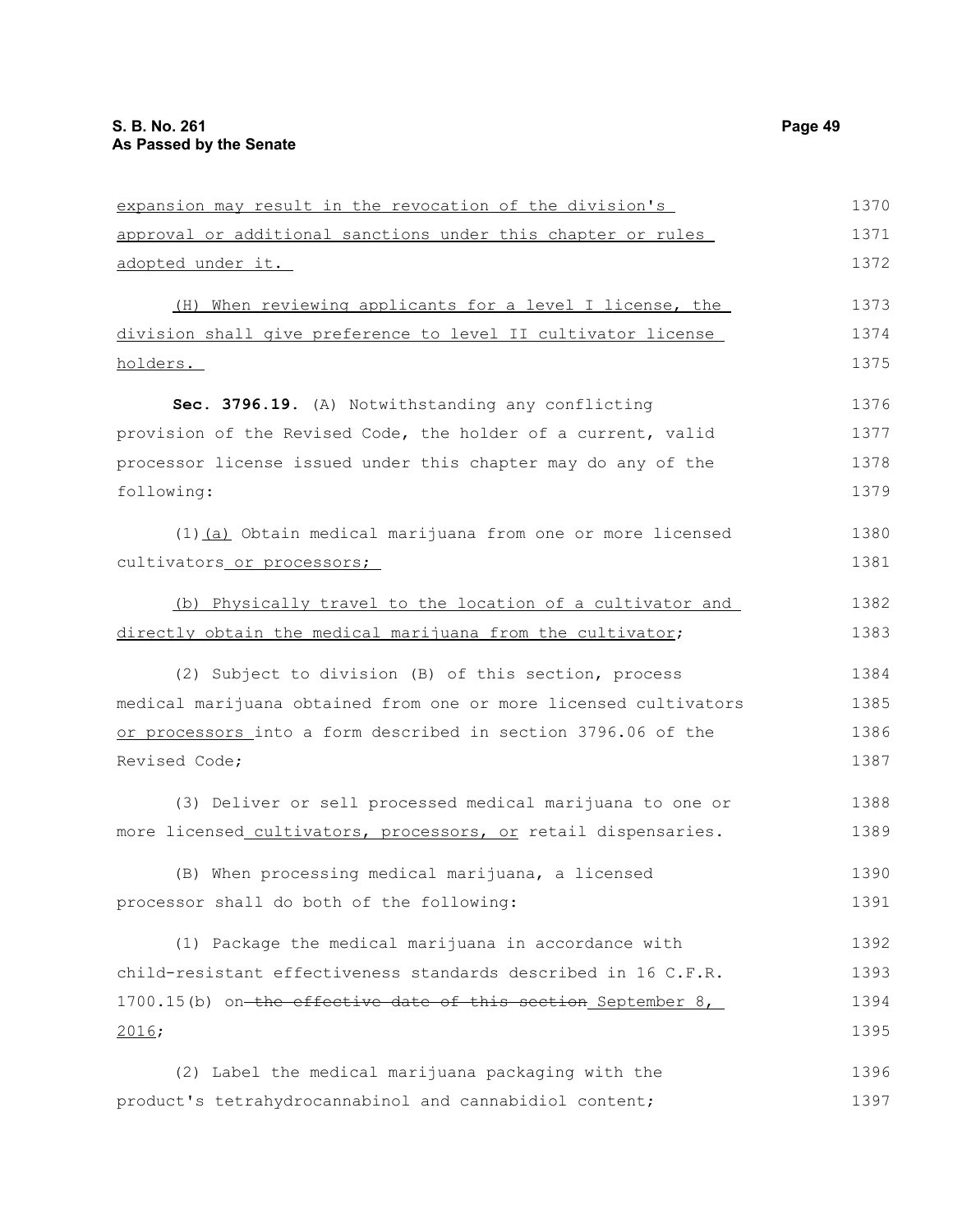(3) Comply with any packaging or labeling requirements established in rules adopted by the department of commercedivision of marijuana control under section 3796.03 of the Revised Code. **Sec. 3796.20.** (A) Notwithstanding any conflicting provision of the Revised Code, the holder of a current, valid retail dispensary license issued under this chapter may do both of the following: (1) (a) Obtain or purchase medical marijuana from one or more cultivators or processors; (b) Obtain or purchase medical marijuana from another retail dispensary if the two retail dispensaries are under common ownership; (2) Dispense or sell medical marijuana in accordance with division (B) of this section. (B) When dispensing or selling medical marijuana, a licensed retail dispensary shall do all of the following: (1) Dispense or sell only upon a showing of a current, valid identification card and in accordance with a written recommendation issued by a physician in accordance with anholding a certificate to recommend issued by the state medical board under section 4731.30 of the Revised Code; (2) Report to the drug database the information required by section 4729.771 of the Revised Code; (3) Label the package containing medical marijuana with the following information: (a) The name and address of the licensed cultivator or processor and retail dispensary; 1398 1399 1400 1401 1402 1403 1404 1405 1406 1407 1408 1409 1410 1411 1412 1413 1414 1415 1416 1417 1418 1419 1420 1421 1422 1423 1424 1425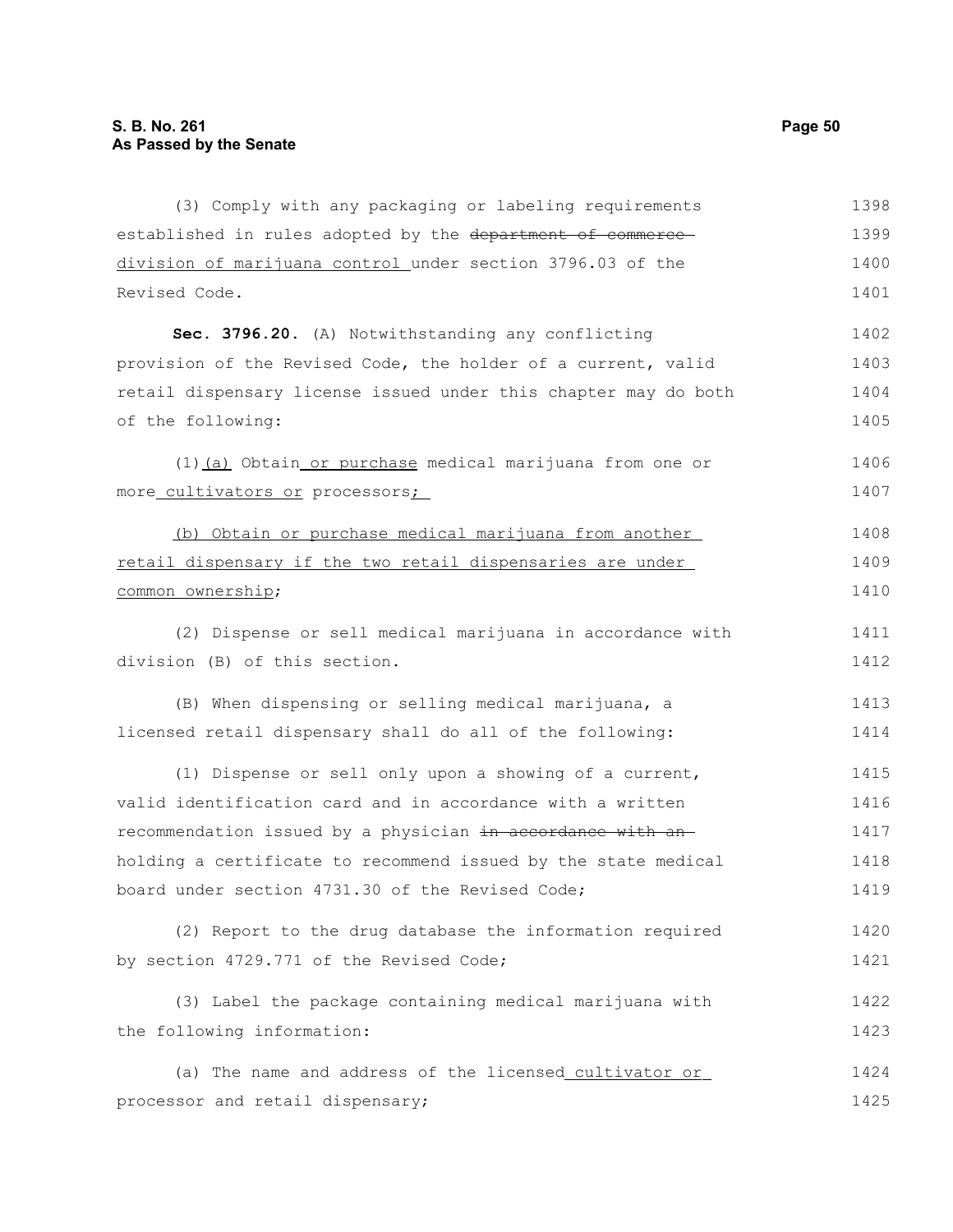| (b) The name of the patient and caregiver, if any;               | 1426 |
|------------------------------------------------------------------|------|
| (c) The name of the physician who recommended treatment          | 1427 |
| with medical marijuana;                                          | 1428 |
| (d) The directions for use, if any, as recommended by the        | 1429 |
| physician;                                                       | 1430 |
| (e) The date on which the medical marijuana was dispensed;       | 1431 |
| (f) The quantity, strength, kind, or form of medical             | 1432 |
| marijuana contained in the package.                              | 1433 |
| (C) When operating a licensed retail dispensary, both of         | 1434 |
| the following apply:                                             | 1435 |
| (1) A dispensary shall use only employees who have met the       | 1436 |
| training requirements established in rules adopted under section | 1437 |
| 3796.04-3796.03 of the Revised Code, including any course of     | 1438 |
| education adopted by the state medical board under section       | 1439 |
| 4731.304 of the Revised Code.                                    | 1440 |
| (2) A dispensary shall not make public any information it        | 1441 |
| collects that identifies or would tend to identify any specific  | 1442 |
| patient.                                                         | 1443 |
| Sec. 3796.21. (A) Notwithstanding any conflicting                | 1444 |
| provision of the Revised Code, the holder of a current, valid    | 1445 |
| laboratory license issued under this chapter may do both-all of  | 1446 |
| the following:                                                   | 1447 |
| (1) Obtain medical marijuana from one or more cultivators,       | 1448 |
| processors, and retail dispensaries licensed under this chapter; | 1449 |
| (2) Conduct medical marijuana testing in the manner              | 1450 |
| specified in rules adopted under section 3796.03 of the Revised  | 1451 |
| Code.                                                            | 1452 |
|                                                                  |      |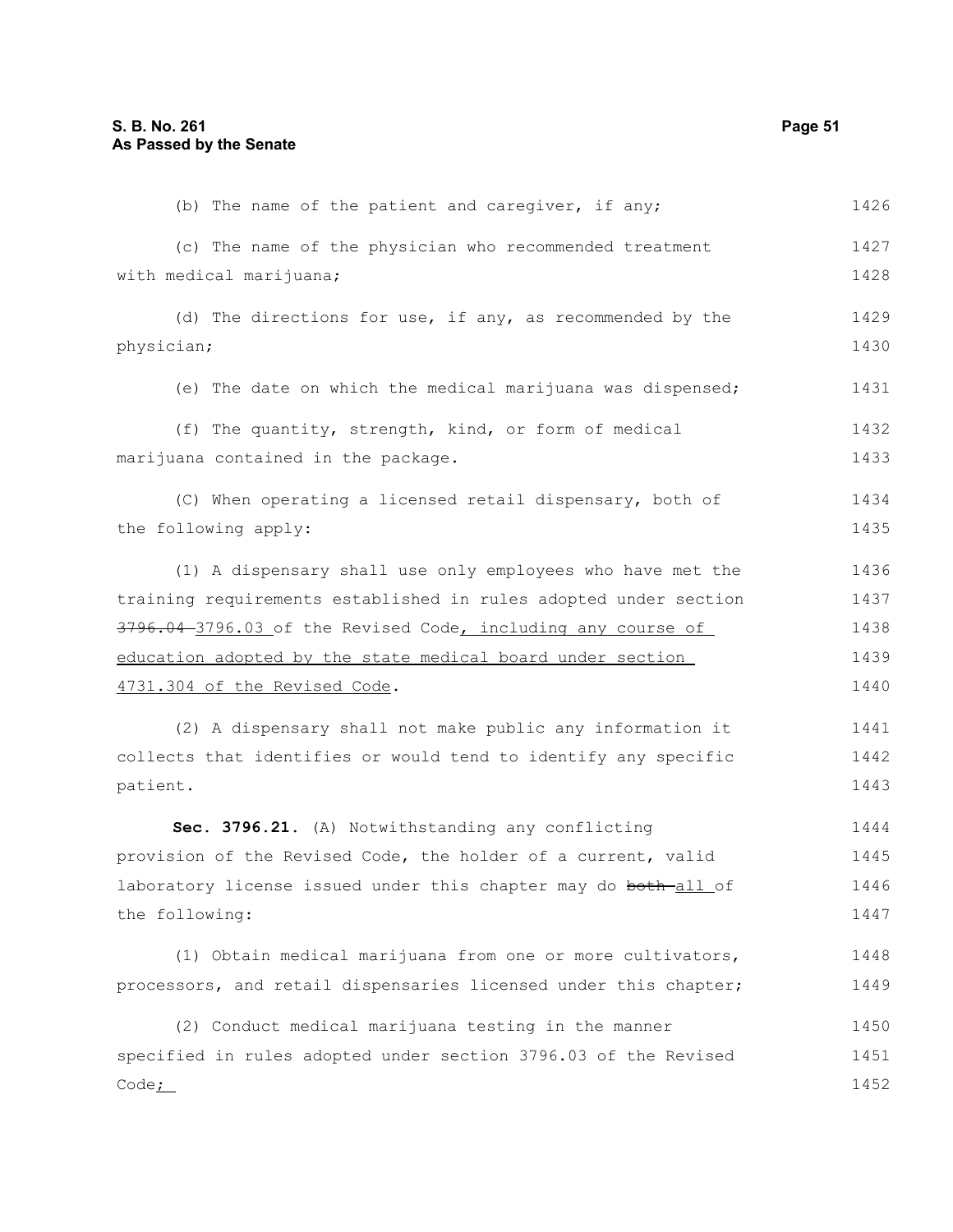| (3) Conduct research and development testing for                 | 1453 |
|------------------------------------------------------------------|------|
| cultivators and processors;                                      | 1454 |
| (4) In-process testing for processors;                           | 1455 |
| (5) Research and development testing for cultivators and         | 1456 |
| processors.                                                      | 1457 |
| (B) Licensees may use state-licensed labs to conduct in-         | 1458 |
| process product testing for internal use.                        | 1459 |
| (C)(1) Retesting shall be permitted if the product fails         | 1460 |
| testing or if the product test results fall outside of the       | 1461 |
| typical results for that specific product.                       | 1462 |
| (2) Retesting may be conducted by a licensed laboratory          | 1463 |
| that is not the original laboratory on a new sample taken from   | 1464 |
| the same batch or lot of product that was originally tested. For | 1465 |
| purposes of testing product, a "batch or lot" is either of the   | 1466 |
| following:                                                       | 1467 |
| (a) All of the plant material of the same strain grown           | 1468 |
| together under the same growing conditions;                      | 1469 |
| (b) All of the manufactured product of the same type             | 1470 |
| produced from the same oil.                                      | 1471 |
| (D) Plant material and products that fall outside of the         | 1472 |
| testing limits for contaminants established by the division of   | 1473 |
| marijuana control may be refined using a method approved by the  | 1474 |
| division.                                                        | 1475 |
| $(B)$ (E) When testing medical marijuana, a licensed             | 1476 |
| laboratory shall do both-all of the following:                   | 1477 |
| (1) Collect a sample of a size sufficient to conduct the         | 1478 |
| requested tests, but equaling not more than twice the amount of  | 1479 |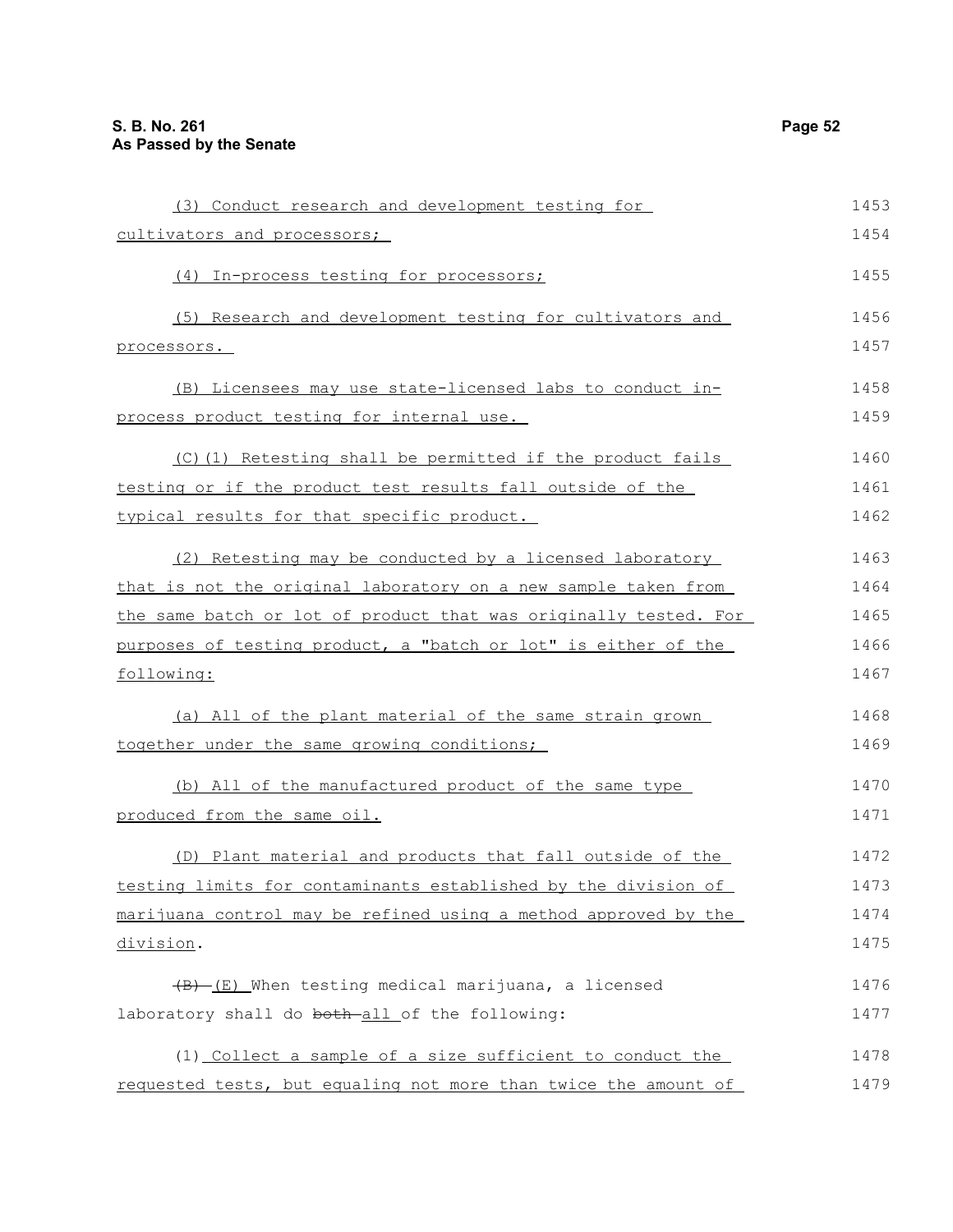| material needed for such tests;                                  | 1480 |
|------------------------------------------------------------------|------|
| (2) Test the marijuana for potency, homogeneity, and             | 1481 |
| contamination;                                                   | 1482 |
| $(2)$ $(3)$ Prepare a report of the test results.                | 1483 |
| (F) Plant material and processed products tested under           | 1484 |
| research and development may be sold to patients only after all  | 1485 |
| required testing is completed and the product passes testing     | 1486 |
| required for sale.                                               | 1487 |
| Sec. 3796.22. (A) Notwithstanding any conflicting                | 1488 |
| provision of the Revised Code, a patient registered under this   | 1489 |
| chapter who obtains medical marijuana from a retail dispensary   | 1490 |
| licensed under this chapter may do both of the following:        | 1491 |
| (1) Use medical marijuana;                                       | 1492 |
| (2) Possess medical marijuana, subject to division (B) of        | 1493 |
| this section;                                                    | 1494 |
| (3) Possess any paraphernalia or accessories specified in        | 1495 |
| rules adopted under section 3796.04-3796.03 of the Revised Code. | 1496 |
| (B) The amount of medical marijuana possessed by a               | 1497 |
| registered patient shall not exceed a ninety-day supply, as      | 1498 |
| specified in rules adopted under section 3796.04-3796.03 of the  | 1499 |
| Revised Code.                                                    | 1500 |
| (C) A registered patient shall not be subject to arrest or       | 1501 |
| criminal prosecution for doing any of the following in           | 1502 |
| accordance with this chapter:                                    | 1503 |
| (1) Obtaining, using, or possessing medical marijuana;           | 1504 |
| (2) Possessing any paraphernalia or accessories specified        | 1505 |
| in rules adopted under section 3796.04 -3796.03 of the Revise    | 1506 |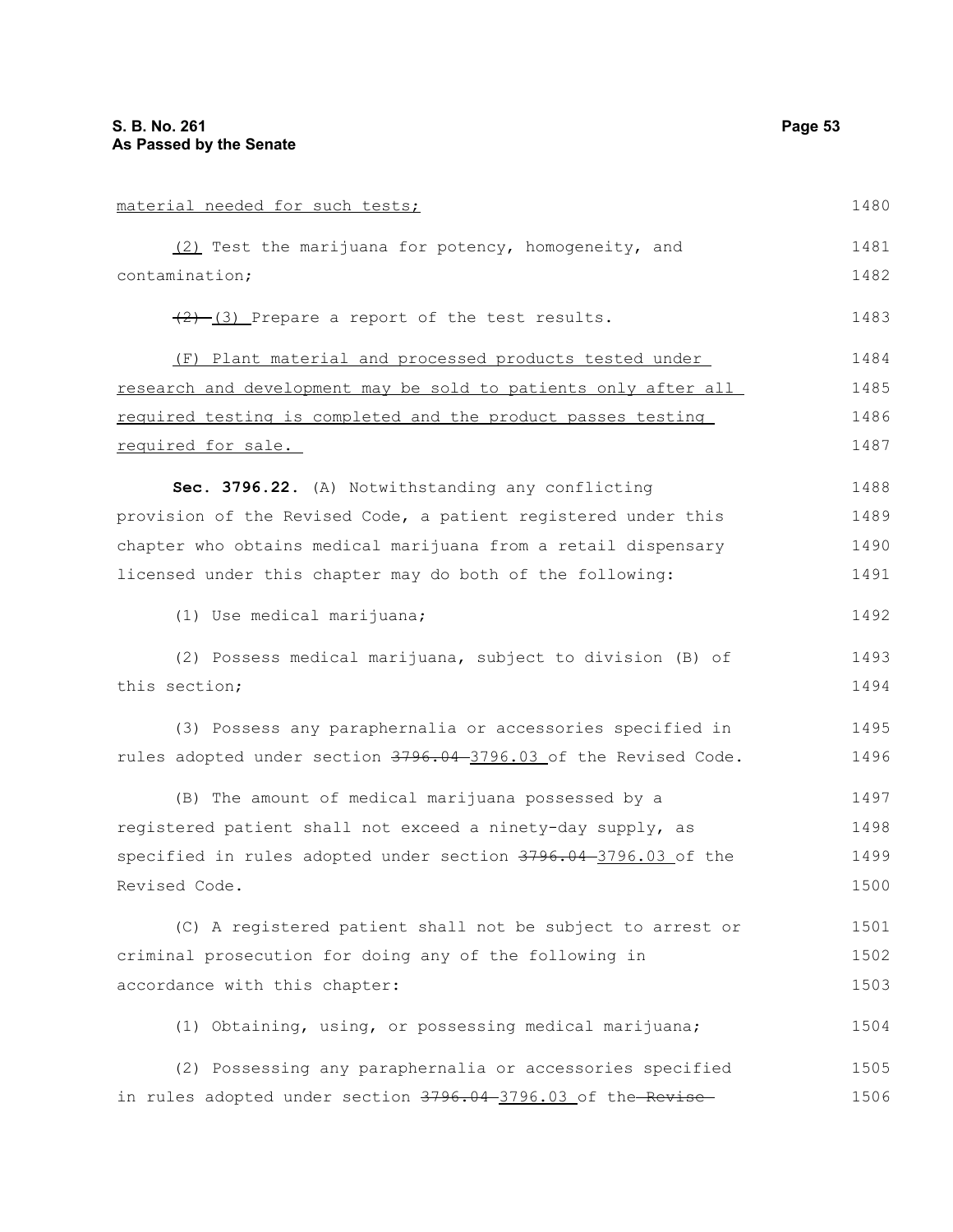1507

#### Revised Code.

(D) This section does not authorize a registered patient to operate a vehicle, streetcar, trackless trolley, watercraft, or aircraft while under the influence of medical marijuana. 1508 1509 1510

**Sec. 3796.23.** (A) Notwithstanding any conflicting provision of the Revised Code, a caregiver registered under this chapter who obtains medical marijuana from a retail dispensary licensed under this chapter may do both of the following: 1511 1512 1513 1514

(1) Possess medical marijuana on behalf of a registered patient under the caregiver's care, subject to division (B) of this section; 1515 1516 1517

(2) Assist a registered patient under the caregiver's care in the use or administration of medical marijuana; 1518 1519

(3) Possess any paraphernalia or accessories specified in rules adopted under section 3796.04-3796.03 of the Revised Code. 1520 1521

(B) The amount of medical marijuana possessed by a registered caregiver on behalf of a registered patient shall not exceed a ninety-day supply, as specified in rules adopted under section 3796.04-3796.03 of the Revised Code. If a caregiver provides care to more than one registered patient, the caregiver shall maintain separate inventories of medical marijuana for each patient. 1522 1523 1524 1525 1526 1527 1528

(C) A registered caregiver shall not be subject to arrest or criminal prosecution for doing any of following in accordance with this chapter: 1529 1530 1531

(1) Obtaining or possessing medical marijuana on behalf of a registered patient; 1532 1533

(2) Assisting a registered patient in the use or 1534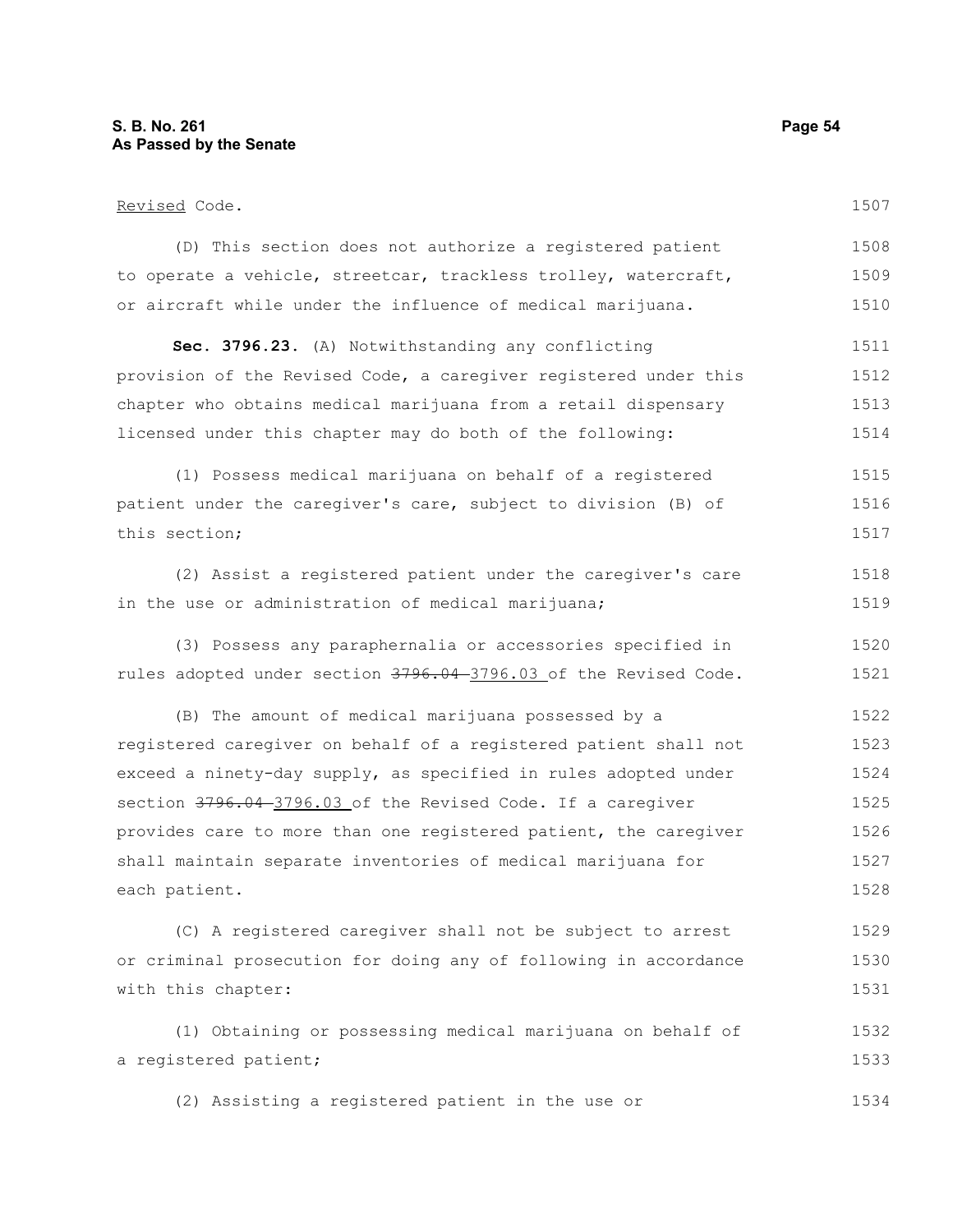| administration of medical marijuana;                             | 1535 |
|------------------------------------------------------------------|------|
| (3) Possessing any paraphernalia or accessories specified        | 1536 |
| in rules adopted under section 3796.04-3796.03 of the Revised    | 1537 |
| Code.                                                            | 1538 |
| (D) This section does not permit a registered caregiver to       | 1539 |
| personally use medical marijuana, unless the caregiver is also a | 1540 |
| registered patient.                                              | 1541 |
| Sec. 3796.27. (A) As used in this section:                       | 1542 |
| (1) "Financial institution" means any of the following:          | 1543 |
| (a) Any bank, trust company, savings and loan association,       | 1544 |
| savings bank, or credit union or any affiliate, agent, or        | 1545 |
| employee of a bank, trust company, savings and loan association, | 1546 |
| savings bank, or credit union;                                   | 1547 |
| (b) Any money transmitter licensed under sections 1315.01        | 1548 |
| to 1315.18 of the Revised Code or any affiliate, agent, or       | 1549 |
| employee of such a licensee.                                     | 1550 |
| (2) "Financial services" means services that a financial         | 1551 |
| institution is authorized to provide under Title XI, sections    | 1552 |
| 1315.01 to 1315.18, or Chapter 1733. of the Revised Code, as     | 1553 |
| applicable.                                                      | 1554 |
| (B) A financial institution that provides financial              | 1555 |
| services to any cultivator, processor, retail dispensary, or     | 1556 |
| laboratory licensed under this chapter shall be exempt from any  | 1557 |
| criminal law of this state an element of which may be proven by  | 1558 |
| substantiating that a person provides financial services to a    | 1559 |
| person who possesses, delivers, or manufactures marijuana or     | 1560 |
| marijuana derived products, including section 2925.05 of the     | 1561 |
| Revised Code and sections 2923.01 and 2923.03 of the Revised     | 1562 |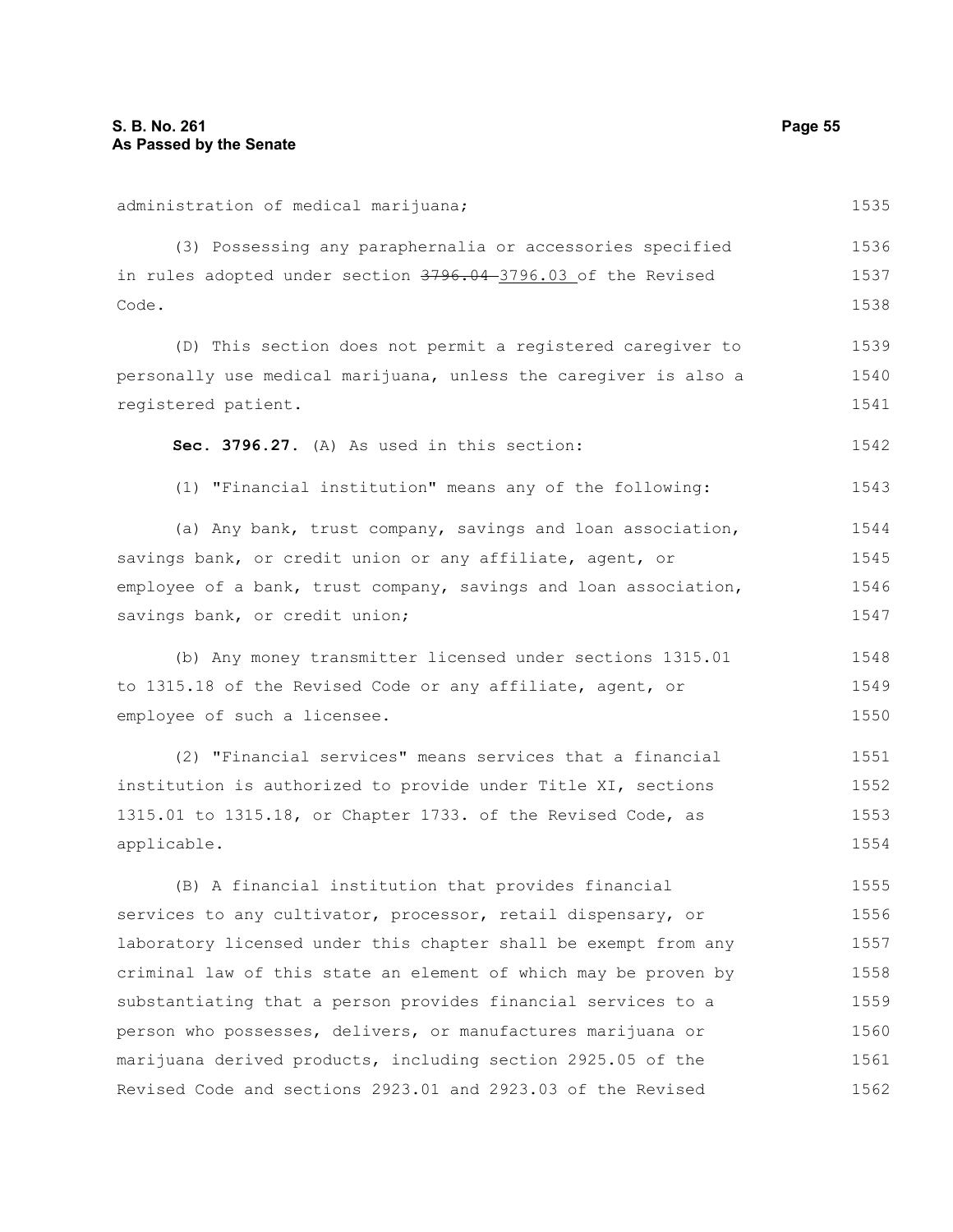#### **S. B. No. 261 Page 56 As Passed by the Senate**

Code as those sections apply to violations of Chapter 2925. of the Revised Code, if the cultivator, processor, retail dispensary, or laboratory is in compliance with this chapter and the applicable tax laws of this state. 1563 1564 1565 1566

(C)(1) Notwithstanding section 149.43 of the Revised Code or any other public records law to the contrary, upon the request of a financial institution, the department of commerce or state board of pharmacy division of marijuana control shall provide to the financial institution all of the following information: 1567 1568 1569 1570 1571 1572

(a) Whether a person with whom the financial institution is seeking to do business is a cultivator, processor, retail dispensary, or laboratory licensed under this chapter; 1573 1574 1575

(b) The name of any other business or individual affiliated with the person; 1576 1577

(c) An unredacted copy of the application for a license under this chapter, and any supporting documentation, that was submitted by the person; 1578 1579 1580

(d) If applicable, information relating to sales and volume of product sold by the person; 1581 1582

(e) Whether the person is in compliance with this chapter; 1583

(f) Any past or pending violation by the person of this chapter, and any penalty imposed on the person for such a violation. 1584 1585 1586

(2) The department or board-division may charge a financial institution a reasonable fee to cover the administrative cost of providing the information. 1587 1588 1589

(D) Information received by a financial institution under 1590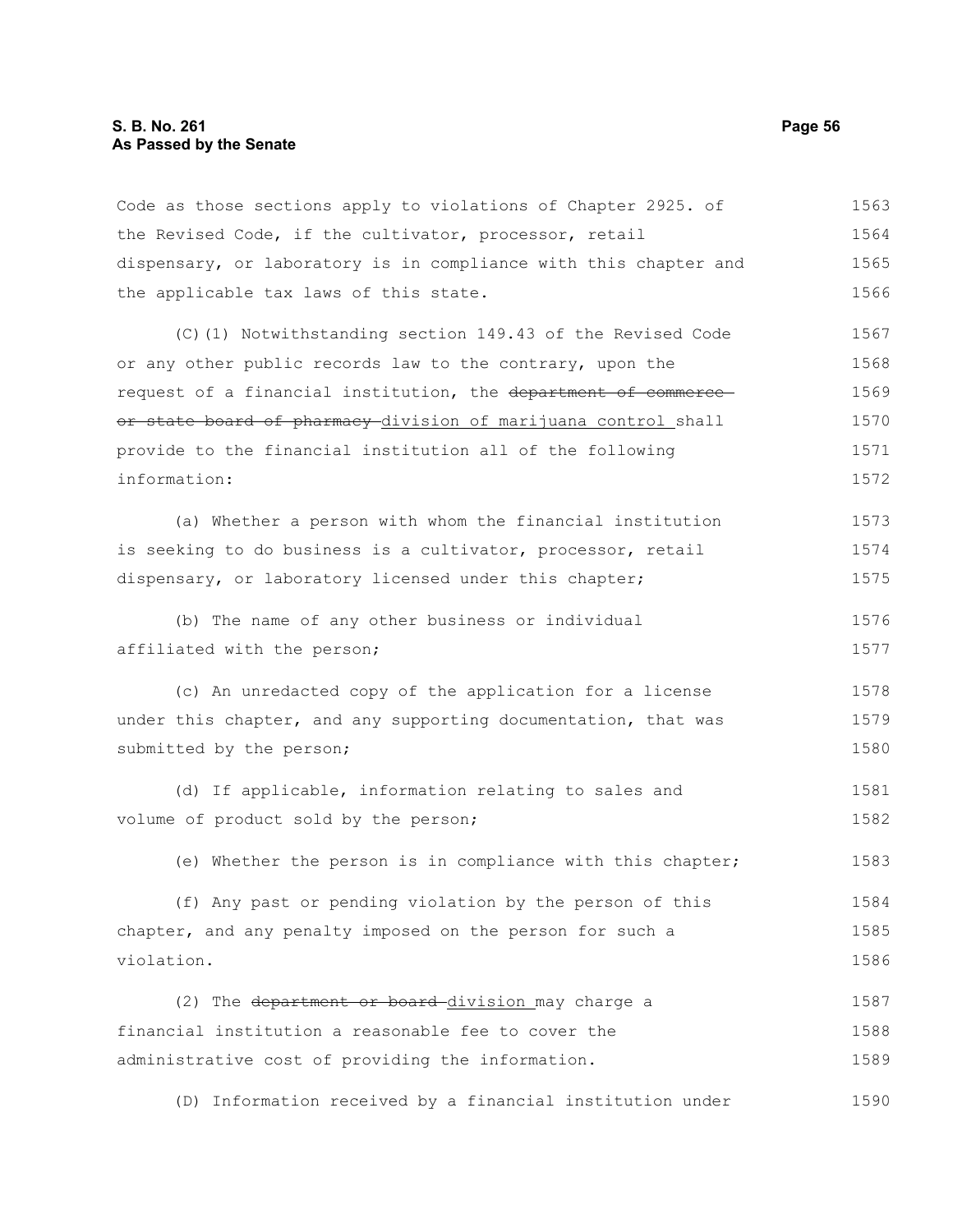#### **S. B. No. 261 Page 57 As Passed by the Senate**

division (C) of this section is confidential. Except as otherwise permitted by other state law or federal law, a financial institution shall not make the information available to any person other than the customer to whom the information applies and any trustee, conservator, guardian, personal representative, or agent of that customer. 1591 1592 1593 1594 1595 1596

**Sec. 3796.30.** (A) Except as provided in division (B) of this section, no medical marijuana cultivator, processor, retail dispensary, or laboratory that tests medical marijuana shall be located within five hundred feet of the boundaries of a parcel of real estate having situated on it a school, church, public library, public playground, or public park. 1597 1598 1599 1600 1601 1602

If the relocation of a cultivator, processor, retail dispensary, or laboratory licensed under this chapter results in the cultivator, processor, retail dispensary, or laboratory being located within five hundred feet of the boundaries of a parcel of real estate having situated on it a school, church, public library, public playground, or public park, the department of commerce or state board of pharmacy division of marijuana control shall revoke the license it previously issued to the cultivator, processor, retail dispensary, or laboratory. 1603 1604 1605 1606 1607 1608 1609 1610 1611

(B) This section does not apply to research related to marijuana conducted at a state university, academic medical center, or private research and development organization as part of a research protocol approved by an institutional review board or equivalent entity. 1612 1613 1614 1615 1616

(C) As used in this section and sections 3796.04 3796.03 and 3796.12 of the Revised Code: 1617 1618

"Church" has the meaning defined in section 1710.01 of the 1619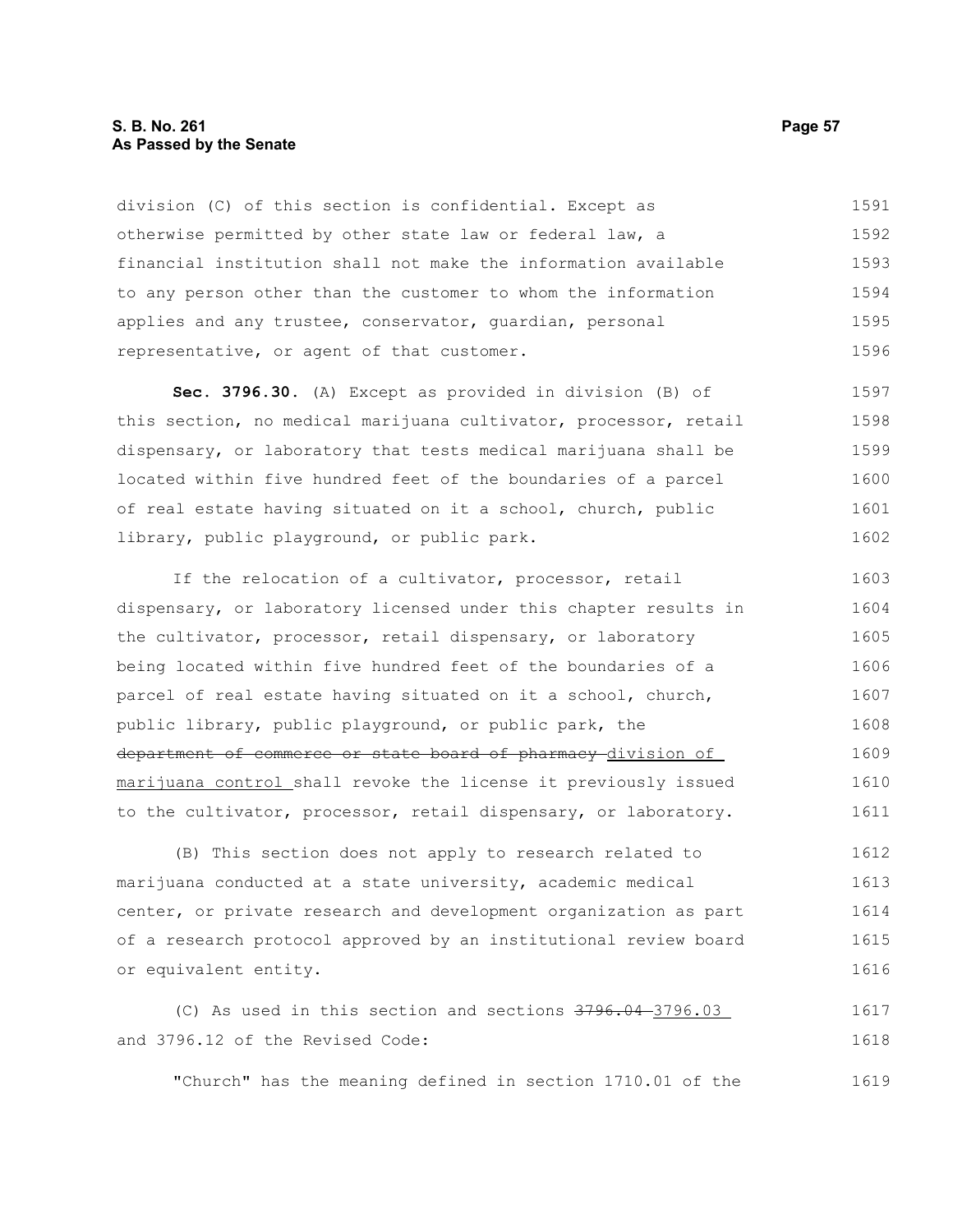### **S. B. No. 261 Page 58 As Passed by the Senate**

| Revised Code.                                                    | 1620 |
|------------------------------------------------------------------|------|
| "Public library" means a library provided for under              | 1621 |
| Chapter 3375. of the Revised Code.                               | 1622 |
| "Public park" means a park established by the state or a         | 1623 |
| political subdivision of the state including a county, township, | 1624 |
| municipal corporation, or park district.                         | 1625 |
| "Public playground" means a playground established by the        | 1626 |
| state or a political subdivision of the state including a        | 1627 |
| county, township, municipal corporation, or park district.       | 1628 |
| "School" means a child day-care center as defined under          | 1629 |
| section 5104.01 of the Revised Code, a preschool as defined      | 1630 |
| under section 2950.034 of the Revised Code, or a public or       | 1631 |
| nonpublic primary school or secondary school.                    | 1632 |
| Sec. 3796.35. (A) As used in this section, "medical              | 1633 |
| cannabis" means "medical marijuana" as defined in section        | 1634 |
| 3796.01 of the Revised Code.                                     | 1635 |
| (B) The state board of pharmacy and the department of            | 1636 |
| commerce shall collaborate on conducting an equity study of the  | 1637 |
| medical cannabis industry and the medical cannabis market to     | 1638 |
| determine whether there is a compelling interest to implement    | 1639 |
| remedial measures, which may include applying the requirements   | 1640 |
| of the minority business enterprise program described in section | 1641 |
| 122.921 of the Revised Code, to assist minorities and women in   | 1642 |
| the medical cannabis industry.                                   | 1643 |
| Sec. 4731.30. (A) As used in this section and sections           | 1644 |
| 4731.301 and 4731.302-to 4731.303 of the Revised Code, "medical  | 1645 |
| marijuana," "drug database," "physician," and "qualifying        | 1646 |
| medical condition" have the same meanings as in section 3796.01  | 1647 |
| of the Revised Code.                                             | 1648 |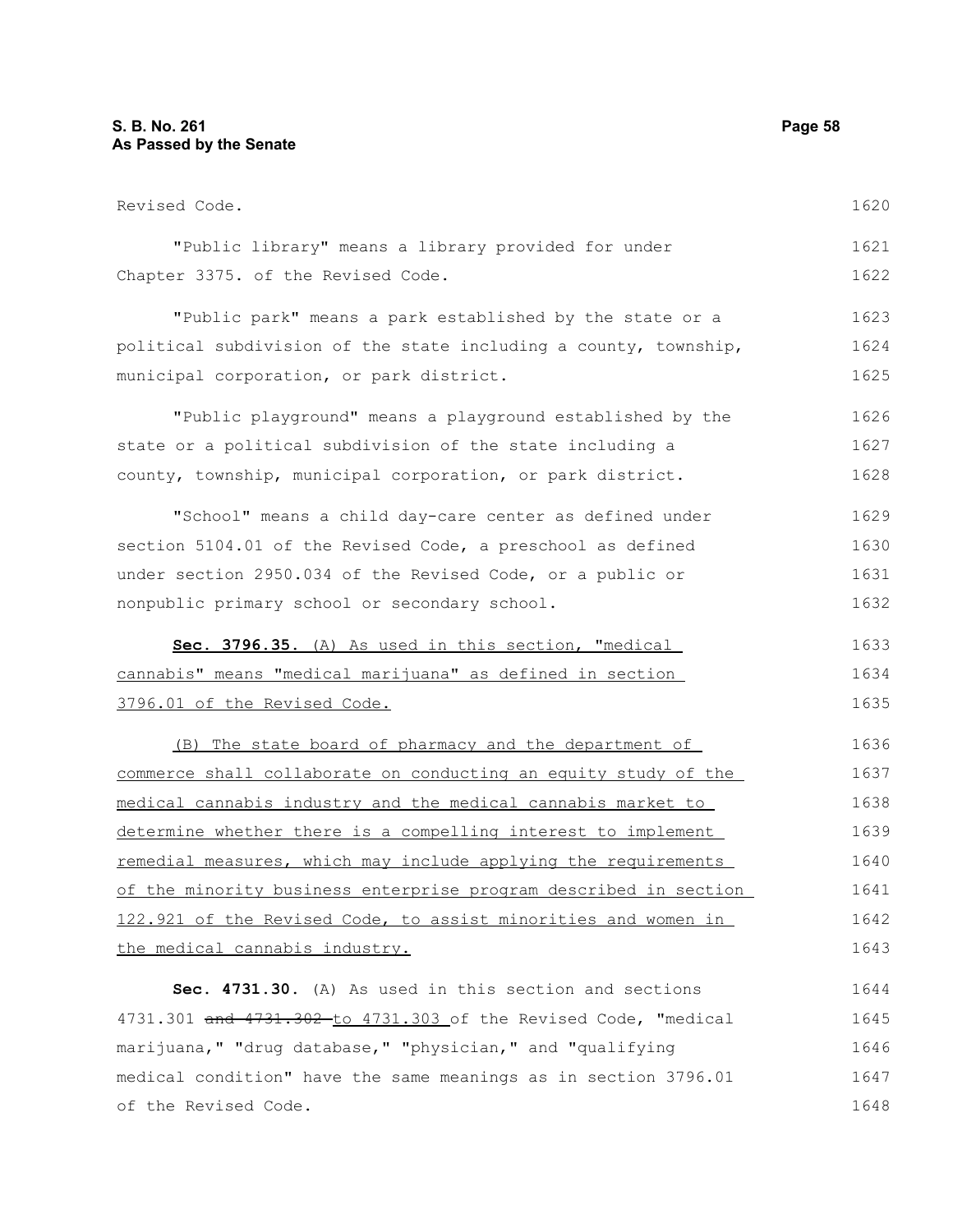#### **S. B. No. 261 Page 59 As Passed by the Senate**

(B)(1) Except as provided in division (B)(4) of this section, a physician seeking to recommend treatment with medical marijuana shall apply to the state medical board for a certificate to recommend. An application shall be submitted in the manner established in rules adopted under section 4731.301 of the Revised Code. (2) The board shall grant a certificate to recommend if both of the following conditions are met: (a) The application is complete and meets the requirements established in rules. (b) The Except as provided in division (I) of this section, the applicant demonstrates that the applicant does not have an ownership or investment interest in or compensation arrangement with an entity licensed under Chapter 3796. of the Revised Code or an applicant for licensure. (3) A certificate to recommend expires according to the renewal schedule established in rules adopted under section 4731.301 of the Revised Code and may be renewed in accordance with the procedures established in those rules. (4) This section does not apply to a physician who recommends treatment with marijuana or a drug derived from marijuana under any of the following that is approved by an investigational review board or equivalent entity, the United States food and drug administration, or the national institutes of health or one of its cooperative groups or centers under the United States department of health and human services: (a) A research protocol; 1649 1650 1651 1652 1653 1654 1655 1656 1657 1658 1659 1660 1661 1662 1663 1664 1665 1666 1667 1668 1669 1670 1671 1672 1673 1674 1675

(b) A clinical trial;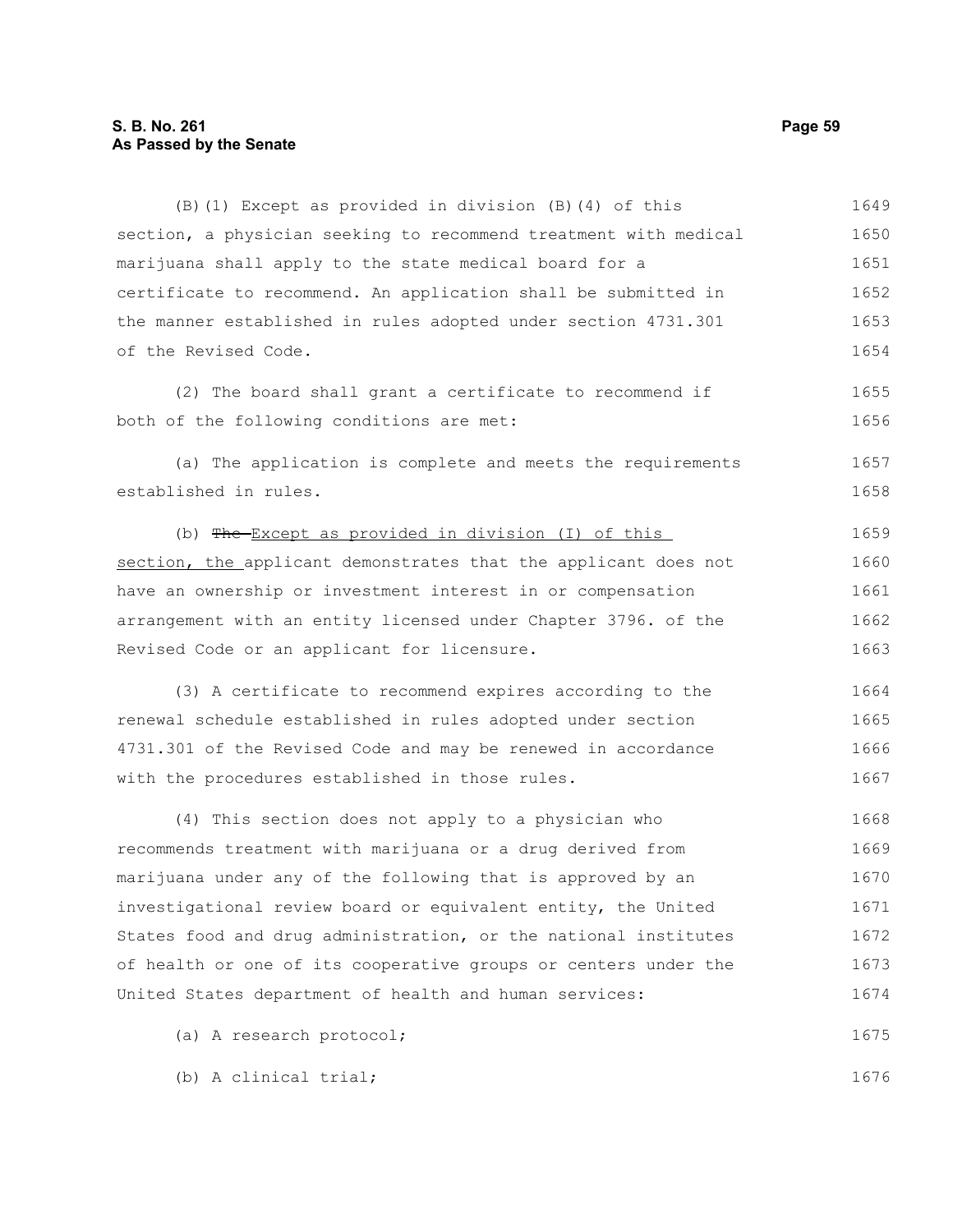(c) An investigational new drug application; (d) An expanded access submission. (C)(1) A physician who holds a certificate to recommend may recommend that a patient be treated with medical marijuana if all of the following conditions are met: (a) The patient has been diagnosed with a qualifying medical condition; (b) A bona fide physician-patient relationship has been established through all both of the following: (i) An in-person physical examination of the patient by the physician;  $(i)$  -A review of the patient's medical history by the physician;  $\overline{(i+i)}$  (ii) An expectation of providing care and receiving care on an ongoing basis. (c) The physician has requested, or a physician delegate approved by the state board of pharmacy has requested, from the drug database a report of information related to the patient that covers at least the twelve months immediately preceding the date of the report, and the physician has reviewed the report. (2) In the case of a patient who is a minor, the physician may recommend treatment with medical marijuana only after obtaining the consent of the patient's parent or other person responsible for providing consent to treatment. 1677 1678 1679 1680 1681 1682 1683 1684 1685 1686 1687 1688 1689 1690 1691 1692 1693 1694 1695 1696 1697 1698 1699 1700

(D)(1) When issuing a written recommendation to a patient, the physician shall specify any information required in rules adopted by the board under section 4731.301 of the Revised Code. 1701 1702 1703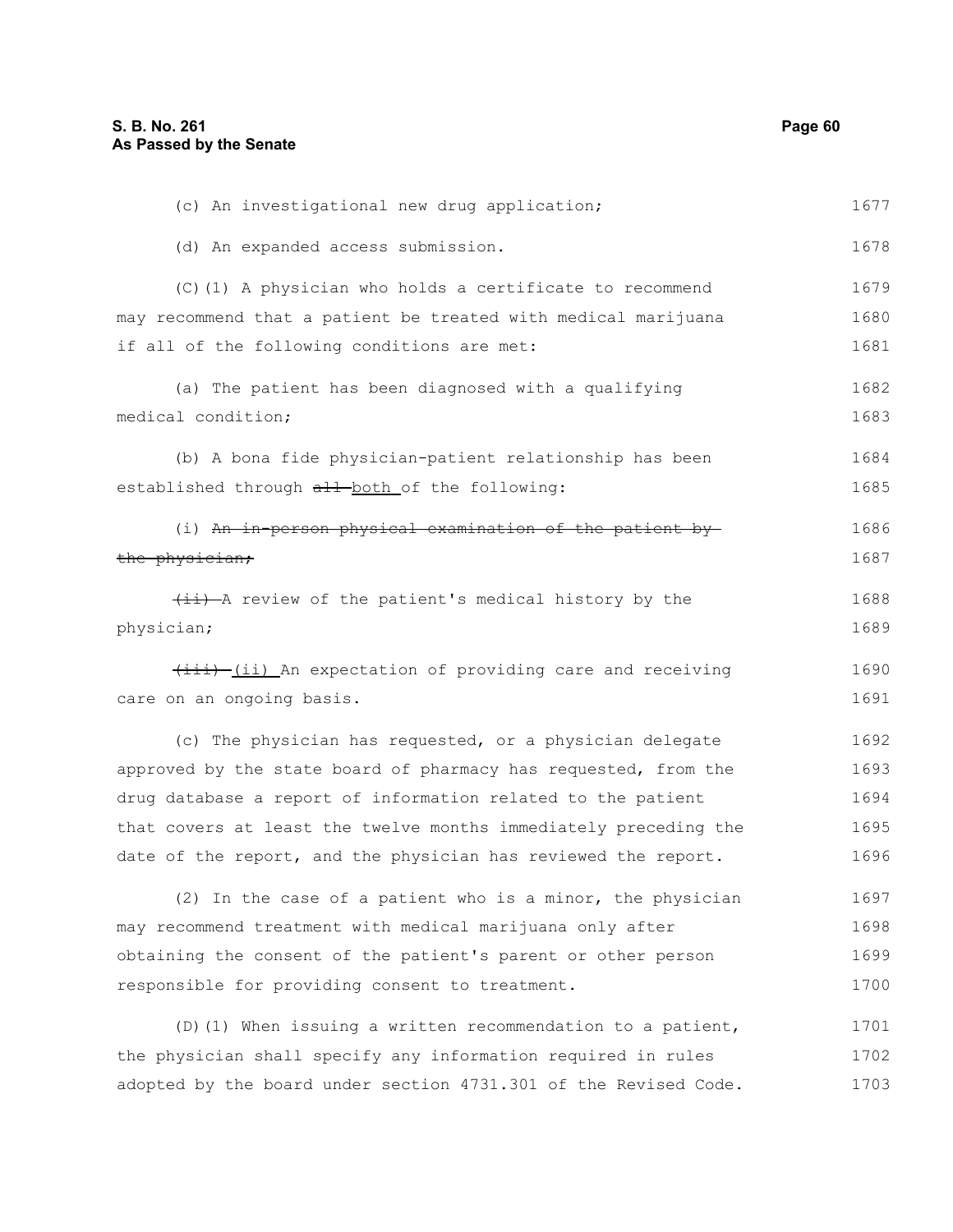#### **S. B. No. 261 Page 61 As Passed by the Senate**

(2) A written recommendation issued to a patient under this section is valid for a period of not more than ninety days. The physician may renew the recommendation for not more than three additional periods of not more than ninety days each. Thereafter, the physician may issue another recommendation to the patient only upon a physical examination of the patient. 1704 1705 1706 1707 1708 1709

(E) Annually, the physician shall submit to the state medical board a report that describes the physician's observations regarding the effectiveness of medical marijuana in treating the physician's patients during the year covered by the report. When submitting reports, a physician shall not include any information that identifies or would tend to identify any specific patient. 1710 1711 1712 1713 1714 1715 1716

(F) Each physician who holds a certificate to recommend shall complete annually at least two hours of continuing medical education in medical marijuana approved by the state medical board. 1717 1718 1719 1720

(G) A physician shall not do any of the following: 1721

(1) Personally furnish or otherwise dispense medical marijuana; 1722 1723

(2) Issue a recommendation for a family member or the physician's self. 1724 1725

(H) A physician is immune from civil liability, is not subject to professional disciplinary action by the state medical board or state board of pharmacy, and is not subject to criminal prosecution for any of the following actions: 1726 1727 1728 1729

(1) Advising a patient, patient representative, or caregiver about the benefits and risks of medical marijuana to treat a qualifying medical condition; 1730 1731 1732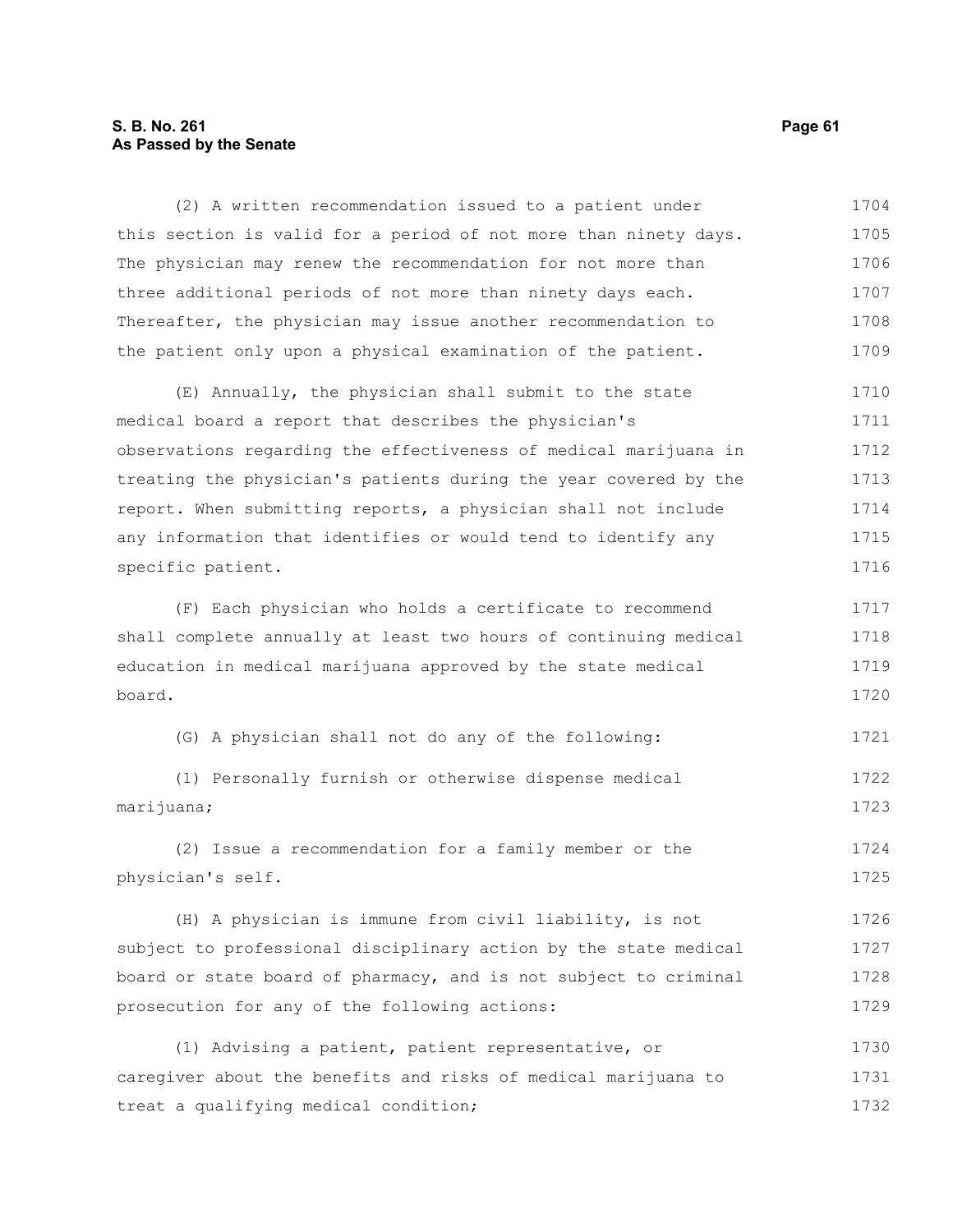(2) Recommending that a patient use medical marijuana to treat or alleviate the condition; (3) Monitoring a patient's treatment with medical marijuana. (I) If the medical director of a dispensary licensed under Chapter 3796. of the Revised Code is certified under this section, then the medical director may recommend medical marijuana as a treatment in accordance with the requirement of this section. **Sec. 4731.303.** A physician certified to recommend treatment of a qualifying medical condition, as defined in section 3796.01 of the Revised Code, with medical marijuana may make such a recommendation via telemedicine. **Sec. 4731.304.** The state medical board may approve a course of education for employees of a medical marijuana dispensary licensed under Chapter 3796. of the Revised Code to complete. **Sec. 4776.01.** As used in this chapter: (A) "License" means an authorization evidenced by a license, certificate, registration, permit, card, or other authority that is issued or conferred by a licensing agency to a licensee or to an applicant for an initial license by which the licensee or initial license applicant has or claims the privilege to engage in a profession, occupation, or occupational activity, or, except in the case of the state dental board, to have control of and operate certain specific equipment, machinery, or premises, over which the licensing agency has jurisdiction. (B) Except as provided in section 4776.20 of the Revised 1733 1734 1735 1736 1737 1738 1739 1740 1741 1742 1743 1744 1745 1746 1747 1748 1749 1750 1751 1752 1753 1754 1755 1756 1757 1758 1759 1760 1761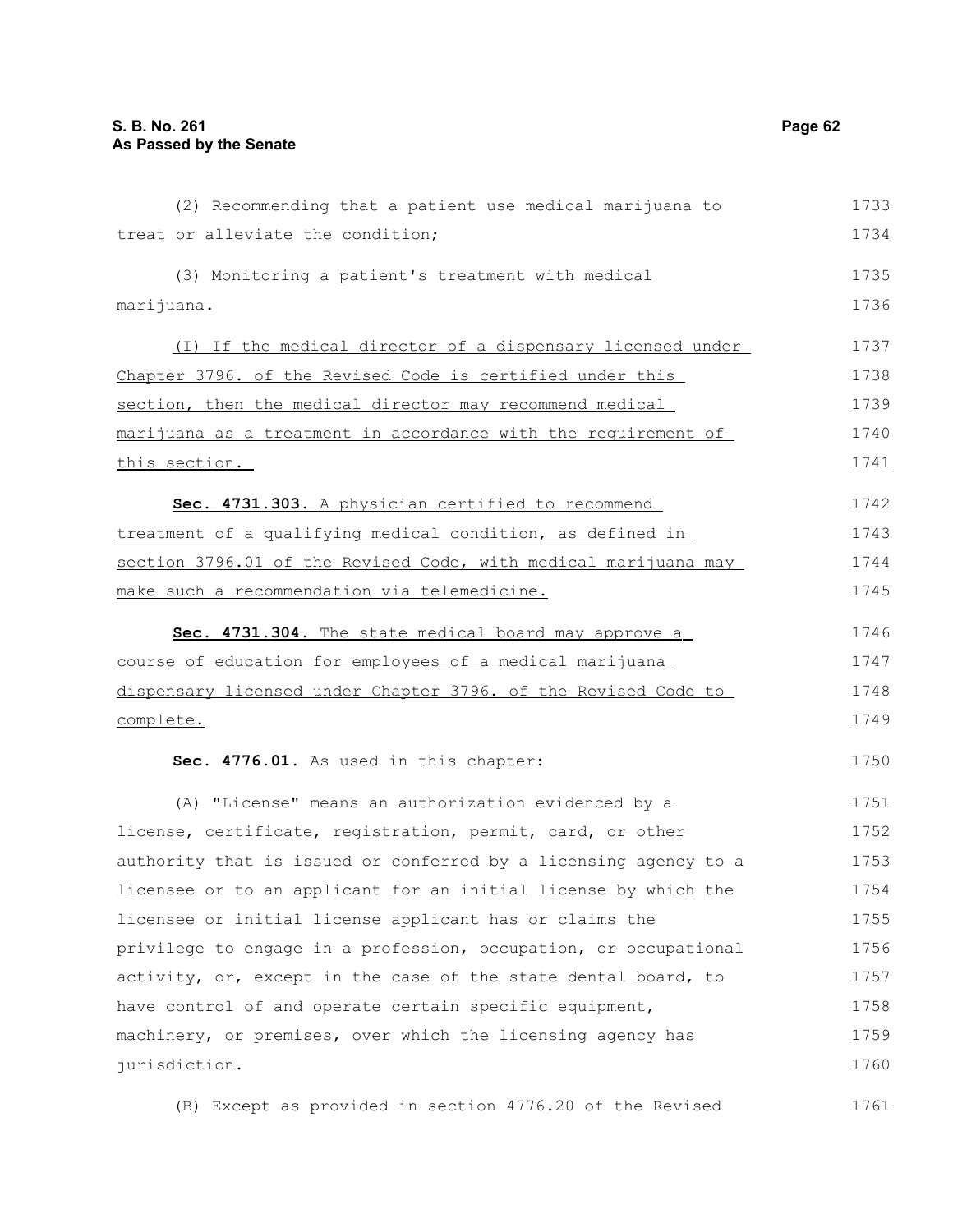#### **S. B. No. 261 Page 63 As Passed by the Senate**

Code, "licensee" means the person to whom the license is issued by a licensing agency. "Licensee" includes a person who, for purposes of section 3796.13 of the Revised Code, has complied with sections 4776.01 to 4776.04 of the Revised Code and has been determined by the department of commerce or state board of pharmacy, as the applicable licensing agency, division of marijuana control to meet the requirements for employment. 1762 1763 1764 1765 1766 1767 1768

(C) Except as provided in section 4776.20 of the Revised Code, "licensing agency" means any of the following: 1769 1770

(1) The board authorized by Chapters 4701., 4717., 4725., 4729., 4730., 4731., 4732., 4734., 4740., 4741., 4747., 4751., 4753., 4755., 4757., 4759., 4760., 4761., 4762., 4774., 4778., 4779., and 4783. of the Revised Code to issue a license to engage in a specific profession, occupation, or occupational activity, or to have charge of and operate certain specific equipment, machinery, or premises. 1771 1772 1773 1774 1775 1776 1777

(2) The state dental board, relative to its authority to issue a license pursuant to section 4715.12, 4715.16, 4715.21, or 4715.27 of the Revised Code; 1778 1779 1780

(3) The department of commerce or state board ofpharmacydivision of marijuana control, relative to its authority under Chapter 3796. of the Revised Code and any rules adopted under that chapter with respect to a person who is subject to section 3796.13 of the Revised Code; 1781 1782 1783 1784 1785

(4) The director of agriculture, relative to the director's authority to issue licenses under Chapter 928. of the Revised Code. 1786 1787 1788

(D) "Applicant for an initial license" includes persons seeking a license for the first time and persons seeking a 1789 1790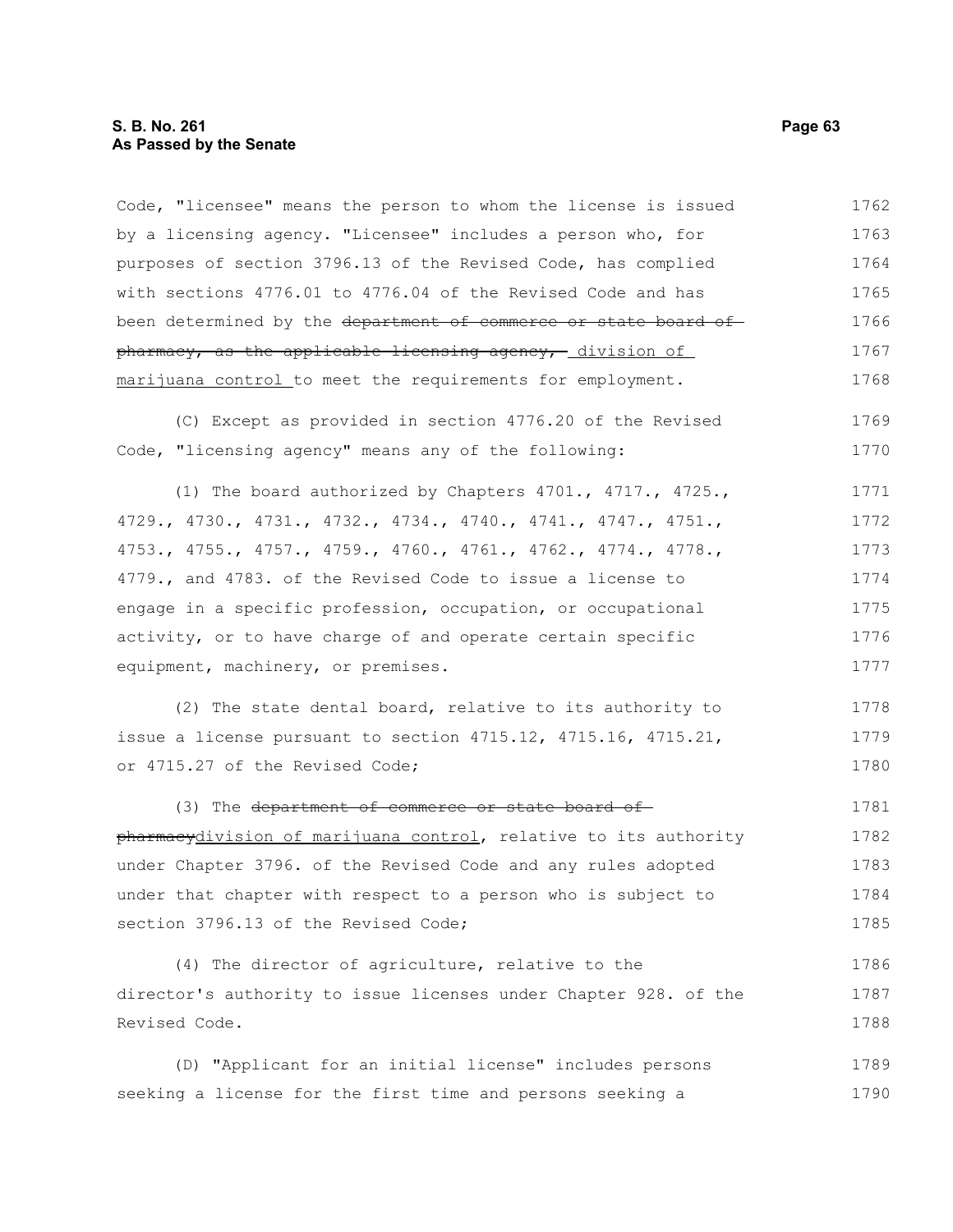#### **S. B. No. 261 Page 64 As Passed by the Senate**

license by reciprocity, endorsement, or similar manner of a license issued in another state. "Applicant for an initial license" also includes a person who, for purposes of section 3796.13 of the Revised Code, is required to comply with sections 4776.01 to 4776.04 of the Revised Code. 1791 1792 1793 1794 1795

(E) "Applicant for a restored license" includes persons seeking restoration of a license under section 4730.14, 4730.28, 4731.222, 4731.281, 4759.062, 4759.063, 4760.06, 4760.061, 4761.06, 4761.061, 4762.06, 4762.061, 4774.06, 4774.061, 4778.07, or 4778.071 of the Revised Code. "Applicant for a restored license" does not include a person seeking restoration of a license under section 4751.33 of the Revised Code. 1796 1797 1798 1799 1800 1801 1802

(F) "Criminal records check" has the same meaning as in section 109.572 of the Revised Code.

**Section 2.** That existing sections 109.572, 3796.01, 3796.02, 3796.03, 3796.032, 3796.05, 3796.06, 3796.061, 3796.08, 3796.10, 3796.11, 3796.12, 3796.13, 3796.14, 3796.15, 3796.16, 3796.17, 3796.18, 3796.19, 3796.20, 3796.21, 3796.22, 3796.23, 3796.27, 3796.30, 4731.30, and 4776.01 of the Revised Code are hereby repealed. 1805 1806 1807 1808 1809 1810

**Section 3.** That sections 3796.031 and 3796.04 of the Revised Code are hereby repealed. 1811 1812

**Section 4.** (A) Not later than sixty days after the effective date of this section, the Department of Commerce and the State Board of Pharmacy shall transfer regulation of the Medical Marijuana Control Program to the Division of Marijuana Control in the Department of Commerce. Until the transfer is complete, the State Board of Pharmacy retains regulatory authority over licensing of retail dispensaries, registering 1813 1814 1815 1816 1817 1818 1819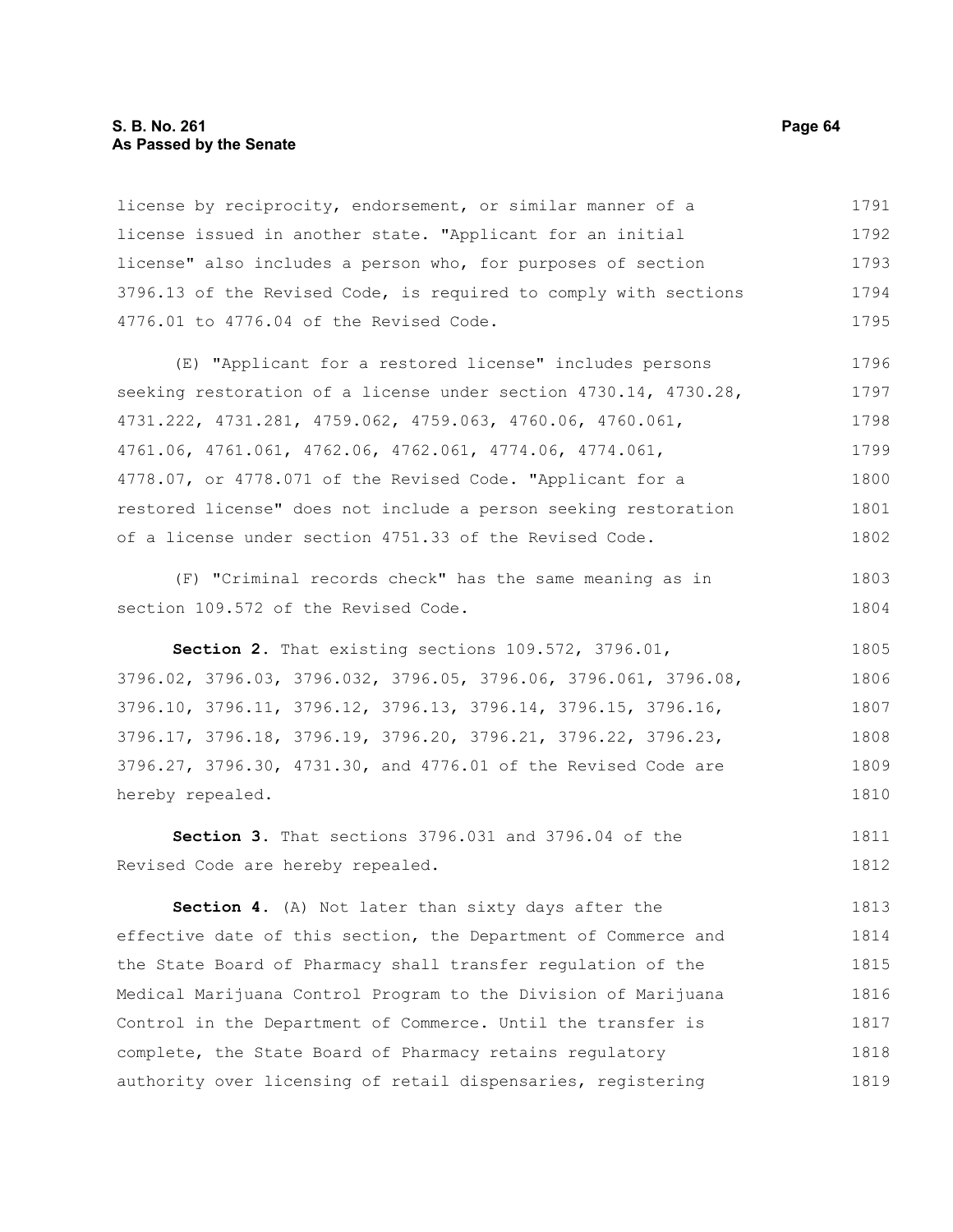patients and caregivers, and related duties.

Upon the completion of the transfer, the Medical Marijuana Control Program in the State Board of Pharmacy is abolished. All records of the Medical Marijuana Control Program in the State Board of Pharmacy shall be transferred to the Division, and all of its other assets and liabilities relating to the Medical Marijuana Control Program shall be transferred to the Division. The Division is successor to, and assumes the obligations of, the Medical Marijuana Control Program in the State Board of Pharmacy. Any business commenced, but not completed by the State Board of Pharmacy Medical Marijuana Control Program on the date of the completion of the transfer shall be completed by the Division in the same manner, and with the same effect, as if completed by the State Board of Pharmacy. No validation, cure, right, privilege, remedy, obligation, or liability is lost or impaired by reason of the transfer required by this section. 1821 1822 1823 1824 1825 1826 1827 1828 1829 1830 1831 1832 1833 1834 1835

(B) Upon this transfer, the Division is responsible for adopting rules establishing standards and procedures for the Medical Marijuana Control Program. The rules regulating the Medical Marijuana Control Program in existence on the effective date of this section continue in effect until repealed or amended by the Division of Marijuana Control. 1836 1837 1838 1839 1840 1841

(C) Not later than ninety days after the effective date of this section, the Division shall review and propose revisions to the rules in the Administrative Code related to medical marijuana retail dispensaries. 1842 1843 1844 1845

(D) A license to operate as a retail dispensary issued by the State Board of Pharmacy pursuant to section 3796.10 of the Revised Code as it existed immediately prior to the effective date of the amendment to that section by this act, and a 1846 1847 1848 1849